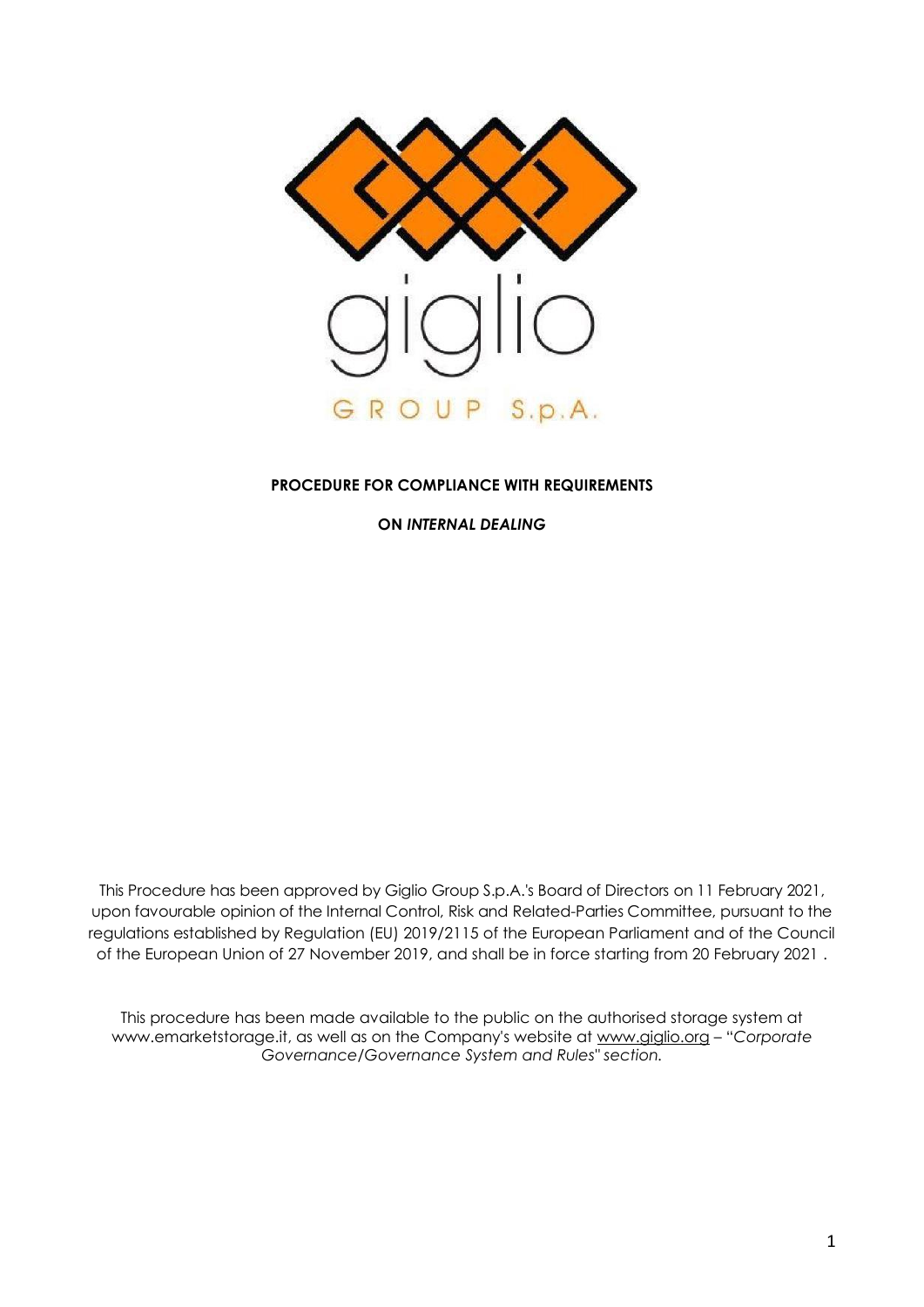| 1.                      |                                                                          |  |
|-------------------------|--------------------------------------------------------------------------|--|
| 2.                      | RELEVANT PERSONS, RELEVANT SHAREHOLDERS and CLOSELY LINKED PERSONS6      |  |
| 3.                      | <b>DISCLOSURE OBLIGATIONS OF RELEVANT SHAREHOLDERS AND RELEVANT</b>      |  |
| 4                       |                                                                          |  |
| 5                       |                                                                          |  |
| 6                       |                                                                          |  |
| $\overline{\mathbf{z}}$ |                                                                          |  |
| 8                       | <b>TERMS AND MODALITIY OF RELEVANT TRANSACTIONS' DICLOSURE TO CONOSB</b> |  |
| 9                       |                                                                          |  |
| 10                      | <b>PROCEDURE DISCLOSURE TO RELEVANT PERSONS AND RELEVANT</b>             |  |
| 11                      |                                                                          |  |
| $12 \overline{ }$       |                                                                          |  |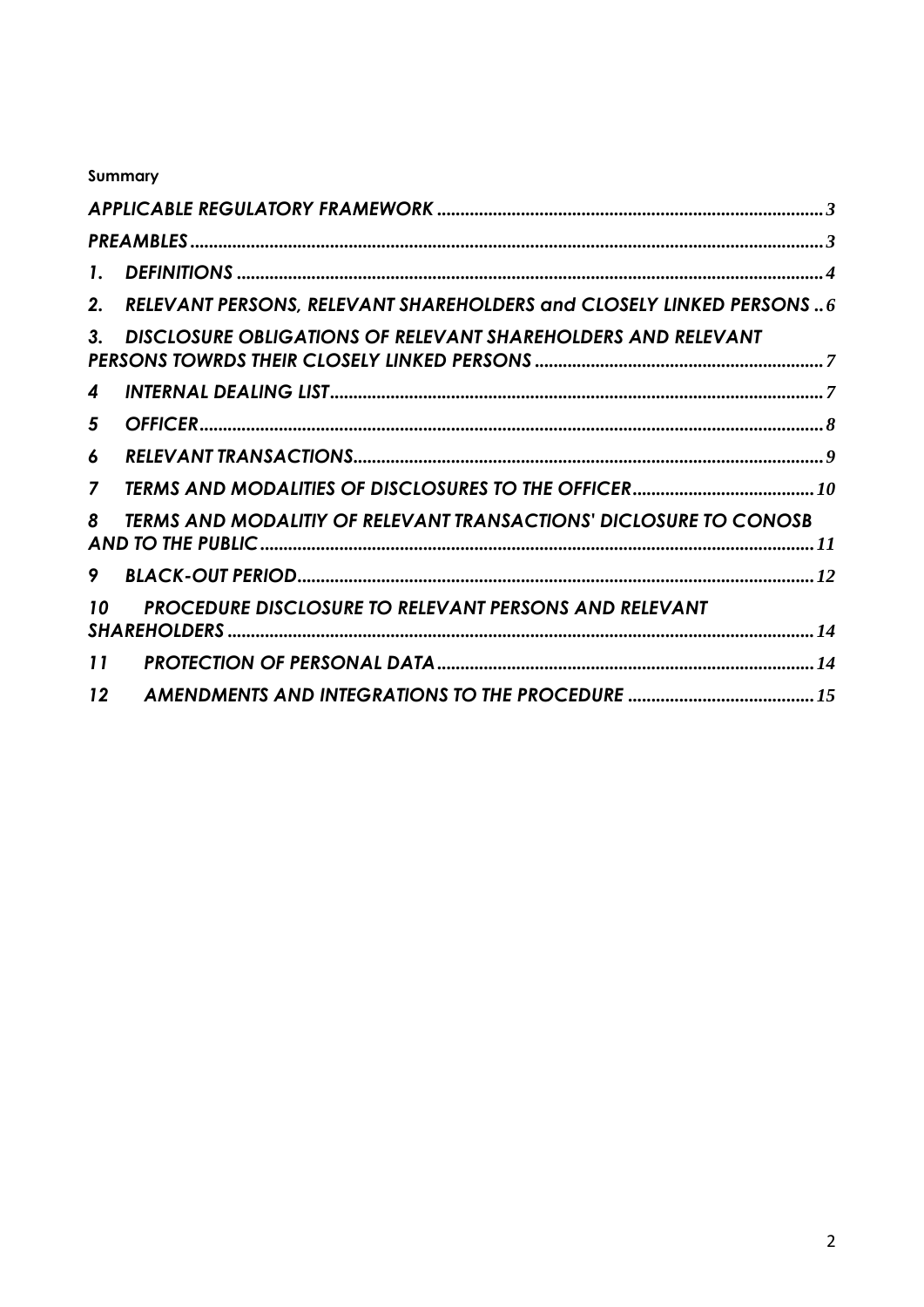## <span id="page-2-0"></span>**APPLICABLE REGULATORY FRAMEWORK**

For the purpose of this procedure, the following regulatory framework was taken into account (hereinafter also referred to as the "**Internal Dealing Regulation**"):

- Regulation (EU) no. 596/2014 of the European Parliament and of the Council of the European Union of 16 April 2014 regarding market abuses (Market Abuse Regulation hereinafter also referred to as "**MAR**"), as amended by Regulation (EU) 2019/2115 of 27 November 2019 and implementing provisions – such as the Delegated Regulation (EU) 2016/522 ("**Delegated Act 522**") and the Implementing Regulation (EU) 2016/523 ("**ITS 523**");
- Legislative Decree no. 58 of 24 February 1998 ("**Consolidated Financial Ac**t" or "**CFA**") as amended pursuant to Legislative Decree no. 107 of 10 August 2018;
- Issuers Regulation, adopted with Resolution no. 11971 on 14 May 1999 as lastly amended pursuant to resolutions no. 212623 and 21624 of 10 December 2020, as well as regulation no. 21639 of 15 December 2020, in force from 01 January 2021 ("**Issuers Regulation**").

## <span id="page-2-1"></span>**PREAMBLES**

This Procedure (hereinafter also referred to as the "**Procedure**") regulates the disclosure requirements concerning transactions on financial instruments carried out by Significant Persons, Significant Shareholders and Significant Shareholders' Closely Linked Persons (as defined herewith), as defined below, in order to ensure the utmost transparency towards the market and Consob, as well as in order to ensure adequate pre-emptive measures aimed at countering any market abuse and, more specifically, insider dealing.

This Procedure, as last amended, shall enter into force on 20 February 2021 and must be applied and interpreted pursuant to every European and national standard, legal and regulatory, in force at each time, as well as to the guidelines of the Surveillance Authority and of ESMA.

Complying with the provisions included in this Procedure shall not relieve, in any case, the aforementioned individuals of the obligations to respect other applicable laws and regulations such as, by way of example and not limited to, those related to disclosure obligations for relevant shareholdings, those concerning market abuse and insider dealing, as well as any other applicable law.

Any subsequent amendment and/or integration shall be effective from the day of the publication of the Procedure on the *website* of the Company, from a different day as set forth in any legal or regulatory provision or from the Board of Directors' resolution.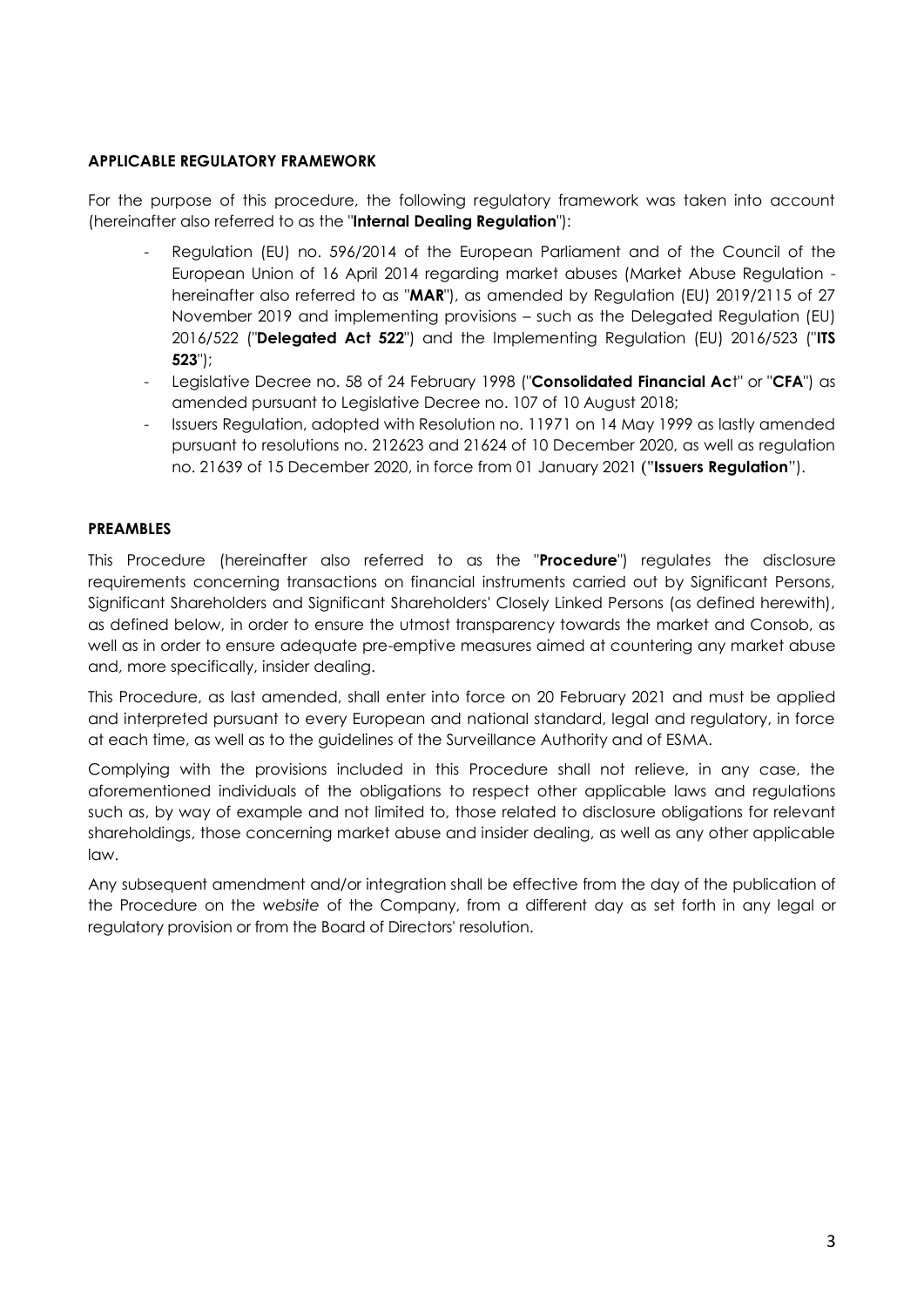# <span id="page-3-0"></span>**1. DEFINITIONS**

For the purposes of this Procedure, the terms and expressions listed herewith, when with a capital letter, shall have the meaning assigned to them in this paragraph or in the text of this Procedure. Where the context so requires, the terms reported in the singular form shall bear the same meaning also in the plural form, and vice versa.

| Relevant<br>the individuals as defined in Art. 2.4.<br><b>Shareholders</b> |                                                                                                                                                                                                                                                                                                                           |  |
|----------------------------------------------------------------------------|---------------------------------------------------------------------------------------------------------------------------------------------------------------------------------------------------------------------------------------------------------------------------------------------------------------------------|--|
|                                                                            | <b>Borsa Italiana</b> the market management company Borsa Italiana S.p.A                                                                                                                                                                                                                                                  |  |
| Consob                                                                     | the National Commission for Corporations and the Securities Market.                                                                                                                                                                                                                                                       |  |
| <b>Subsidiaries</b>                                                        | the subsidiaries of the Company as per Art. 93 of the CFA.                                                                                                                                                                                                                                                                |  |
| Internal<br><b>Dealing List</b>                                            | the list as defined in Art. 4.                                                                                                                                                                                                                                                                                            |  |
| <b>ESMA</b>                                                                | European Securities and Markets Authority.                                                                                                                                                                                                                                                                                |  |
| The Group                                                                  | the Company and its Subsidiaries.                                                                                                                                                                                                                                                                                         |  |
| <b>Inside</b><br><b>Information</b>                                        | information of a precise nature, which has not been made public, directly<br>or indirectly concerning one or more Financial Instruments, which, if made<br>public, would be likely to have a significant effect on the prices of said<br>Financial Instruments, pursuant to Art. 7 of the MAR.                            |  |
| Letter of<br>Acceptance                                                    | the letter of acceptance of the Procedure, drafted as per the model in<br>Annex "C" of the Procedure, duly filled in all of its parts and accompanied<br>by the list of Relevant Persons' Closely Linked Persons, undersigned by the<br>interested Relevant Persons as a sign of complete acceptance of the<br>Procedure. |  |
| Letter of<br><b>Transmittal</b>                                            | the letter of transmittal of the Procedure, drafted as per the model in Annex<br>"B" of the procedure, undersigned by the Officer.                                                                                                                                                                                        |  |
| <b>Notification</b><br><b>Templates</b>                                    | the notification and public disclosure templates for Relevant Transactions<br>made by Relevant Persons and by Relevant Shareholders, reproduced in<br>print as per Annex "D" and Annex "E" of this Procedure.                                                                                                             |  |
| <b>MAR</b><br><b>Transactions</b>                                          | the transactions, identified pursuant to Art. 6.2, as reported -by way of<br>example and not limited to- in Annex "A".                                                                                                                                                                                                    |  |
| <b>CFA</b><br><b>Transactions</b>                                          | the transactions, identifies pursuant to Art. 6.3.                                                                                                                                                                                                                                                                        |  |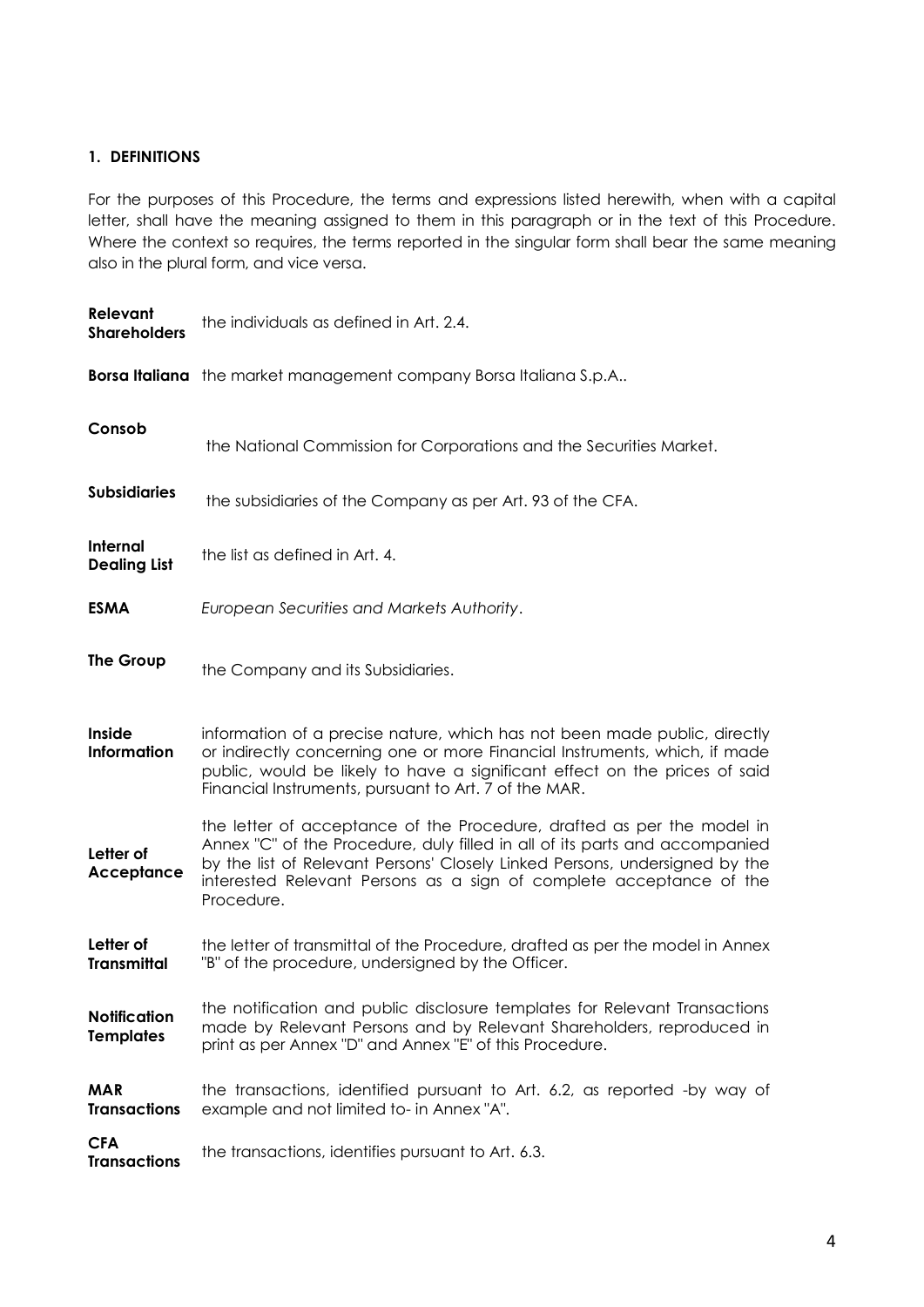| Relevant<br><b>Transactions</b>                                  | both MAR and CFA Transactions, jointly.                                                                                                                                                                           |  |  |  |
|------------------------------------------------------------------|-------------------------------------------------------------------------------------------------------------------------------------------------------------------------------------------------------------------|--|--|--|
| Relevant<br><b>Persons</b>                                       | both Relevant Persons and Relevant Persons' Closely Linked Persons, jointly.                                                                                                                                      |  |  |  |
| Relevant<br>Shareholders'<br>Closely<br><b>Linked</b><br>Persons | the Relevant Shareholders' closely linked persons, as identified pursuant to<br>Art. 2.5.                                                                                                                         |  |  |  |
| Relevant<br>Persons'<br>Closely<br>Linked<br>Persons             | the Relevant Persons' closely linked persons, as identified pursuant to Art.<br>2.3.                                                                                                                              |  |  |  |
| <b>Office</b>                                                    | the Company's Investor Relator who, for the purposes of this Procedure, is<br>vested with the functions, obligations and responsibilities reported in this<br>Procedure.                                          |  |  |  |
| Procedure                                                        | this Procedure for compliance with requirements on Internal Dealing,<br>including the relevant Annexes, which form an integral part thereof.                                                                      |  |  |  |
| <b>Trading</b><br>Venue                                          | a trading venue as defined in Art. 4, par. 1, point 24 of Directive 2014/65/EU,<br>a regulated market, a multilateral trading system or an organised trading<br>system.                                           |  |  |  |
| <b>SDIR</b>                                                      | the "system of dissemination of regulated information" authorised by<br>Consob and used by the Company; currently, the Company uses the<br>eMarket Storage system, available at the website www.emarketstorage.it |  |  |  |
| Company or<br><b>Issuer</b>                                      | Giglio Group S.p.A., with registered office in Milan, Piazza Diaz 6, 20123.                                                                                                                                       |  |  |  |
| Relevant<br><b>Persons</b>                                       | the individuals defined in Art. 2.1.                                                                                                                                                                              |  |  |  |
| <b>Financial</b><br><b>Instruments</b>                           | the financial instruments issued by the Company defined in Art. 6.                                                                                                                                                |  |  |  |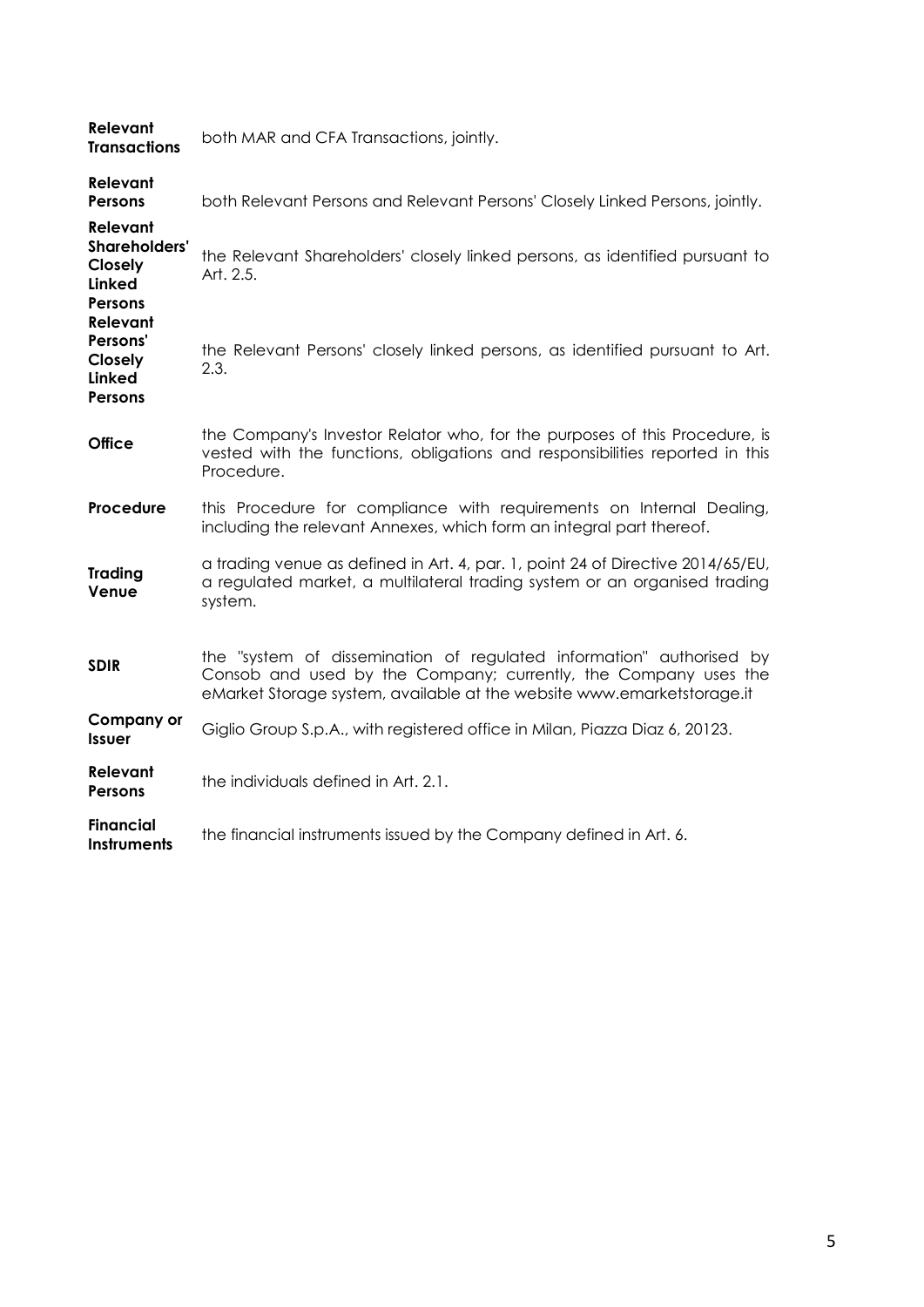# <span id="page-5-0"></span>**2. RELEVANT PERSONS, RELEVANT SHAREHOLDERS and CLOSELY LINKED PERSONS**

- **2.1** The following shall be considered **Relevant Persons**, also for the purposes of the MAR:
	- (i) all members of the Board of Directors of the Company;
	- (ii) the standing auditors of the Company;
	- (iii) the Financial Reporting Officer and the Chief Financial Officer;
	- (iv) the General Managers of the Company, the managers with strategic responsibilities or the relevant advisors indicated by the CEO and pursuant to Art. 2.2, who have regular access to Inside Information concerning directly or indirectly the Company and have the power to adopt management decisions that may influence the future evolution or the outlook of the Issuer.
- **2.2** The CEO of the Company shall identify the managers who have regular access to Inside Information concerning directly or indirectly the Company and have the power to adopt management decisions that may influence the future evolution or the outlook of the Issuer.

The CEO shall draft the list of relevant managers for the purposes of this Procedure and shall keep it up to date. The CEO shall promptly notify the Officer of the names of the managers thus identified, as well as any eventual change to the list.

Managers shall be identified on the basis of the following information:

- actual access to Inside Information;
- structure of the Company's and of the Group's organisation chart, as well as the proxies given both by the Company and its Subsidiaries;
- Decision-making powers allocated relatively to management decisions that might influence the future evolution or the outlook of the Issuer.

The CEO shall notify the Board of Directors, at least once a year, of the list of relevant managers pursuant to this Procedure.

## **2.3** The following shall be considered **Relevant Persons' Closely Linked Persons**:

- (i) the spouse of the Relevant Person, or partner treated in the same way as the spouse by the Italian Law;
- (ii) the dependent children of a Relevant Person, pursuant to the Italian Law;
- (iii) a relative of a Relevant Person who shared the same house with the latter for at least one consecutive year from the date of the Relevant Transaction;
- (iv) the legal persons, the trusts or the partnership whose managerial responsibilities are held by one of the Relevant Persons or by a Closely Linked Person falling under the categories of the aforementioned letters (i), (ii) and (iii), or directly or indirectly controlled by said person, or established in his/her benefit, or whose economic interests are substantially equivalent with the interests of said person.
- **2.4** The following shall be considered **Relevant Shareholders**: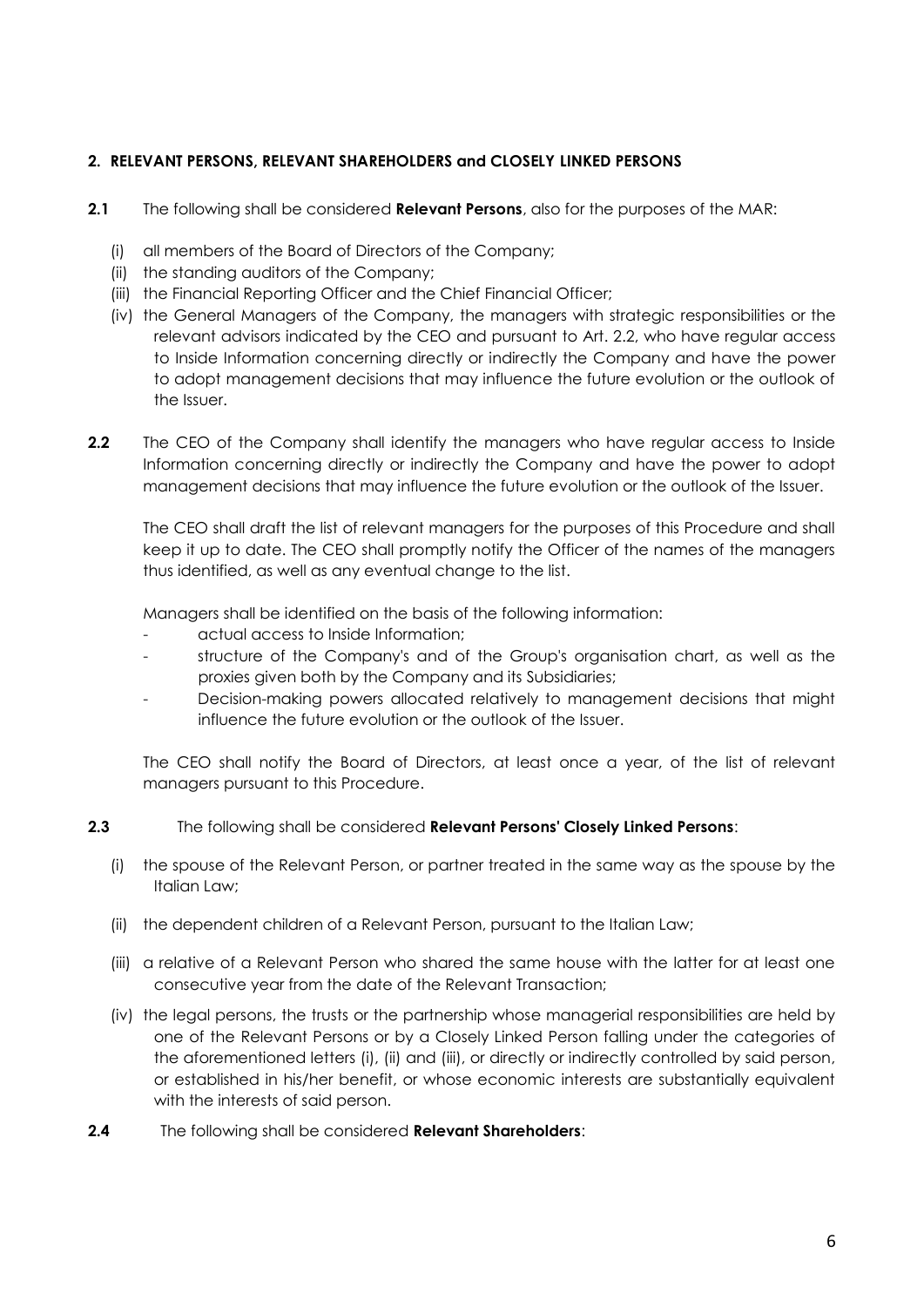- (i) all those individuals who hold a share, calculated according to the criteria shown in Art. 118 of the Issuers' Regulation, of at least 10% of the Company's share capital, represented by shares with voting rights; as well as
- (ii) any other individual controlling the company.
- **2.5** The following shall be considered **Relevant Shareholders' Closely Linked Persons**:
	- (i) the spouse who is not legally separated from one of the Relevant Shareholders, as well as the dependent children, also of the spouse, of one of the Relevant Shareholders;
	- (ii) the parents, relatives and similar of the Relevant Shareholder, if living in the same house for at least one year from the date of execution;
	- (iii) the legal persons, the partnerships and the trusts with which the Relevant Shareholders or one of the individuals indicated in the aforementioned letters (i) and (ii) are responsible for the key management functions, alone or jointly;
	- (iv) the legal persons controlled directly or indirectly by the Relevant Shareholders or by one of the persons indicated in the aforementioned letters (i) and (ii);
	- (v) the legal persons whose economic interests are substantially equivalent to those of the Relevant Shareholders or of one of the persons indicated in the aforementioned letters (i) and (ii);
	- (vi) the trusts established to the benefit of the Relevant Shareholders or of one of the persons indicated in the aforementioned letters (i) and (ii).
- **2.6** The Board of Directors shall have the power to identify, by amending this Procedure, further Relevant Persons, Relevant Shareholders and Closely Linked Persons than those already indicated in this Procedure.

# <span id="page-6-0"></span>**3. DISCLOSURE OBLIGATIONS OF RELEVANT SHAREHOLDERS AND RELEVANT PERSONS TOWRDS THEIR CLOSELY LINKED PERSONS**

- **3.1** Relevant Persons are required to inform in writing their Closely Linked Persons regarding the terms, conditions and modalities on the basis of which they are required to respect the obligations laid down by the law and the regulation relative and/or consequent to MAR Transactions, as well as to respect this Procedure. The Relevant Persons shall keep a copy of the aforementioned disclosure. All Relevant Persons shall provide the Company with the list of their Closely Linked Persons, which constitutes an annex to the Acceptance Letter laid out in Art. 10.2, and shall promptly notify the Company of any change in said list by way of specific undersigned declaration to be forwarded to the Officer following the modalities indicated in Art. 10.4.
- **3.2** Relevant Shareholders are required to inform in writing their Closely Linked Persons regarding the terms, conditions and modalities on the basis of which they are required to respect the obligations laid down by the law and the regulation relative and/or consequent to CFA Transactions, as well as to respect this Procedure.

# <span id="page-6-1"></span>**4 INTERNAL DEALING LIST**

**4.1** The Officer shall draft and keep up to date a list of Relevant Persons and Relevant Shareholders (the "**Internal Dealing List**"). The Internal Dealing List shall be kept with the Company's Legal an Corporate Affairs Office.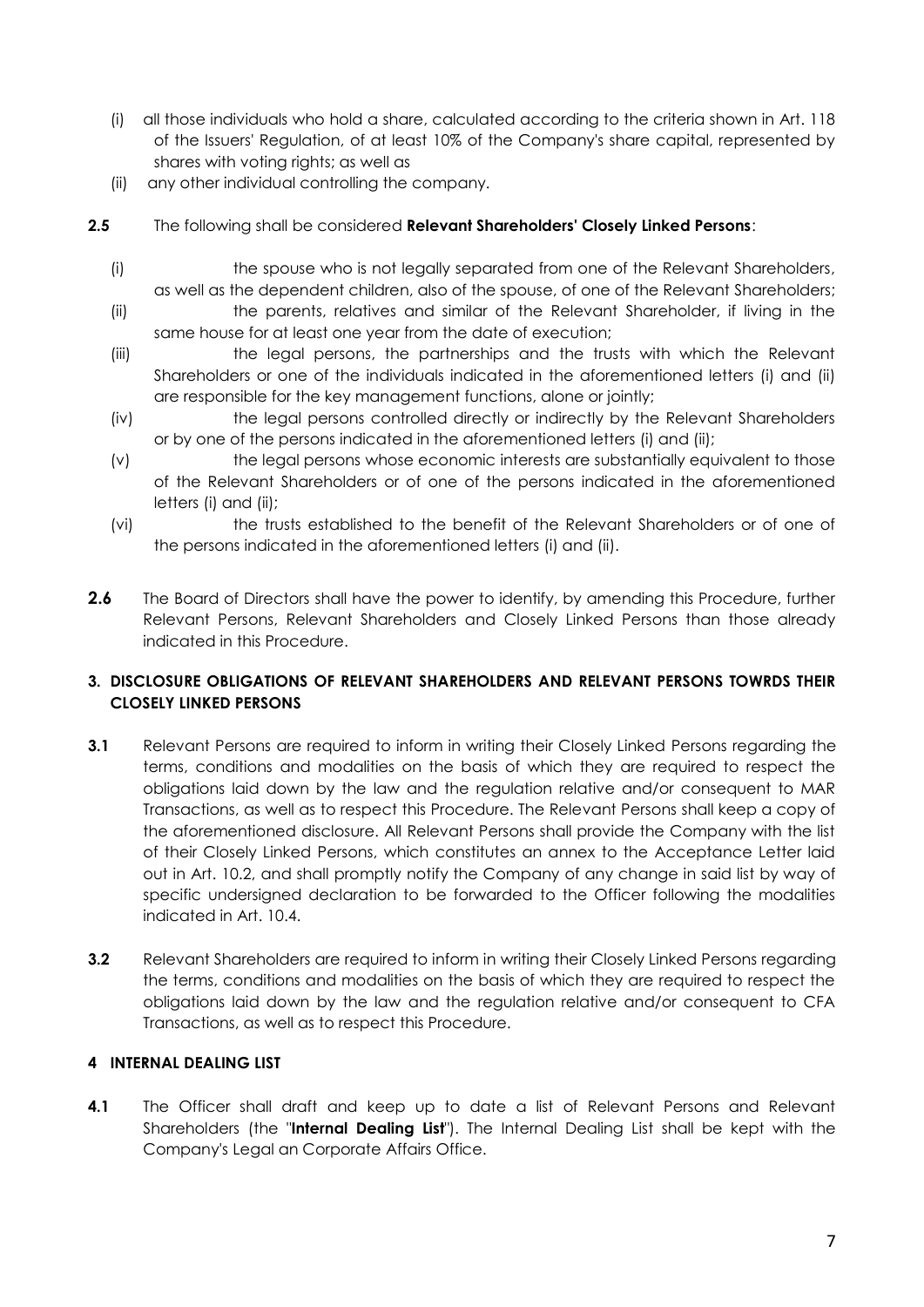- **4.2** The Internal Dealing List shall be comprised of three sections dedicated to Relevant Persons, to Closely Linked Persons and to Relevant Shareholders respectively; for each individual appointed in the list, the following information shall be provided: (i) general information: name, surname and address - (for legal persons: registered office); (ii) Tax Code (for legal persons: VAT Number); (iii) contacts: e-mail and phone number; (iv) reasons which led to his/her appointment as Relevant Person or Relevant Shareholder, be him/her a Relevant Person, a Relevant Shareholder or a Closely Linked Person (with explicit indication of the Relevant Person to whom he/she is linked); (v) data of inclusion in the Internal Dealing List; (vi) date of exclusion from the Internal Dealing List.
- **4.3** Should the reason for which an individual qualified as Relevant Person or Shareholder is included in the Internal Dealing List change, these changes shall be noted in the List, together with the date in which such change occurred.
- **4.4** Should an individual qualified as Relevant Person or Shareholder lose his/her qualification, he/she shall be excluded from the List. The data of the individuals excluded from the List shall be kept for the period of time necessary to meet the purposes for which they were collected in the first place.
- **4.5** The Officer shall send via e-mail a notification to Relevant Persons and Shareholders in the moment they are included or excluded from the Internal Dealing List.

## <span id="page-7-0"></span>**5 OFFICER**

- **5.1** The Officer is the Company's Investor Relator, as reported in the Definitions, and shall carry out his/her duties in accordance with this article or with this Procedure. In the event of temporary unavailability, the individual who shall replace the Investor Relator in his/her role as Officer shall be the Legal and Corporate Affairs Office.
- **5.2** The Officer, his/her collaborators and/or replacement are obliged to process with the utmost confidentiality the data collected and the information received until their disclosure to the public and the Market.
- **5.3** The Officer shall be vested with the following functions:
	- (a) Receive the information disclosed by Relevant Persons and Shareholders pursuant to this Procedure;
	- (b) Manage the information disclosed by the Relevant Persons and Shareholders, including keeping up to date the Internal Dealing List, archiving the documents received by these individuals and verifying and selecting the Relevant Transactions disclosed to him/her, necessary for the correct fulfilment of the disclosure obligations to the public and Consob as per Art. 8;
	- (c) Disclose the information to Consob and to the public as per Art. 8;
	- (d) Disclose the information regarding the Procedure and its amendments and integrations to the Relevant Persons, as set out in Art. 10 and 12;
	- (e) Carry out the other functions set out in the Procedure;
	- (f) Inform the CEO or, in case of urgency and/or absence of the latter, the Chairman of the Board of Directors about any issue concerning the implementation of the Procedure, where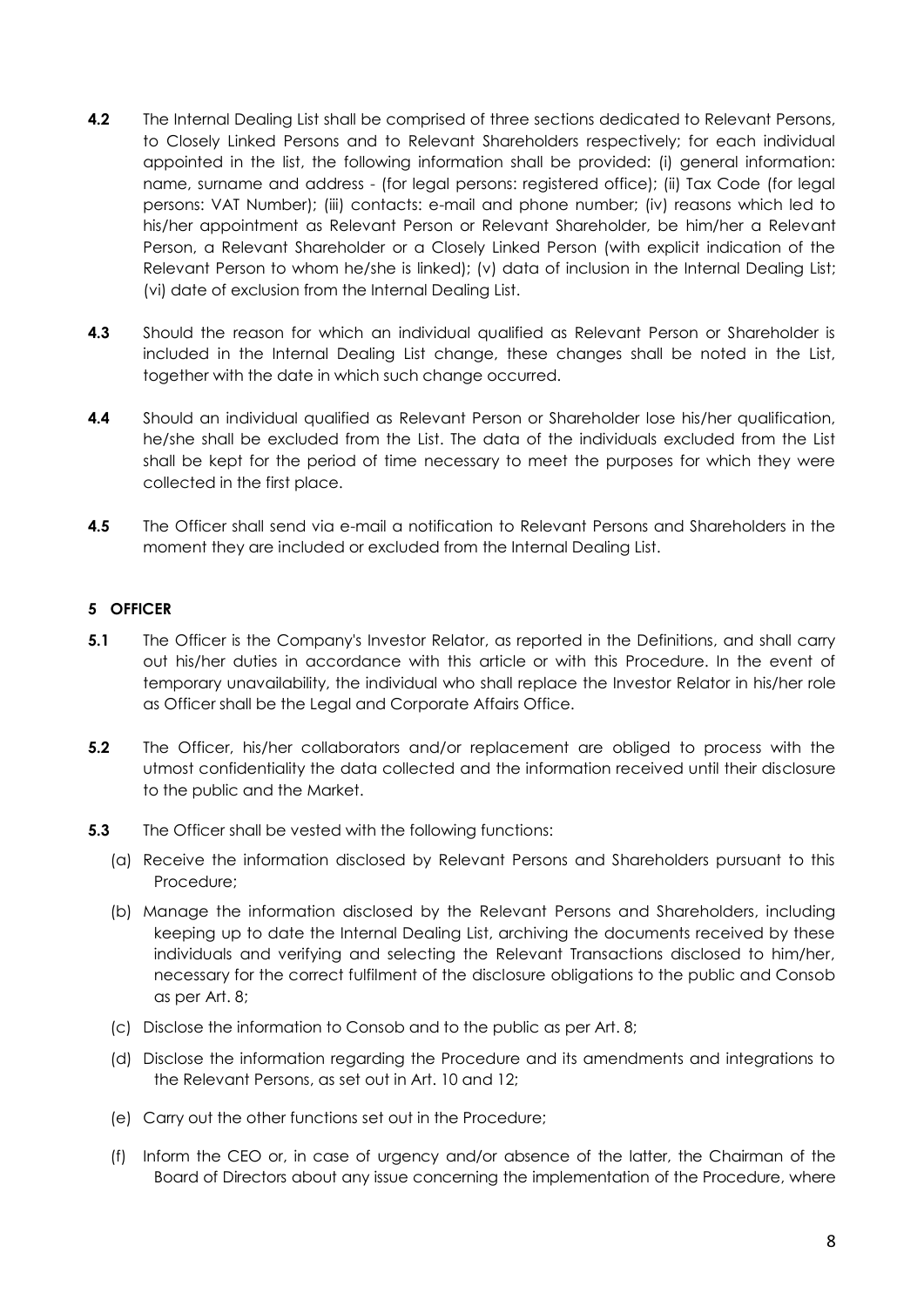necessary or advisable, also for the purpose of any amendment and/or integration of the Procedure pursuant to Art. 12.

- **5.4** The Officer has the right to request via e-mail to all Relevant Persons and Shareholders any information, clarification and/or integration, also concerning their Closely Linked Persons, that may be necessary and/or useful for the purpose of implementing this Procedure. The Relevant Persons and Shareholders to whom the request is addressed should reply to the Officer, via e-mail within 5 business days from the receipt of said request. The term by which the Relevant Persons and Shareholders should answer to the Officer shall be reduced to 2 business days in case of urgency, as duly signalled by the Officer.
- **5.5** The Officer shall fulfil the obligations set forth in this Procedure with the appropriate diligence for his/her function.
- **5.6** The notifications to the Officer pursuant to this Procedure may be disclosed according to the following modalities:
	- by certified mail with proof of receipt at the address: Attn. Investor Relator Giglio Group S.p.A. – Piazza Diaz n. 6 – 20123, Milan;
	- via e-mail, specifying "Internal Dealing" in the subject, to the address: **[ir@giglio.org](mailto:ir@giglio.org)**;
	- via certified e-mail, specifying "Internal Dealing" in the subject, to the address: **[giglio@arubapec.it](mailto:giglio@arubapec.it)**;
	- in case of phone call, the number is: +39 02 83974207.

## <span id="page-8-0"></span>**6 RELEVANT TRANSACTIONS**

**6.1** Relevant Persons and Shareholders shall notify the Officer -following the terms and modalities set forth in Art. 5.6 and 7 respectively- of all transactions concerning the financial instruments issued by the Company (the "**Financial Instruments**").

## **6.2** *MAR TRANSACTIONS: Transactions carried out by both Relevant Persons and Relevant Persons' Closely Linked Persons.*

- **6.2.1** With regard to the Relevant Persons, for the purpose of this Procedure, the following shall be qualified as Financial Instruments:
	- (a) quotas;
	- (b) credit instrument;
	- (c) derivatives or other financial instruments related to quotas or credit instruments.
- **6.2.2** It should be noted that the transactions listed, by way of example and not limited to, in Annex "1" of the Procedure shall be considered in any case to be MAR Transactions pursuant to this Procedure.
- **6.2.3** The MAR Transactions whose overall value does not reach the countervalue of € 20.000 in the same calendar year (or the threshold set forth by the applicable national regulation) shall not fall within the obligations set forth by this Procedure and by the Internal Dealing Regulation, keeping in mind -for the purpose of calculating said threshold- that: (i) the overall value must be calculated by summing without set-off all MAR Transactions carried out directly or on behalf of each Relevant Person as indicted in par. 6.2.1; (ii) the value of derivatives and other financial instruments is calculated with regard to the underlying shares.

Should this materiality threshold be exceeded, the disclosure obligation shall apply to all other MAR Transactions carried out within the same calendar year;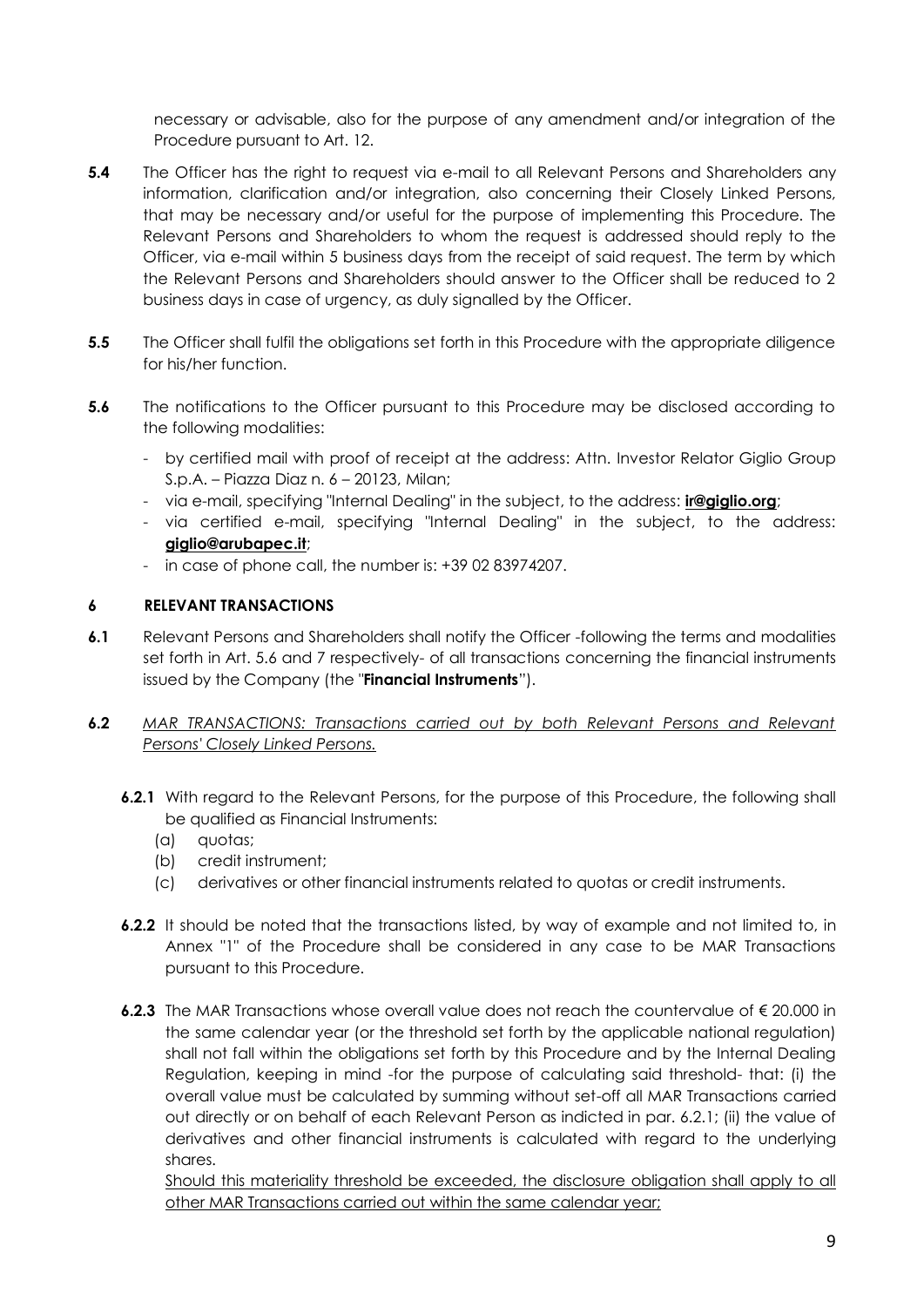# *6.3 CFA TRANSACTIONS; Transactions carried out by both Relevant Shareholders and Relevant Shareholders' Closely Linked Persons.*

- **6.3.1** With regard to the Relevant Shareholders and their Closely Linked Persons, for the purpose of this Procedure, the following shall be qualified as Financial Instruments:
	- (a) the shares issued by the Company;
	- (b) the financial instruments who allow for the subscription, acquisition or transfer of shares as per letter (a);
	- (c) the debt instruments convertible into shares as per letter (a) or exchangeable for them;
	- (d) derivatives on shares as per letter (a) reported in Art. 1, par. 2-*ter*, of the CFA;
	- (e) other financial instruments, equivalent to shares as per letter (a), representing said shares.
- **6.3.2** The Internal Dealing obligations set forth in this Procedure and in the applicable regulation shall not apply to CFA Transactions whose overall value does not reach the countervalue of €20,000 in the same calendar year (or the threshold set forth by the applicable national regulation) if carried out by Relevant Shareholders or by their Closely Linked Persons, keeping in mind that for the purpose of calculating said materiality threshold, the value of derivatives is calculated with regard to underlying shares. For the purpose of calculating the achievement of this threshold: (i) the overall value must be calculated by summing without set-off all CFA Transactions carried out directly or on behalf of each Relevant Person as indicted in par. 6.3.1; (ii) the value of derivatives and other financial instruments is calculated with regard to the underlying shares.

Should this materiality threshold be exceeded, CFA Transactions whose overall value does not reach a countervalue of further €20.000 by the end of the year shall not be disclosed. Moreover, the Transactions set forth in par. 3, letter b) and c) of Art. 152-septies of the Issuers' Regulation shall not be subject to disclosure.

## <span id="page-9-0"></span>**7 TERMS AND MODALITIES OF DISCLOSURES TO THE OFFICER**

- **7.1** The Relevant Persons shall notify the Officer of any information concerning the MAR Transactions carried out, promptly and in any case within the third working day following the date of implementation of the Relevant Transaction (the "**Transaction Date**"), following the modalities set forth in Art. 7.3. For the purposes of this Procedure, with regard to the Relevant Transactions carried out in a Trading Venue, the Transaction Date is the date in which the order is paired with the opposing bid, regardless of the liquidation date. It is noted that, in the event of Transactions subject to conditions, the disclosure obligation of the Relevant Persons shall arise from the moment said conditions are met.
- **7.2** Relevant Shareholders may sign a proxy over to the Officer for the purpose of notifying the market and Consob of the CFA Transaction. In this event, the Relevant Shareholder shall pre-emptively disclose to the Officer a specific proxy template, as per Annex G. Should the Relevant Shareholder not be willing to sign a proxy over to the Officer, he/she shall not be obliged to notify the Company of the Relevant Transaction. The Officer shall take into consideration only those disclosures preceded by the specific proxy template. The Company shall disclose the information to Consob and the market in the name, on behalf and under the exclusive responsibility of the Relevant Shareholder.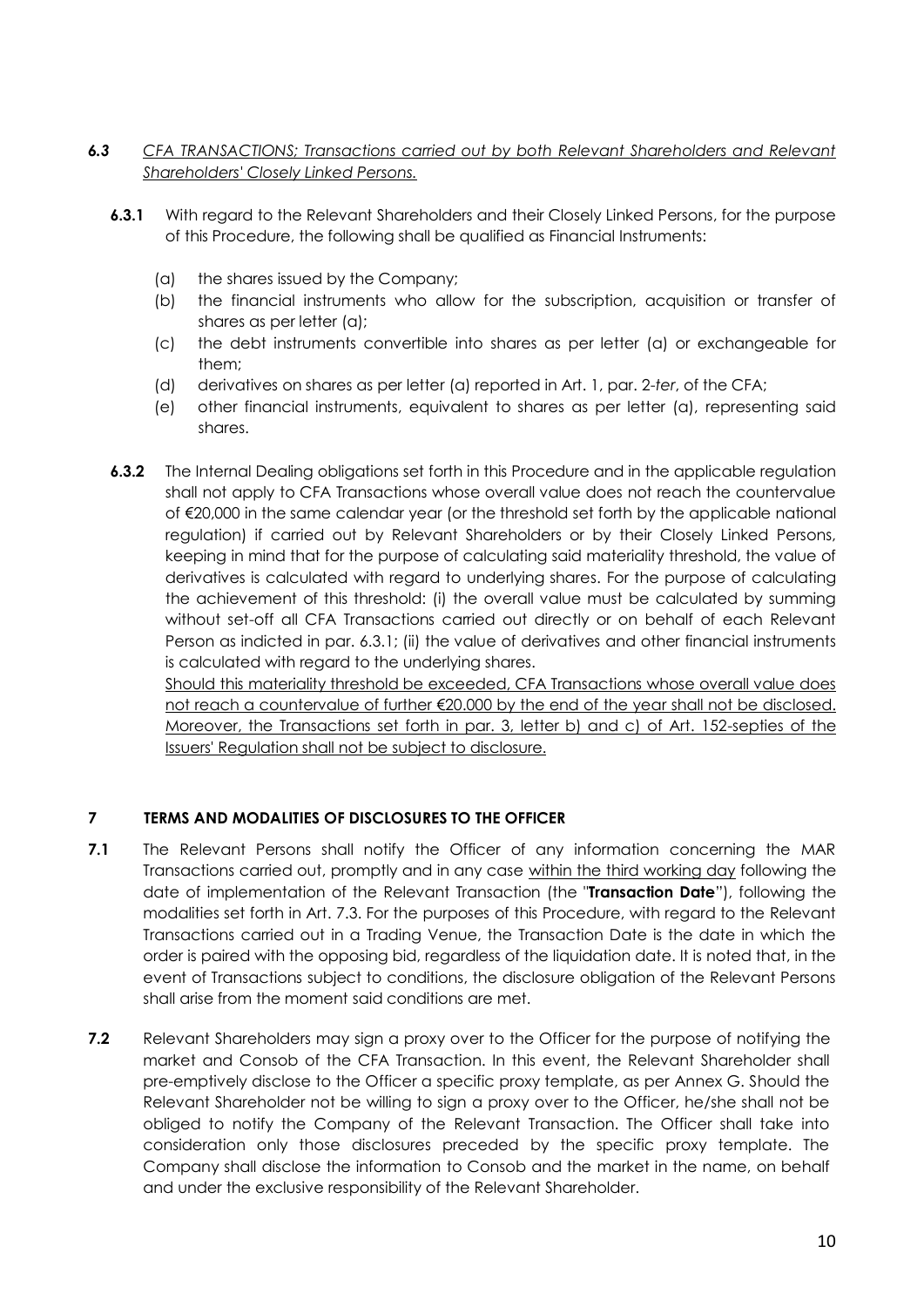Relevant Shareholders who wish to sign a proxy over to the Company shall notify the Officer within the fifteenth day of the month following the execution of the CFA Transaction.

- **7.3** The disclosures set forth in par. 7.1 and 7.2 shall be carried out through the issue to the Officer of the Disclosure Templates, duly filled out by the Relevant Persons or Shareholders pursuant to the instructions contained therein, with the following modalities:
	- via e-mail at the address: [ir@giglio.org;](mailto:ir@giglio.org)
	- via certified e-mail at the address: [giglio@arubapec.it;](mailto:giglio@arubapec.it)
	- in any case, with telephone notice at the number: +39 02 83974207.

Should more than one Relevant Transaction be carried out in the same day by the same Relevant Person or Shareholder, they shall give only one notice by issuing the Disclosure Template set forth in Art. 7.3 filled with a summary of all Relevant Transactions. In the event of more Relevant Transactions of the same nature, related to the same financial instrument and carried out on the same trading date and in the same Trading Venue (or outside of a Trading Venue), the volume of all aforementioned Relevant Transactions must be disclosed as a single figure representing the arithmetic sum of the volume of each transaction. Moreover, the corresponding weighted average price for the volume of the aforementioned Relevant Transactions must be reported. While filling out the Disclosure Template, the Relevant Transactions of a different nature, such as acquisitions and transfers shall not be aggregated nor offset between each other.

**7.4** Should a Relevant Shareholder or one of his/her Closely Linked People, be also a Relevant Person, the disclosure obligations provided for Relevant Shareholders shall not apply.

# <span id="page-10-0"></span>**8 TERMS AND MODALITIY OF RELEVANT TRANSACTIONS' DICLOSURE TO CONOSB AND TO THE PUBLIC**

**8.1** The disclosure of Relevant Transactions to Consob shall be carried out through the issue of a Disclosure Template filled out by the Relevant Shareholders or Persons in accordance with the notification made by them, pursuant to Art. 7.3, via certified e-mail, to the address [consob@pec.consob.it](mailto:consob@pec.consob.it) (or, should the notifying party be exempt from owning a certified e-mail address, to the e-mail address [protocollo@consob.it\)](mailto:protocollo@consob.it) to the attention of the "Market Information Division"and specifying "MAR Internal Dealing" in the subject. In this case, the Company shall notify Consob and the market in the name, on behalf and under the exclusive responsibility of the Relevant Person. Relevant Persons may sign a proxy over to the Company in order to send their notification to Consob, by filling out the "Disclosure Template - Consob notification" (Annex H of this

Procedure) and sensing it to the Officer pursuant to Art. 7.3. Relevant Shareholders who did not sign a proxy over to the Officer, as per Art. 7.2, shall notify Consob autonomously.

**8.2** Disclosure Templates must be published through the SDRI system used by the Company, www.emarketstorage.it as well as by disclosing them on the Company's website [www.giglio.org.](http://www.giglio.org/)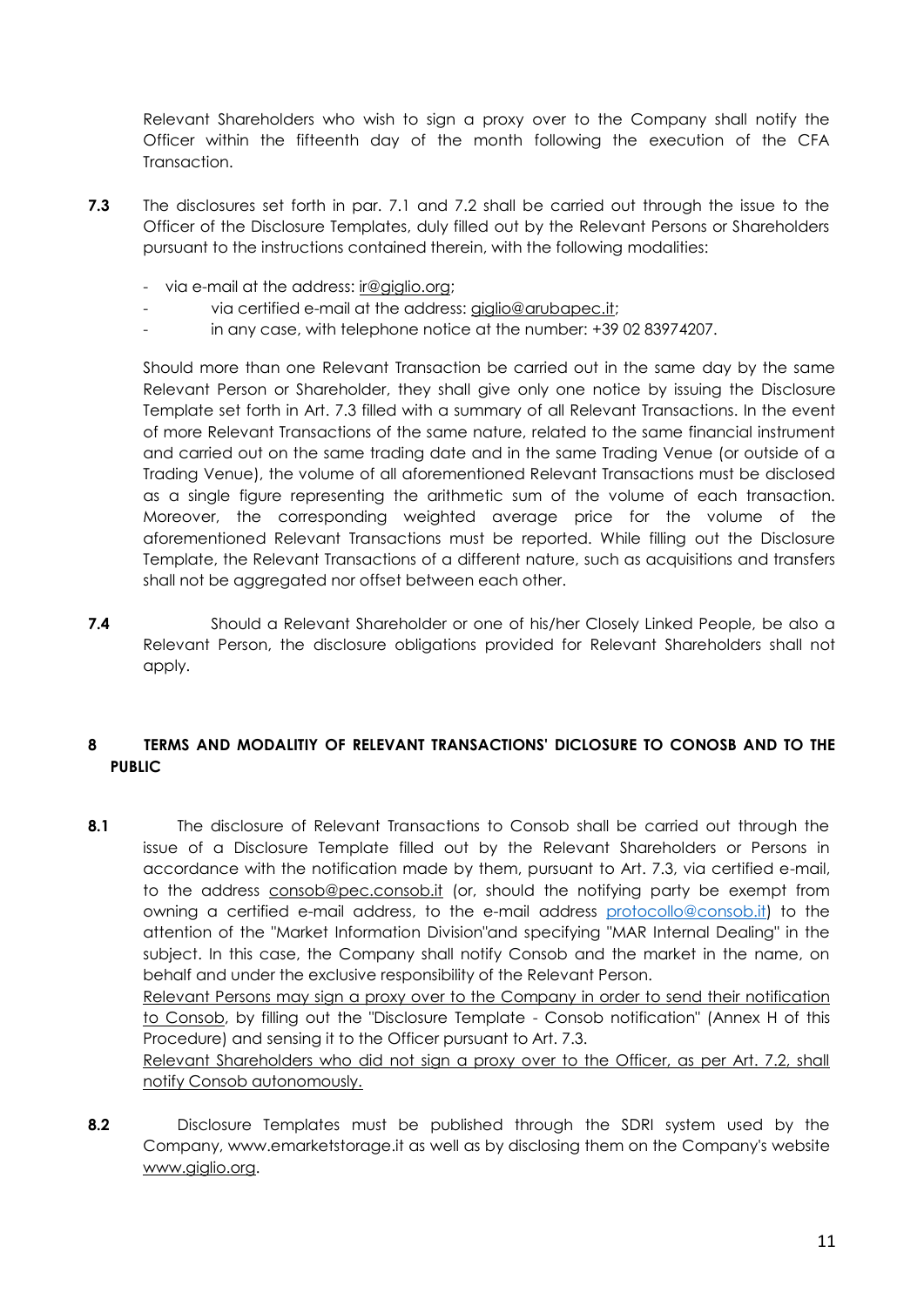- **8.3** The disclosure to Consob and to the public as set out in Art. 8.1 and 8.2 shall be carried out promptly:
	- for Relevant Persons, within 2 business days starting from the moment in which the Officer receives the notification from the Relevant Person. In the event that a proxy has been signed over to the Officer, he/she shall have the obligation to disclose the information within the end of the day following that in which he/she receive the notification from the Relevant Person.
		- for Relevant Shareholders and their Closely Linked Persons, within the fifteenth day of the month following that in which the Transaction was carried out. In the event that a proxy has been signed over to the Officer, he/she shall have the obligation to disclose the information within the end of the day following that in which he/she receive the notification from the Relevant Shareholder.
- **8.4** As provided for by the Internal Dealing Regulation, the Relevant Shareholders must disclose to their Closely Linked Persons the fulfilment of the conditions under which they are forced to follow the disclosure obligations set forth by the Law.

## <span id="page-11-0"></span>**9 BLACK-OUT PERIOD**

- **9.1** Relevant Persons are prohibited from carrying out, on their own behalf or for third parties, directly or indirectly, the Relevant Transactions (i) **in the thirty calendar days preceding** the disclosure to the public of the accounting/financial figures related to the draft financial statements, the consolidated financial statements, the interim condensed consolidated financial statements and the interim directors' report s (or other financial reports where eligible) that the Company must, or shall, make public (ii) in the other cases eventually provided by the pro tempore Internal Dealing Regulation in force. In case of approval by the Board of Directors of the preliminary figures, the Black-out Period shall apply only to the disclosure date of said figures and not also to the disclosure date of the following final figures.
- **9.2** In derogation from Art. 9.1, the Company, pursuant to Art. 9.6 and Art. 9.7 can allow Relevant Persons to carry out MAR Transactions (as specified herewith) on their own behalf or for third parties, directly or indirectly, during a Black-out Period in the following cases:
	- (a) on the basis of a case-by-case assessment, in the face of exceptional conditions such as severe financial difficulties that mandate the immediate transfer of actions;
	- (b) by reason of the trading characteristics in the event of MAR Transactions carried out alongside or in relation to an employees share ownership plan or an employees savings programme, a security or a right on shares, or even a MAR Transaction in which the interest of the beneficiary of said security is not subject to variations, everything as explained in greater detail in Annex "F" of this Procedure.

In the previous cases (a) and (b), the Relevant Persons shall, in any case, demonstrate that the specific MAR Transaction cannot be carried out in another moment, different than the Black-out Period, as explained below.

**9.3** In the events set forth in Art. 9.2(a), before carrying out the MAR Transaction during the Black-out Period, the Relevant Persons must ask to the Issuer -through specific written motivated request to be sent to the attention of the CEO, with a copy to the Officer- the authorisation to immediately transfer the shares they hold. The request shall contain at least: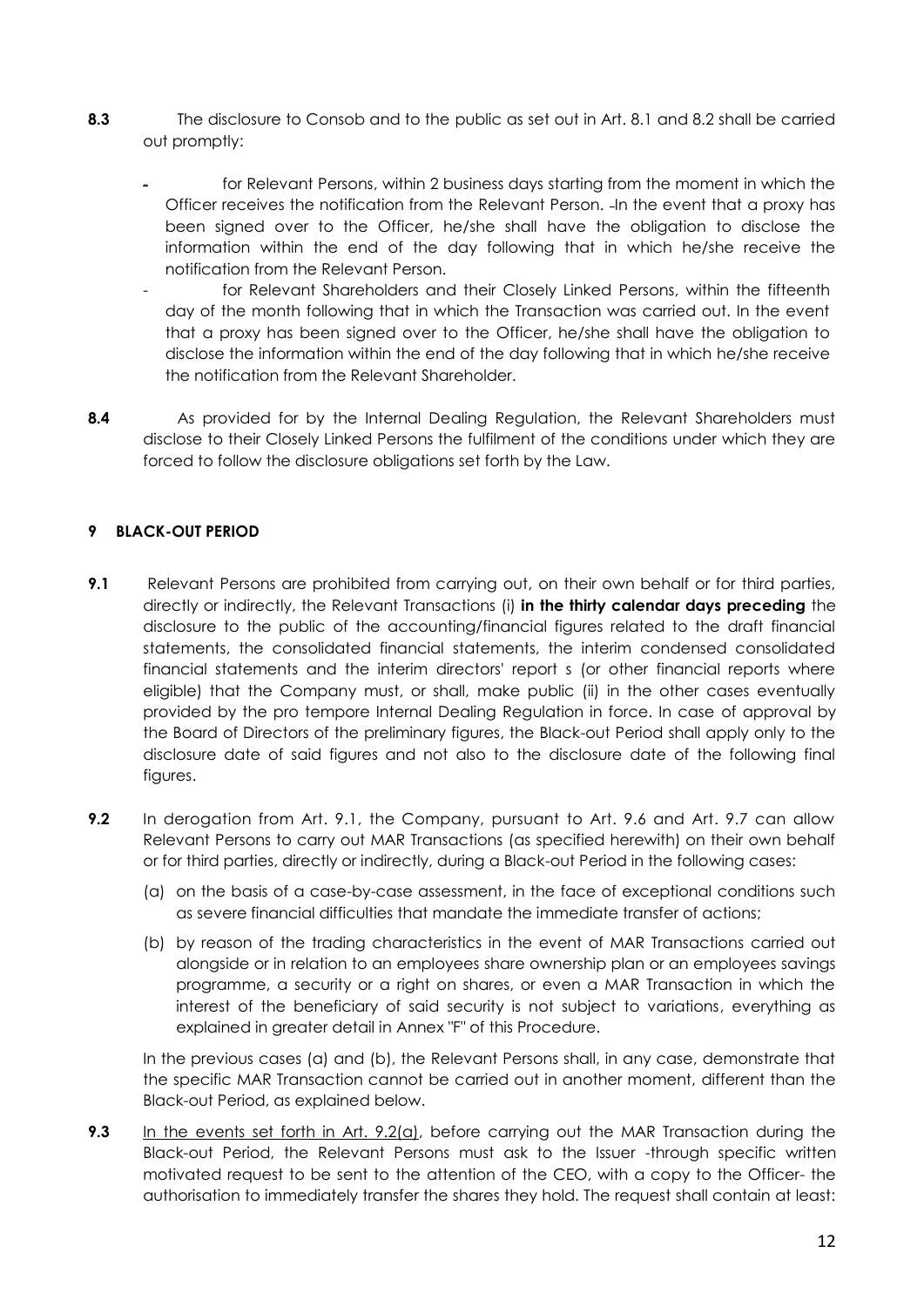(i) the description of the MAR Transaction to be carried out; (ii) the explanation of the reason for which the transfer of share is the only reasonable way to obtain the necessary financing; and (iii) the objective evidence (including documents) related to the profiles of previous points (i) and (ii).

- **9.4** Upon receipt of the notification set forth in Art. 9.3, the Company shall carry out a case-bycase assessment of the request issued by the Relevant Persons and shall authorise the immediate transfer of actions only if the MAR Transactions' circumstances may be deemed as exceptional. All those extremely urgent, unforeseen and pressing situations that cannot be attributed to the Relevant Persons and exceed their control shall be deemed as "exceptional circumstances". The assessment of the exceptional nature of the circumstances described in the authorisation request shall be in any case carried out keeping in mind, amongst other things, if and to what extend the Relevant Persons:
	- (i) at the time of the request have to fulfil a legally enforceable financial obligation or satisfy a claim;
	- (ii) have to fulfil or are in a situation which arose before the beginning of the *Black-out Period* which requires the payment of a given amount to a third party, therein including fiscal obligations, and the Relevant Persons themselves cannot reasonably fulfil a financial obligation or satisfy a claim without transferring immediately their shares.
- **9.5** In the events set forth in At. 9.2(b), the Relevant Persons shall ask to the Company the authorisation for carrying out the MAR Transaction in good time -and in any case with the terms and modalities provided for by Annex "F" of this Procedure where prescribed in said Annex- through specific written request to be sent to the attention of the CEO, with a copy to the Officer, including objective evidence (including documents) related to the occurrence of the requirements set forth in the aforementioned Annex "F" with regard to each option listed therein.

Upon receipt of the notification, the Company shall perform a case-by-case assessment of the request issued by the Relevant Persons.

- **9.6** The assessments set forth in Art. 9.3 and 9.4 shall be referred to the authority of the CEO who, for this purpose, shall make use of the support of the Officer. The CEO shall report to the Board of Directors with regard to the outcome of the assessments carried out upon the first meeting. In any case it is understood that:
	- (i) the CEO, where necessary or advisable, shall have the power to refer the assessment to the authority of the Board of Directors of the Company in collective form; and
	- (ii) every assessment related and/or pertinent to MAR Transactions to be carried out by a Relevant Person who is also the CEO of the Company or one of his/her Closely Linked Person, shall be referred exclusively to the authority of the Board of Directors in collective form.
- **9.7** The Company, through its Officer, shall respond to the Relevant Persons with regard to the outcome of the assessments carried out pursuant to Art. 9.3 and 9.4 within 5 trading days from the receipt of the request of the interested party, if and when said request includes all information and documents required by this Procedure and is in any case well-suited to allow for a thorough assessment of the relevant circumstances. This shall be without prejudice to the power of the CEO or of the Board of Directors, as the case may be, to require that the interested party, within the aforementioned term of 5 trading days from the receipt of the request, shall provide integrative information and/or documents for the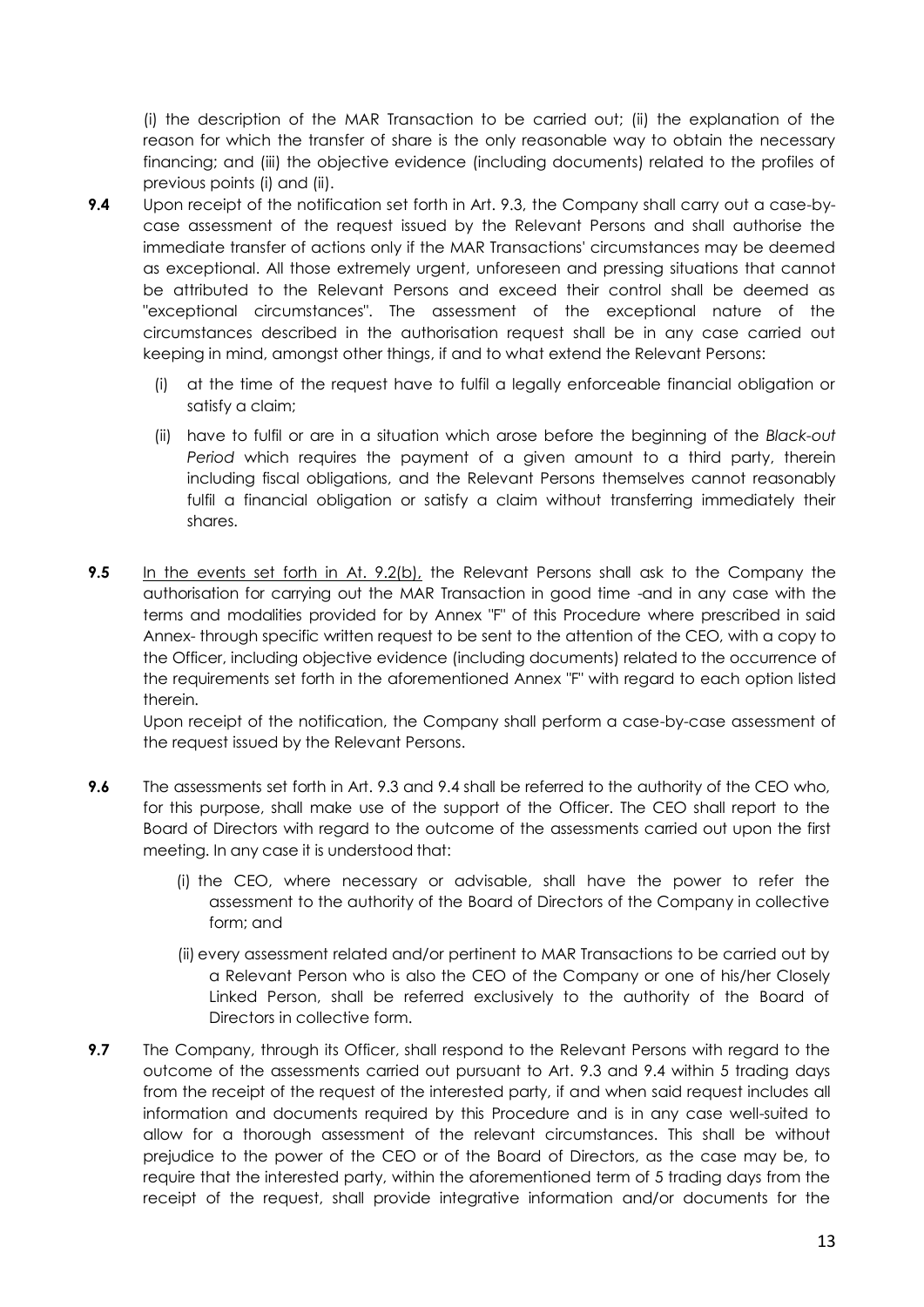authorisation's request; in this event, the Company, through its Officer, shall give adequate response to the Relevant Persons within 3 trading days from the receipt of the integrative documents.

# <span id="page-13-0"></span>**10 PROCEDURE DISCLOSURE TO RELEVANT PERSONS AND RELEVANT SHAREHOLDERS**

- **10.1** The Company, through its Officer, shall inform the Relevant Persons and Shareholders and these, in turn, shall inform their Closely Linked Persons respectively, with the modalities provided for in this article, of the adoption of the Procedure, as well as of the consequent obligations they are now burdened with pursuant to this Procedure and to the applicable pro-tempore regulation.
- **10.2** The Officer shall provide the Relevant Persons, respectively *(a)* upon the acceptance of their appointment for Relevant Persons as per Art. 2.1(i) and (ii), or *(b)* upon the recruitment or appointment for Relevant Persons as per Art. 2.1(iii) (jointly, the "**Appointment**"), or to send to them via certified mail with proof of receipt, in advance by e-mail, or via certified e-mail, within 5 business days from their Appointment, with the Letter of Transmittal, Annex B, through which the Relevant Persons are provided with information regarding the adoption of the Procedure (or of its eventual amendments and/or integrations as specified in Art. 12), as well as the legal and regulatory obligations arising from it, along with the penalties applicable in the event of a breach of the Procedure itself. Two copies of this Procedure shall be annexed to the Letter of Transmittal. The Relevant Persons, within 3 business days from the delivery or receipt of the Letter of Transmittal, shall provide an undersigned Letter of Acceptance to the Officer, together with a copy of the Procedure signed in every page as a sign of complete acceptance. These documents shall be kept by the Officer.
- **10.3** At the time of the first application of the Procedure, the terms established by the previous Art. 10.2 for the obligations of the Officer, shall begin from the date in which the Procedure is enforced, with regard to the Relevant Persons who are already in office or in service on said date.
- **10.4** The Relevant Persons have the obligation to promptly inform the Officer, should any change in the list of the Relevant Persons' Closely Linked Persons occur. Moreover, should the list include new Relevant Persons' Closely Linked Persons, Art. 10.2 shall be applied.

# <span id="page-13-1"></span>**11 PROTECTION OF PERSONAL DATA**

- **11.1** For the purpose of this Procedure, the Company may have to deal with specific personal data of Relevant Persons and Shareholders. Thus, they shall express their consent for the processing of their personal data by the Company or by the individuals responsible and/or appointed by it, pursuant to Legislative Decree 196/2003, as amended, being made aware of the following:
	- (a) the purpose and modalities of the processing their data is destined to;
	- (b) the mandatory nature of the transmittal of said data;
	- (c) the individuals or the categories of individuals to whom their data may be disclosed and the context of their disclosure;
	- (d) the rights set forth in Art. 7 of Legislative Decree 196/2003;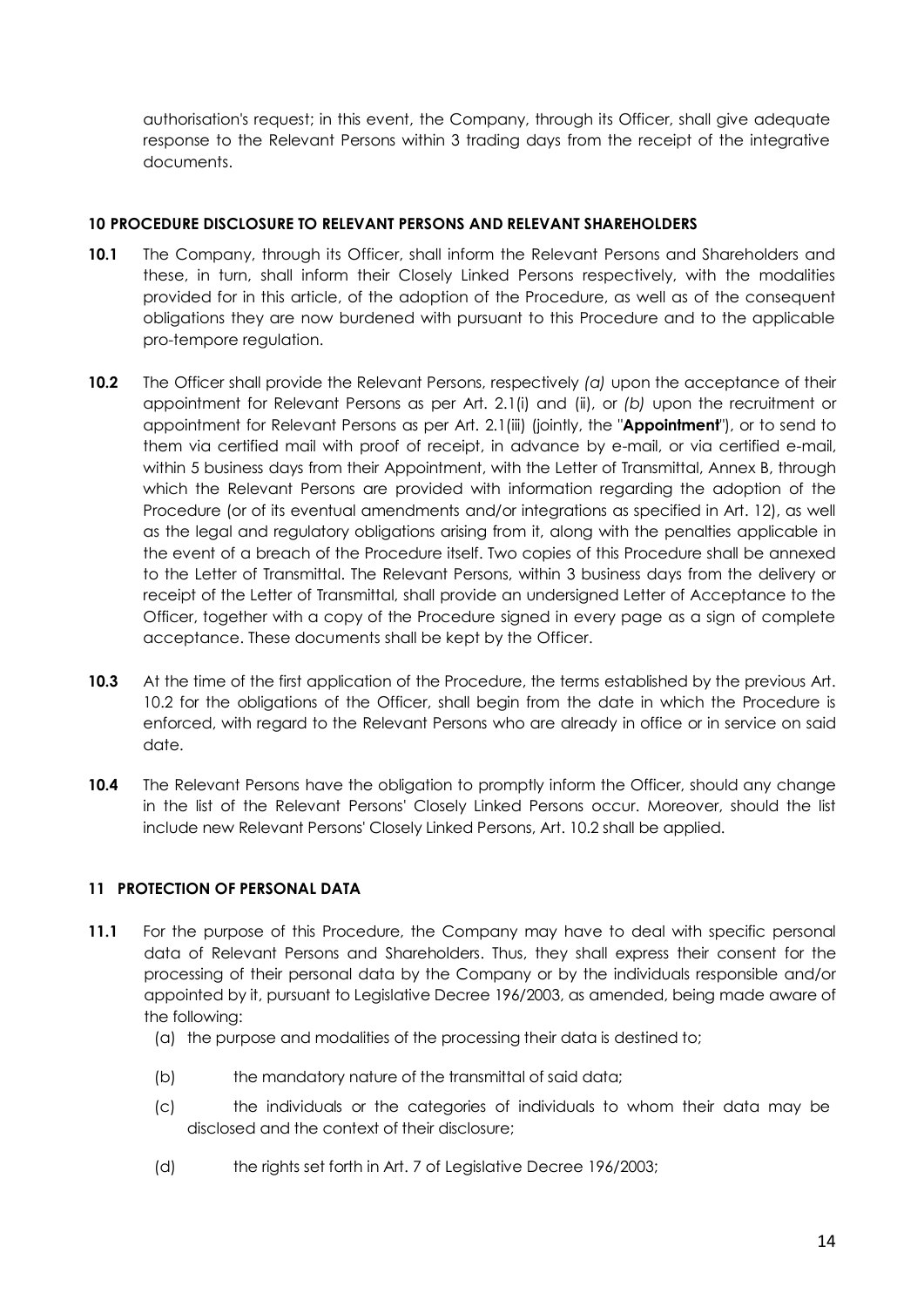- (e) the name and surname, the title or business name and the domicile, address or registered office of the vestee or of the person responsible;
- vestee: Giglio Group S.p.A., with registered office in Milan, Piazza Diaz 6; Upon delivery to the Officer of the Letter of Acceptance as per Art. 10.2 by the Relevant Persons, the consent shall be deemed validly expressed, pursuant to Legislative Decree 19o6/2003.

## <span id="page-14-0"></span>**12 AMENDMENTS AND INTEGRATIONS TO THE PROCEDURE**

- **12.1** The provisions of this Procedure shall be updated and/or integrated by the Board f Directors of the Issuer, keeping in mind the provisions of law or regulations applicable, as well as the application experience and market practice that will be matured on the issue.
- **12.2** Should the need to update and/or integrate single provisions of the Procedure arise following the amendment of applicable rules of law or regulations, or following specific requests from surveillance authorities, including cases of demonstrable urgency, this Procedure may be amended and/or integrated by the Chairman of the Board of Directors or by the CEO with subsequent ratification of the amendments and/or integrations to be carried out by the Board of Directors in the first meeting available.
- **12.3** The amendments and/or integrations of the Procedure's provisions pursuant to Art. 12.1 and 12.2 shall be disclosed to the Relevant Persons and Shareholders, who shall inform their Closely Linked Persons with the modalities set forth in Art. 10.2. Upon the disclosure of the amendments to the Procedure, the date of enforcement of the updated Procedure shall be reported, too.

\* \* \*

## **Annexes:**

- Annex "A": List, by way of example and not limited to, of Relevant Transactions.
- Annex "B": Template of Letter of Transmittal.
- Annex "C": Template of Letter of Acceptance.
- Annex "D": Template of Notification and Disclosure to the public of Relevant Persons.
- Annex "E": Consob notification and public disclosure of information regarding the transactions carried out by any individual holding an amount of shares equal to at least 10% of the share capital of the Company, as well as by any other individual controlling the listed issuer (Relevant Shareholders).
- Annex "F": Transactions justifying the authorisation to trade during a Black-out Period.
- Annex "G": Template of Proxy for Relevant Shareholders.
- Annex "H": Template of Proxy for Consob notification of Relevant Persons.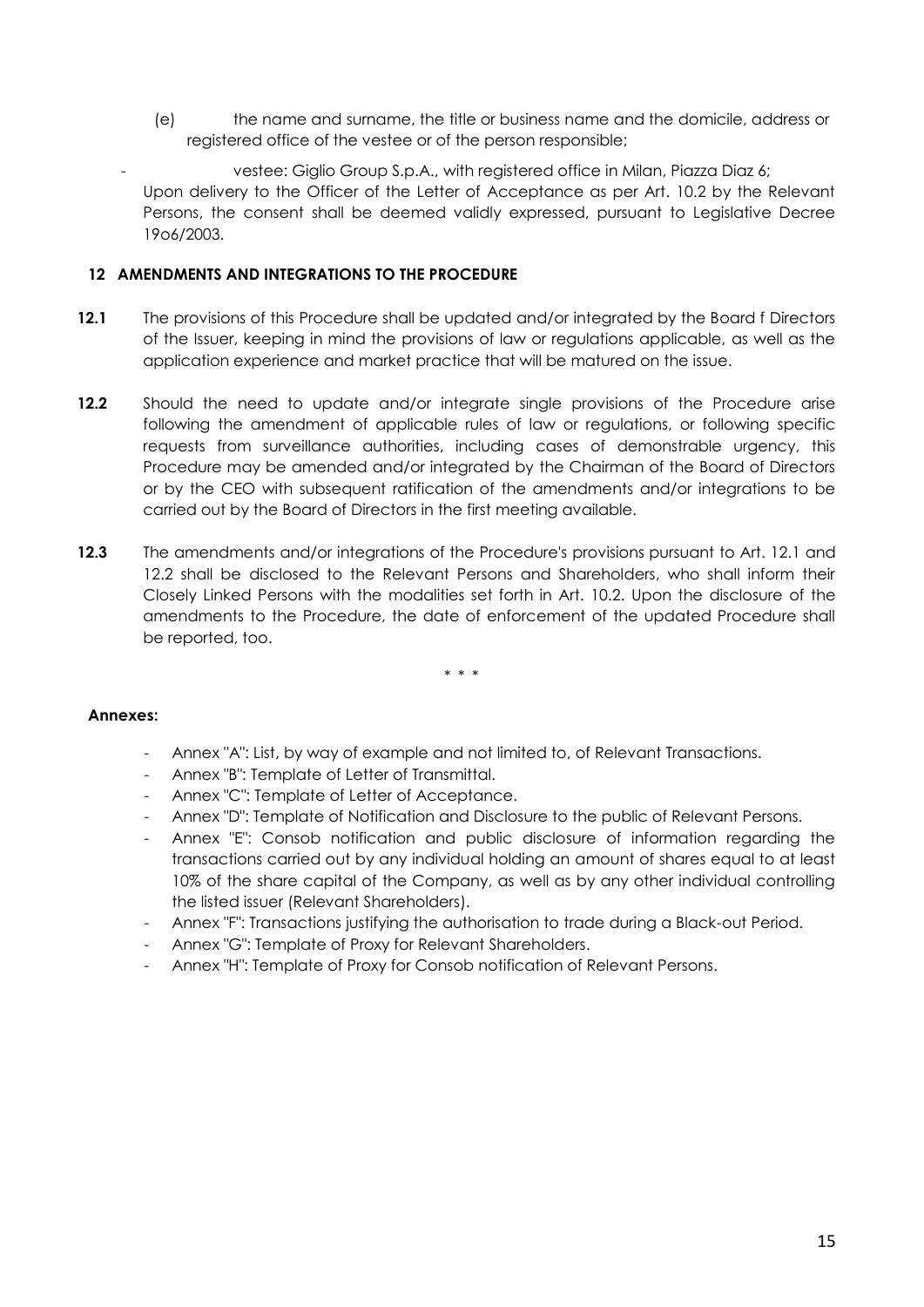#### **REGULATORY APPENDIX**

\* **\* \***

## **Regulation (EU) no. 596/2014 of the European Parliament and of the Council of 16 April 2014 as amended an integrated**

## **("MAR")**

### *MAR Article 19*

# **Managers'**

## **transactions**

*"1. Persons discharging managerial responsibilities, as well as persons closely associated with them, shall notify the issuer or the emission allowance market participant and the competent authority referred to in the second subparagraph of paragraph 2:*

*a) in respect of issuers, of every transaction conducted on their own account relating to the shares or debt instruments of that issuer or to derivatives or other financial instruments linked thereto;*

*b) in respect of emission allowance market participants, of every transaction conducted on their own account relating to emission allowances, to auction products based thereon or to derivatives relating thereto.*

*Such notifications shall be made promptly and no later than three business days after the date of the transaction.*

*The first subparagraph applies once the total amount of transactions has reached the threshold set out in paragraph 8 or 9, as applicable, within a calendar year.*

*1 bis. The notification obligation laid out in paragraph 1 does not apply to the transactions concerning financial instruments related to shares or debit instruments of the Issuer of that paragraph if, at the time of the transaction, one of the following conditions is met:*

- *a) the financial instrument comprises a quota or a share of a collective investment undertaking in which the exposure to shares or debit instruments of the Issuer does not exceed 20% of the assets held by the collective investment undertaking;*
- *b) the financial instrument provides for the exposure of an asset portfolio in which the exposure of share or other debt instruments of the Issuer does not exceed 20% of the portfolio assets;*
- *c) the financial instrument is made of a quota or a share of a collective investment undertaking or provides for an exposure to an asset portfolio and the person who discharges managerial responsibilities or the person closely linked to him/her does not know, nor could he/she know, the composition of the investments or of the exposure of said collective investment undertaking or assets portfolio with regard to the shares or the debt instruments of the Issuer, and moreover there are no reasons that may induce said person to believe that the shares or the debt instrument of the Issuer may exceed the threshold set forth in letters a) or b).*

*In the event that information regarding the composition of the investments of the collective investment undertaking or of the exposure of the assets portfolio were to become available, the person discharged with managerial responsibilities or the person closely linked to him/her shall make any reasonable effort in his/her power in order to avail him/herself of said information.*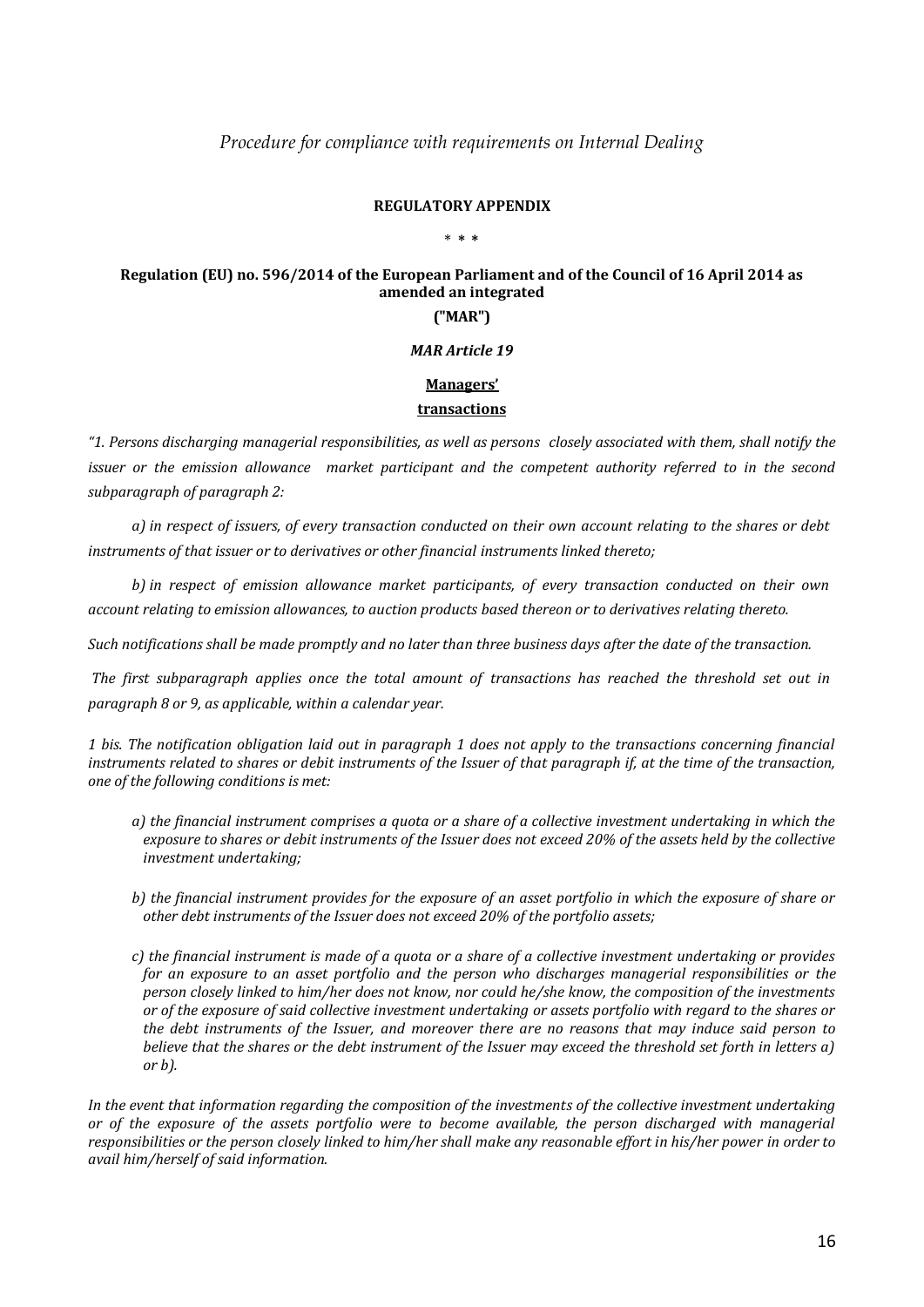*2. For the purposes of paragraph 1, and without prejudice to the right of Member States to provide for notification obligations other than those referred to in this Article, all transactions conducted on the own account of the persons referred to in paragraph 1, shall be notified by those persons to the competent authorities.*

*The rules applicable to notifications, with which persons referred to in paragraph 1 must comply, shall be those of the Member State where the issuer or emission allowance market participant is registered. Notifications shall be made within 3 business days of the transaction date to the competent authority of that Member State. Where the issuer is not registered in a Member State, the notification shall be made to the competent authority of the home Member State in accordance with point (i) of Article 2(1) of Directive 2004/109/EC or, in the absence thereof, to the competent authority of the trading venue.*

*The issuer or emission allowance market participant shall ensure that the information that is notified in accordance with paragraph 1 is made public promptly and no later than two business days after its receipt.*

*The issuer or emission allowance market participant shall use such media as may reasonably be relied upon for the effective dissemination of information to the public throughout the Union, and, where applicable, it shall use the officially appointed mechanism referred to in Article 21 of Directive 2004/109/EC.*

*Alternatively, national law may provide that a competent authority may itself make public the information.*

- *4. This Article shall apply to issuers who:*
	- *a) have requested or approved admission of their financial instruments to trading on a regulated market; or*
	- *b) in the case of an instrument only traded on an MTF or an OTF, have approved trading of their financial instruments on an MTF or an OTF or have requested admission to trading of their financial instruments on an MTF.*

*5. Issuers and emission allowance market participants shall notify the person discharging managerial responsibilities of their obligations under this Article in writing. Issuers and emission allowance market participants shall draw up a list of all persons discharging managerial responsibilities and persons closely associated with them.*

*Persons discharging managerial responsibilities shall notify the persons closely associated with them of their obligations under this Article in writing and shall keep a copy of this notification.*

*6. A notification of transactions referred to in paragraph 1 shall contain the following information:*

- *a) the name of the person;*
- *b) the reason for the notification;*
- *c) the name of the relevant issuer or emission allowance market participant;*
- *d) a description and the identifier of the financial instrument;*
- *e) the nature of the transaction(s) (e.g. acquisition or disposal), indicating whether it is linked to the exercise of share option programmes or to the specific examples set out in paragraph 7;*
- *f) the date and place of the transaction(s); and*
- *g) the price and volume of the transaction(s). In the case of a pledge whose terms provide for its value to change, this should be disclosed together with its value at the date of the pledge. In the event of an assignment for collateral purposes whose modalities shall provide for a change of value, the change should be made public together with the value as of the date of the assignment for collateral purposes.*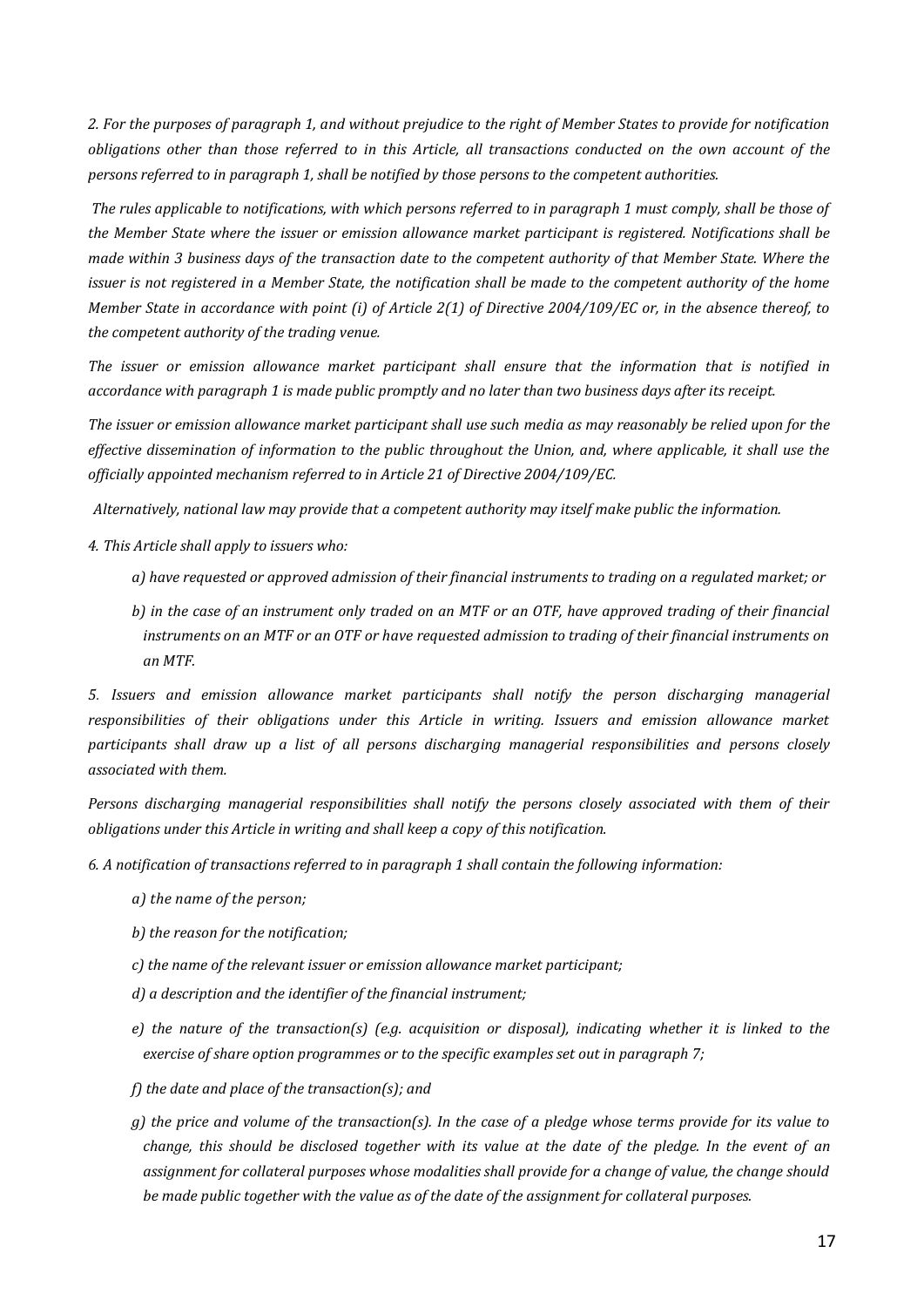- *7. For the purposes of paragraph 1, transactions that must be notified shall also include:*
	- *a) the pledging or lending of financial instruments by or on behalf of a person discharging managerial responsibilities or a person closely associated with such a person, as referred to in paragraph 1;*
	- *b) transactions undertaken by persons professionally arranging or executing transactions or by another person on behalf of a person discharging managerial responsibilities or a person closely associated with such a person, as referred to in paragraph 1, including where discretion is exercised;*
	- *c) transactions made under a life insurance policy, defined in accordance with Directive 2009/138/EC of the European Parliament and of the Council (26), where:*

*i)* the policyholder is a person discharging managerial responsibilities or a person closely associated with such a *person, as referred to in paragraph 1,*

- *ii) the investment risk is borne by the policyholder, and*
- *i) the policyholder has the power or discretion to make investment decisions regarding specific instruments in that life insurance policy or to execute transactions regarding specific instruments for that life insurance policy.*

*For the purposes of point (a), a pledge, or a similar security interest, of financial instruments in connection with the depositing of the financial instruments in a custody account does not need to be notified, unless and until such time that such pledge or other security interest is designated to secure a specific credit facility.*

*Insofar as a policyholder of an insurance contract is required to notify transactions according to this paragraph, an obligation to notify is not incumbent on the insurance company.*

*8. Paragraph 1 shall apply to any subsequent transaction once a total amount of € 5,000 has been reached within a calendar year. The threshold of €5,000 shall be calculated by adding without netting all transactions referred to in paragraph 1.*

*9. A competent authority may decide to increase the threshold set out in paragraph 8 to €20,000 and shall inform ESMA of its decision and the justification for its decision, with specific reference to market conditions, to adopt the higher threshold prior to its application. ESMA shall publish on its website the list of thresholds that apply in accordance with this Article and the justifications provided by competent authorities for such thresholds.*

*10. This Article shall also apply to transactions by persons discharging managerial responsibilities within any auction platform, auctioneer and auction monitor involved in the auctions held under Regulation (EU) No 1031/2010 and to persons closely associated with such persons in so far as their transactions involve emission allowances, derivatives thereof or auctioned products based thereon. hose persons shall notify their transactions to the auction platforms, auctioneers and auction monitor, as applicable, and to the competent authority where the auction platform, auctioneer or auction monitor, as applicable, is registered. The information that is so notified shall be made public by the auction platforms, auctioneers, auction monitor or competent authority in accordance with paragraph 3.*

*11. Without prejudice to Articles 14 and 15, a person discharging managerial responsibilities within an issuer shall not conduct any transactions on its own account or for the account of a third party, directly or indirectly, relating to the shares or debt instruments of the issuer or to derivatives or other financial instruments linked to them during a closed period of 30 calendar days before the announcement of an interim financial report or a year-end report which the issuer is obliged to make public according to:*

*a) the rules of the trading venue where the issuer's shares are admitted to trading; or*

*b) national law.*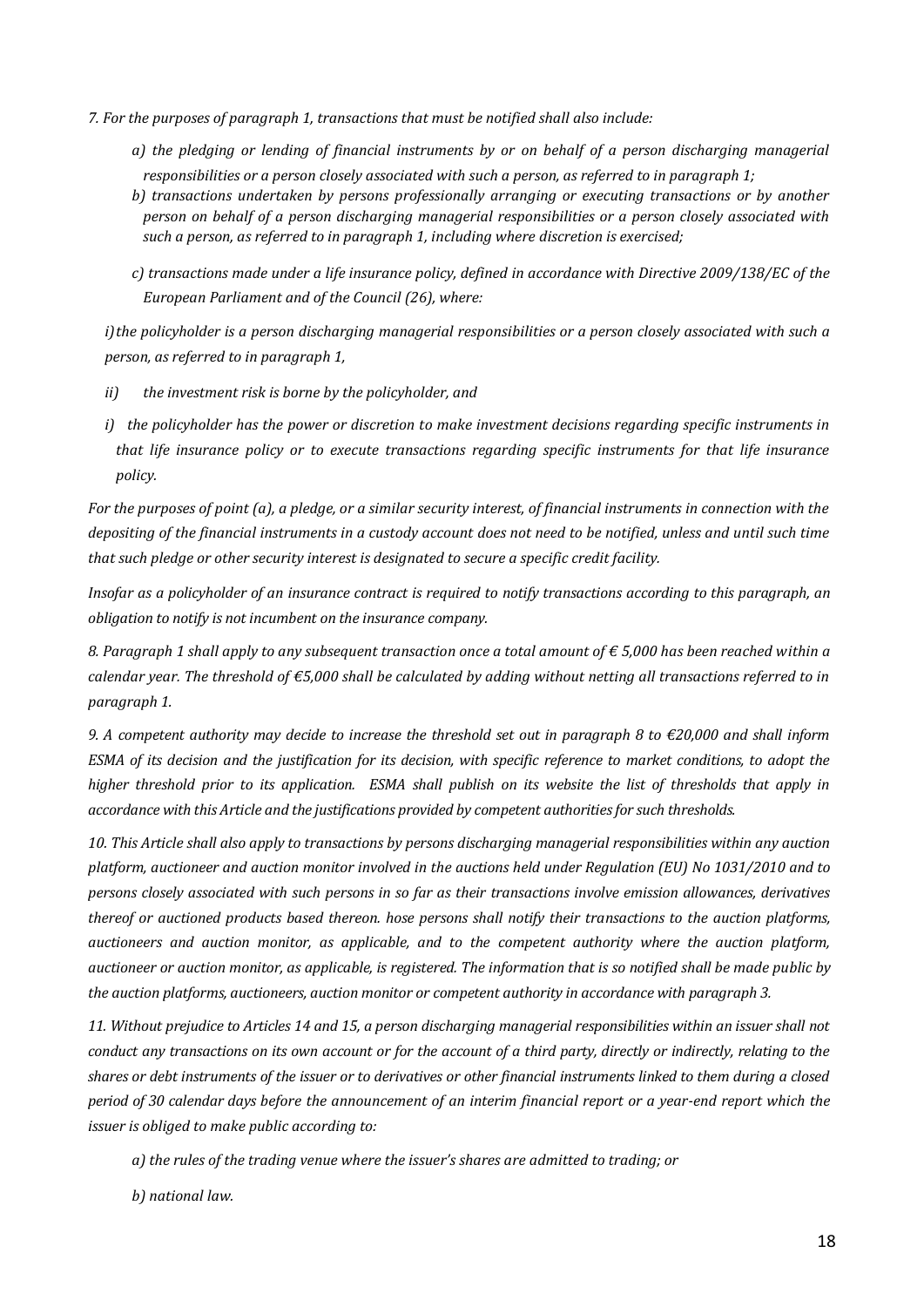*12. Without prejudice to Articles 14 and 15, an issuer may allow a person discharging managerial responsibilities within it to trade on its own account or for the account of a third party during a closed period as referred to in paragraph 11 either:*

- *a) on a case-by-case basis due to the existence of exceptional circumstances, such as severe financial difficulty, which require the immediate sale of shares; or*
- *b) due to the characteristics of the trading involved for transactions made under, or related to, an employee share or saving scheme, qualification or entitlement of shares, or transactions where the beneficial interest in the relevant security does not change.*

*13. The Commission shall be empowered to adopt delegated acts in accordance with Article 35 specifying the circumstances under which trading during a closed period may be permitted by the issuer, as referred to in paragraph 12, including the circumstances that would be considered as exceptional and the types of transaction that would justify the permission for trading.*

*14. The Commission shall be empowered to adopt delegated acts in accordance with Article 35, specifying types of transactions that would trigger the requirement referred to in paragraph 1.*

*15. In order to ensure uniform application of paragraph 1, ESMA shall develop draft implementing technical standards concerning the format and template in which the information referred to in paragraph 1 is to be notified and made public.*

*ESMA shall submit those draft implementing technical standards to the Commission by 3 July 2015.*

*Power is conferred on the Commission to adopt the implementing technical standards referred to in the first subparagraph in accordance with Article 15 of Regulation (EU) No 1095/2010.*

## **Chapter 5 - Administrative Measures and Sanctions**

#### *MAR Article 30*

#### **Administrative sanctions and other administrative measures**

*"1. Without prejudice to any criminal sanctions and without prejudice to the supervisory powers of competent authorities under Article 23, Member States shall, in accordance with national law, provide for competent authorities to have the power to take appropriate administrative sanctions and other administrative measures in relation to at least the following infringements:*

*a) infringements of Articles 14 and 15, Article 16(1) and (2), Article 17(1), (2), (4) and (5), and (8), Article 18(1) to (6), Article 19(1), (2), (3), (5), (6), (7) and (11) and Article 20(1), as well as a request set forth in Article 23(2).*

*Member States may decide not to lay down rules for administrative sanctions as referred to in the first subparagraph where the infringements referred to in point (a) or point (b) of that subparagraph are already subject to criminal sanctions in their national law by 3 July 2016. Where they so decide, Member States shall notify, in detail, to the Commission and to ESMA, the relevant parts of their criminal law.*

*By 3 July 2016, Member States shall notify, in detail, the rules referred to in the first and second subparagraph to the Commission and to ESMA. They shall notify the Commission and ESMA without delay of any subsequent amendments thereto.*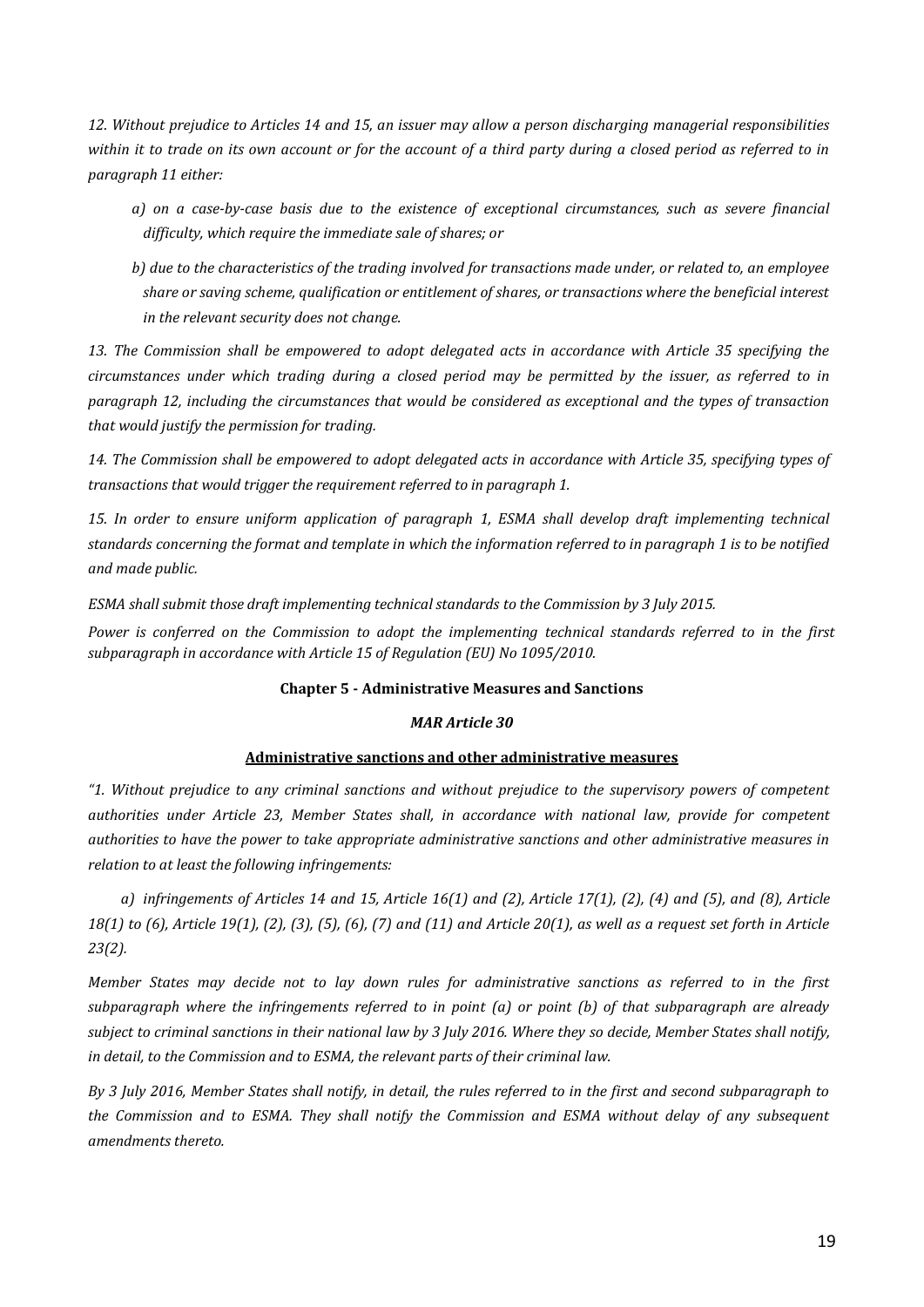*2. Member States shall, in accordance with national law, ensure that competent authorities have the power to impose at least the following administrative sanctions and to take at least the following administrative measures in the event of the infringements referred to in point (a) of the first subparagraph of paragraph 1:*

- *a) an order requiring the person responsible for the infringement to cease the conduct and to desist from a repetition of that conduct;*
- *b) the disgorgement of the profits gained or losses avoided due to the infringement insofar as they can be determined;*
- *c) a public warning which indicates the person responsible for the infringement and the nature of the infringement;*
- *d) withdrawal or suspension of the authorisation of an investment firm;*
- *e) a temporary ban of a person discharging managerial responsibilities within an investment firm or any other natural person, who is held responsible for the infringement, from exercising management functions in investment firms;*
- *f) in the event of repeated infringements of Article 14 or 15, a permanent ban of any person discharging managerial responsibilities within an investment firm or any other natural person who is held responsible for the infringement, from exercising management functions in investment firms;*
- *g) a temporary ban of a person discharging managerial responsibilities within an investment firm or another natural person who is held responsible for the infringement, from dealing on own account;*
- *h) maximum administrative pecuniary sanctions of at least three times the amount of the profits gained or losses avoided because of the infringement, where those can be determined;*
- *i) in respect of a natural person, maximum administrative pecuniary sanctions of at least:*
	- *i) for infringements of Articles 14 and 15, €5,000,000 or in the Member States whose currency is not the Euro, the corresponding value in the national currency on 2 July 2014;*
	- *ii) for infringements of Articles 16 and 17, €1,000,000 or in the Member States whose currency is not the Euro, the corresponding value in the national currency on 2 July 2014; and*

*iii) for infringements of Articles 18, 19 and 20, €500,000 or in the Member States whose currency is not the Euro, the corresponding value in the national currency on 2 July 2014; and*

*j) in respect of legal persons, maximum administrative pecuniary sanctions of at least:*

*i) for infringements of Articles 14 and 15, €15,000,000 or 15 % of the total annual turnover of the legal person according to the last available accounts approved by the management body, or in the Member States whose currency is not the Euro, the corresponding value in the national currency on 2 July 2014;*

*(i) for infringements of Articles 16 and 17, €2,500,000 or 2 % of its total annual turnover according to the last available accounts approved by the management body, or in the Member States whose currency is not the Euro, the corresponding value in the national currency on 2 July 2014; and*

*for infringements of Articles 18, 19 and 20, €1,000,000 or in the Member States whose currency is not the Euro, the corresponding value in the national currency on 2 July 2014.*

*References to the competent authority in this paragraph are without prejudice to the ability of the competent authority to exercise its functions in any ways referred to in Article 23(1).*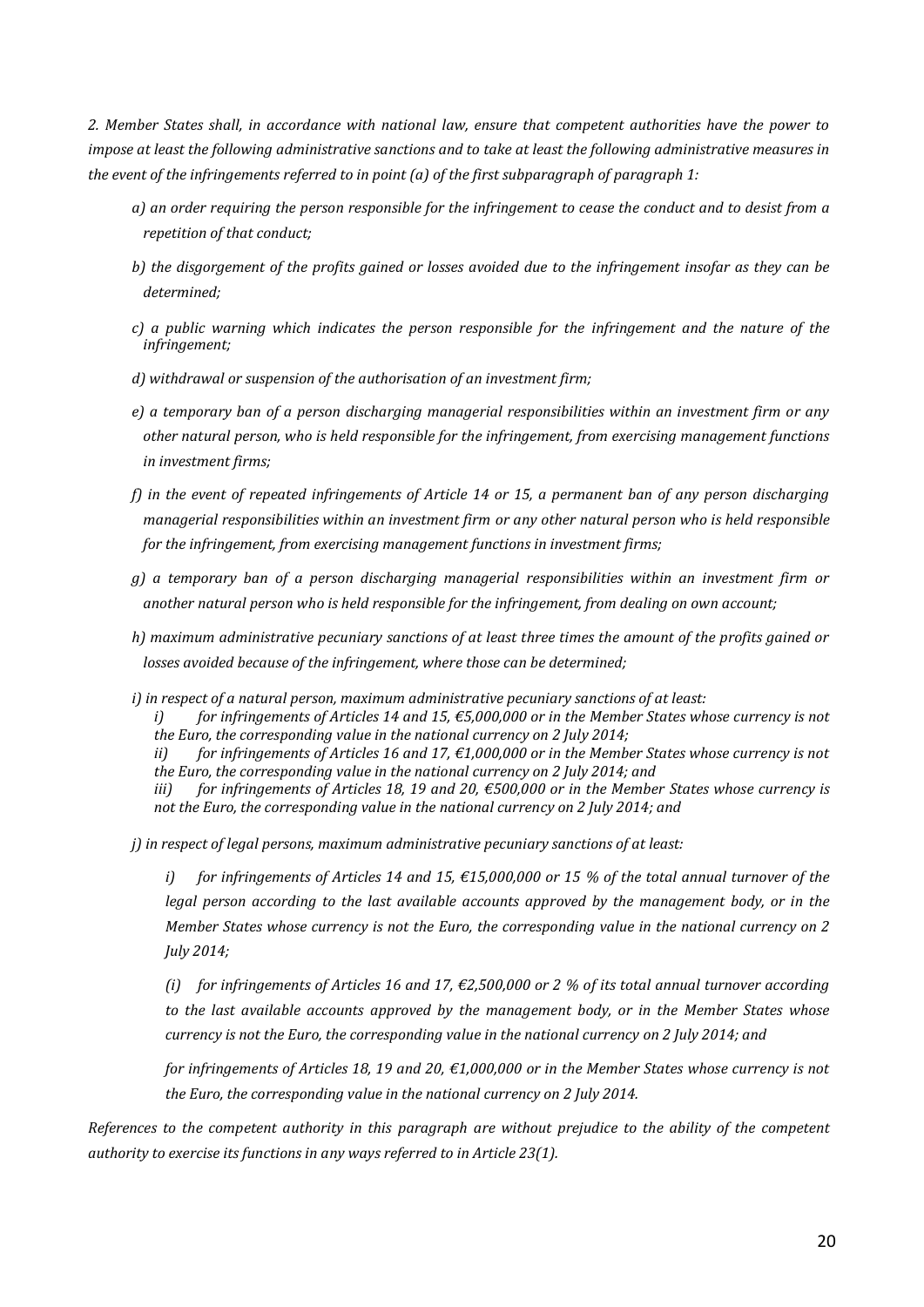*For the purposes of points (j)(i) and (ii) of the first subparagraph, where the legal person is a parent undertaking or a subsidiary undertaking which is required to prepare consolidated financial accounts pursuant to Directive 2013/34/EU (28), the relevant total annual turnover shall be the total annual turnover or the corresponding type of income in accordance with the relevant accounting directives – Council Directive 86/635/EEC (29) for banks and Council Directive 91/674/EEC for insurance companies – according to the last available consolidated accounts approved by the management body of the ultimate parent undertaking; or*

*Member States may provide that competent authorities have powers in addition to those referred to in paragraph 2 and may provide for higher levels of sanctions than those established in that paragraph."*

### *MAR Article 31*

#### **Exercise of supervisory powers and imposition of sanctions**

*"1. Member States shall ensure that when determining the type and level of administrative sanctions, competent authorities take into account all relevant circumstances, including, where appropriate:*

*a) the gravity and duration of the infringement;*

*b) the degree of responsibility of the person responsible for the infringement;*

*c) the financial strength of the person responsible for the infringement, as indicated, for example, by the total turnover of a legal person or the annual income of a natural person;*

*d) the importance of the profits gained or losses avoided by the person responsible for the infringement, insofar as they can be determined;*

*e) the level of cooperation of the person responsible for the infringement with the competent authority, without prejudice to the need to ensure disgorgement of profits gained or losses avoided by that person;*

*f) previous infringements by the person responsible for the infringement; and*

*g) measures taken by the person responsible for the infringement to prevent its repetition.*

*2. In the exercise of their powers to impose administrative sanctions and other administrative measures under Article 30, competent authorities shall cooperate closely to ensure that the exercise of their supervisory and investigative powers, and the administrative sanctions that they impose, and the other administrative measures that they take, are effective and appropriate under this Regulation. They shall coordinate their actions in accordance with Article 25 in order to avoid duplication and overlaps when exercising their supervisory and investigative powers and when imposing administrative sanctions in respect of cross-border cases."*

#### *MAR Article 34*

#### **Publication of decisions**

*"1. Subject to the third subparagraph, competent authorities shall publish any decision imposing an administrative sanction or other administrative measure in relation to an infringement of this Regulation on their website immediately after the person subject to that decision has been informed of that decision. Such publication shall include at least information on the type and nature of the infringement and the identity of the person subject to the decision. The first subparagraph does not apply to decisions imposing measures that are of an investigatory nature.*  Where a competent authority considers that the publication of the identity of the legal person subject to the decision, *or of the personal data of a natural person, would be disproportionate following a case-by-case assessment*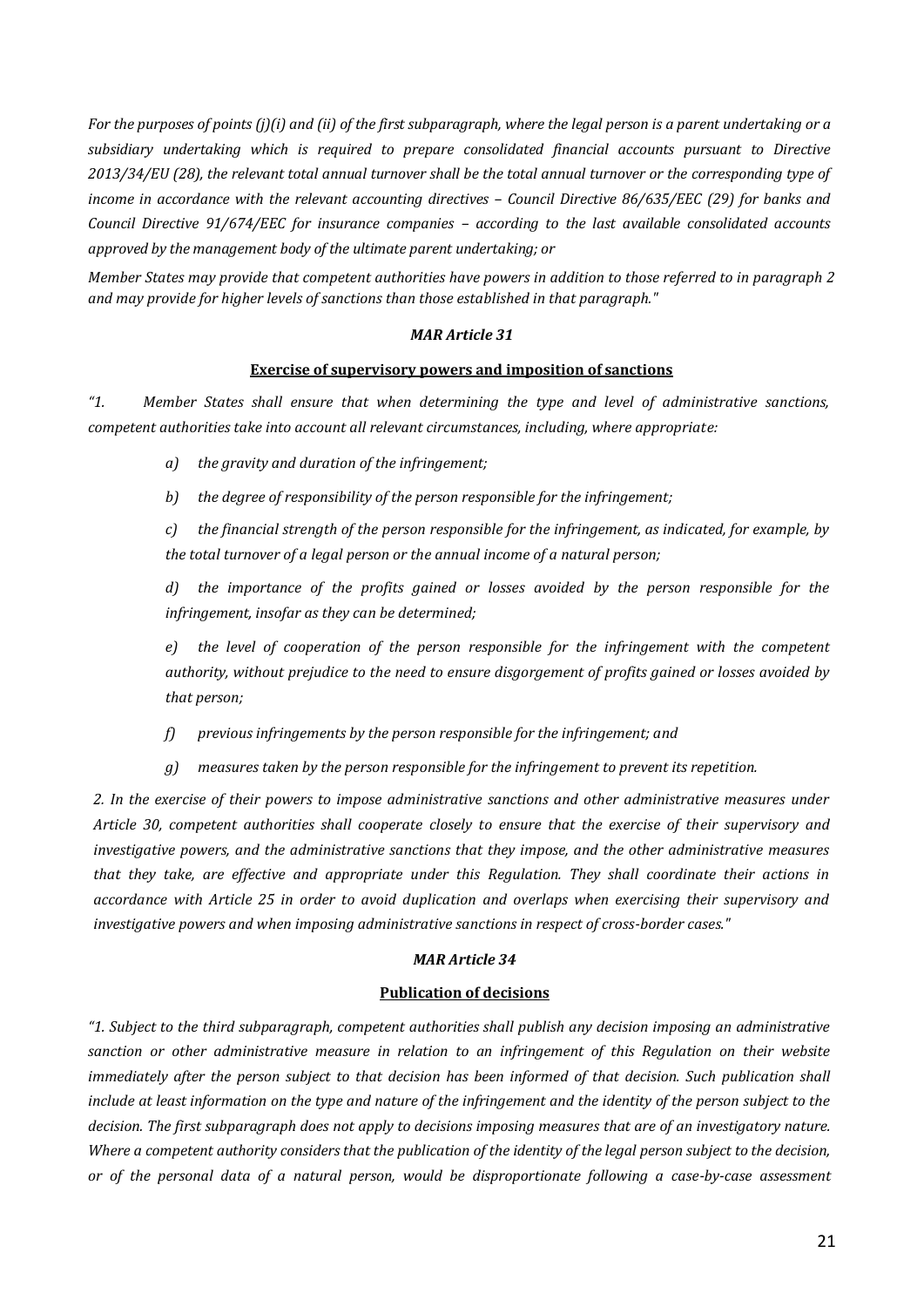*conducted on the proportionality of the publication of such data, or where such publication would jeopardise an ongoing investigation or the stability of the financial markets, it shall do any of the following:*

*a) defer publication of the decision until the reasons for that deferral cease to exist;*

*b) publish the decision on an anonymous basis in accordance with national law where such publication ensures the effective protection of the personal data concerned;*

*c) not publish the decision in the event that the competent authority is of the opinion that publication in accordance with point (a) or (b) will be insufficient to ensure:*

*ii) that the stability of financial markets is not jeopardised; or*

*iii) the proportionality of the publication of such decisions with regard to measures which are deemed to be of a minor nature.*

*Where a competent authority takes a decision to publish a decision on an anonymous basis as referred to in point (b) of the third subparagraph, it may postpone the publication of the relevant data for a reasonable period of time where it is foreseeable that the reasons for anonymous publication will cease to exist during that period.*

*2. Where the decision is subject to an appeal before a national judicial, administrative or other authority, competent authorities shall also publish immediately on their website such information and any subsequent information on the outcome of such an appeal. Moreover, any decision annulling a decision subject to appeal shall also be published.*

*3. Competent authorities shall ensure that any decision that is published in accordance with this Article shall remain accessible on their website for a period of at least five years after its publication. Personal data contained in such publications shall be kept on the website of the competent authority for the period which is necessary in accordance with the applicable data protection rules.*

**\* \* \***

# **Commission Delegated Regulation (EU) 2016/522 of 17 December 2015 ("Delegated Act 522")**

#### *Article 7 Delegated Act 522*

### **Trading during a closed period**

*"1. A person discharging managerial responsibilities within an issuer shall have the right to conduct trading during a closed period as defined under Article 19(11) of Regulation (EU) No 596/2014 provided that the following conditions are met:*

- *a) one of the circumstances referred to in Article 19(12) of Regulation (EU) No 596/2014 is met;*
- *b) the person discharging managerial responsibilities is able to demonstrate that the particular transaction cannot be executed at another moment in time than during the closed period.*

*2. In the circumstances set out in Article 19(12)(a) of Regulation (EU) No 596/2014, prior to any trading during the closed period, a person discharging managerial responsibilities shall provide a reasoned written request to the issuer for obtaining the issuer's permission to proceed with immediate sale of shares of that issuer during a closed period. The written request shall describe the envisaged transaction and provide an explanation of why the sale of shares is the only reasonable alternative to obtain the necessary financing."*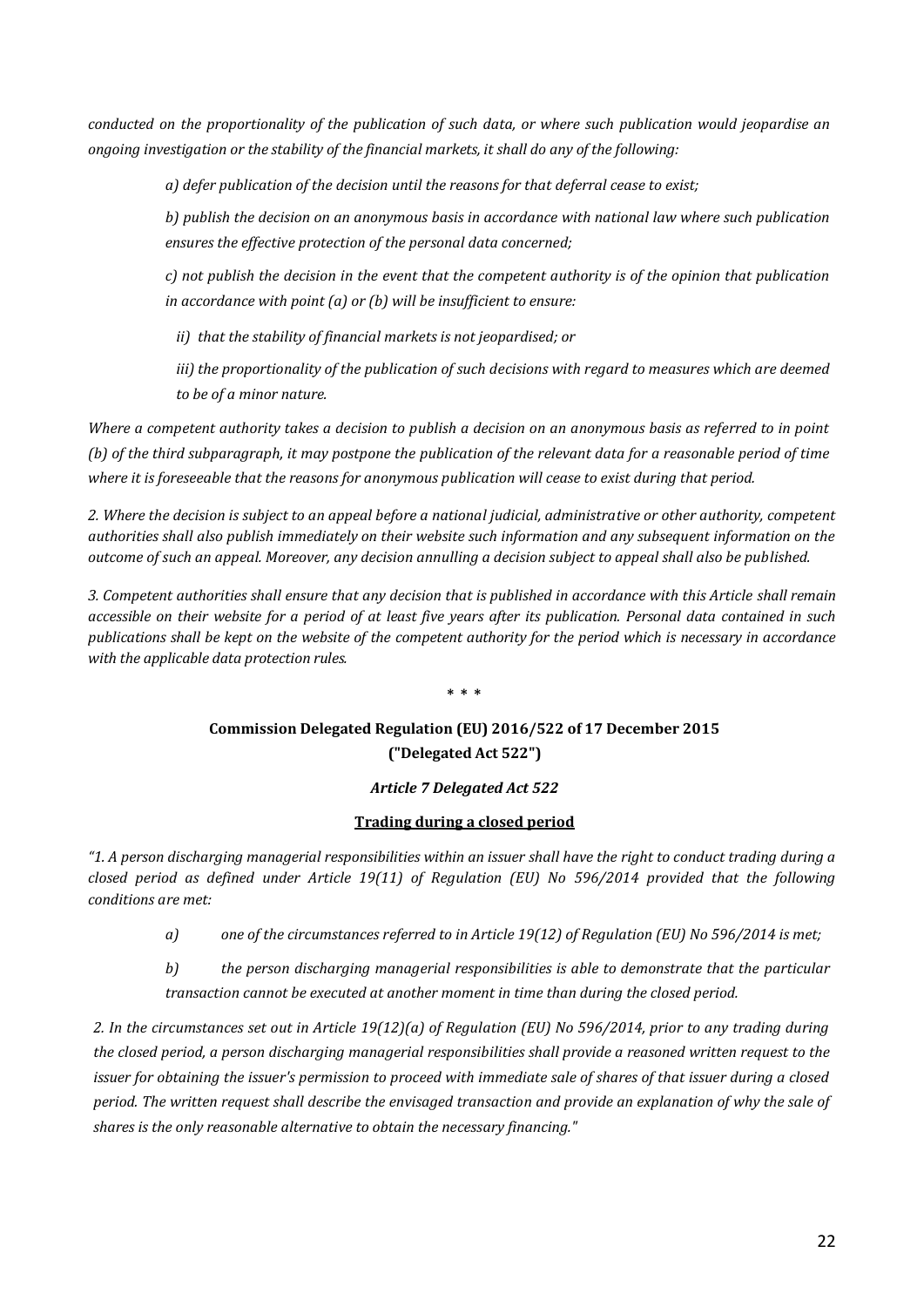## *Article 8 Delegated Act 522*

### **Exceptional circumstances**

*"1. When deciding whether to grant permission to proceed with immediate sale of its shares during a closed period, an issuer shall make a case-by-case assessment of a written request referred to in Article 7(2) by the person discharging managerial responsibilities. The issuer shall have the right to permit the immediate sale of shares only when the circumstances for such transactions may be deemed exceptional.*

*2. Circumstances referred to in paragraph 1 shall be considered to be exceptional*

*when they are extremely urgent, unforeseen and compelling and where their cause is external to the person discharging managerial responsibilities and the person discharging managerial responsibilities has no control over them.*

*(ii) When examining whether the circumstances described in the written request referred to in Article 7(2) are exceptional, the issuer shall take into account, among other indicators, whether and to the extent to which the person discharging managerial responsibilities:*

*a) is at the moment of submitting its request facing a legally enforceable financial commitment or claim;*

*b) has to fulfil or is in a situation entered into before the beginning of the closed period and requiring the payment of sum to a third party, including tax liability, and cannot reasonably satisfy a financial commitment or claim by means other than immediate sale of shares."*

## *Article 9 Delegated Act 522*

## **Characteristics of the trading during a closed period**

*The issuer shall have the right to permit the person discharging managerial responsibilities within the issuer to trade on its own account or for the account of a third party during a closed period, including but not limited to circumstances where that person discharging managerial responsibilities:*

*a) had been awarded or granted financial instruments under an employee scheme, provided that the following conditions are met:*

*i) the employee scheme and its terms have been previously approved by the issuer in accordance with national law and the terms of the employee scheme specify the timing of the award or the grant and the amount of financial instruments awarded or granted, or the basis on which such an amount is calculated and given that no discretion can be exercised;*

*(ii) the person discharging managerial responsibilities does not have any discretion as to the acceptance of the financial instruments awarded or granted;*

*(iii) had been awarded or granted financial instruments under an employee scheme that takes place in the closed period provided that a pre-planned and organised approach is followed regarding the conditions, the periodicity, the time of the award, the group of entitled persons to whom the financial instruments are granted and the amount of financial instruments to be awarded, the award or grant of financial instruments takes place under a defined framework under which any inside information cannot influence the award or grant of financial instruments;*

*(iv) exercises options or warrants or conversion of convertible bonds assigned to him under an employee scheme when the expiration date of such options, warrants or convertible bonds falls within a*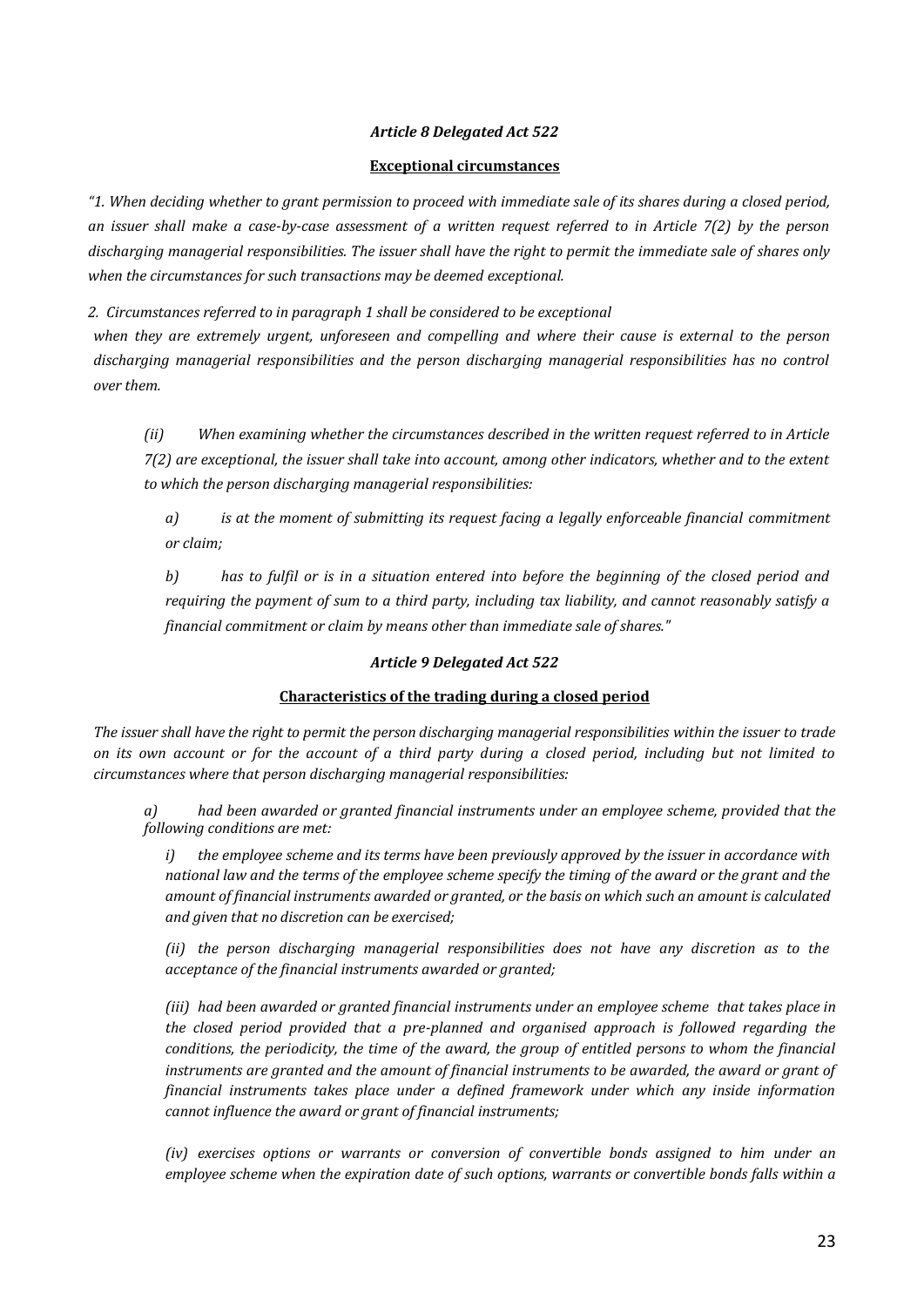*closed period, as well as sales of the shares acquired pursuant to such exercise or conversion, provided that all of the following conditions are met:*

*(i) the person discharging managerial responsibilities notifies the issuer of its choice to exercise or convert at least four months before the expiration date; (ii) the decision of the person discharging managerial responsibilities is irrevocable;*

*(iii) the person discharging managerial responsibilities has received the authorisation from the issuer prior to proceed;*

- *(iv) acquires the issuer's financial instruments under an employee saving scheme, provided that all of the following conditions are met:*
- *ii) the person discharging managerial responsibilities has entered into the scheme before the closed period, except when it cannot enter into the scheme at another time due to the date of commencement of employment;*
- *iii) the person discharging managerial responsibilities does not alter the conditions of his participation into the scheme or cancel his participation into the scheme during the closed period;*
- *iii) the purchase operations are clearly organised under the scheme terms and that the person discharging managerial responsibilities has no right or legal possibility to alter them during the closed period, or are planned under the scheme to intervene at a fixed date*

*which falls in the closed period;*

- *e) transfers or receives, directly or indirectly, financial instruments, provided that the financial instruments are transferred between two accounts of the person discharging managerial responsibilities and that such a transfer does not result in a change in price of financial instruments;*
- *f) acquires qualification or entitlement of shares of the issuer and the final date for such an acquisition, under the issuer's statute or by-law falls during the closed period, provided that the person discharging managerial responsibilities submits evidence to the issuer of the reasons for the acquisition not taking place at another time, and the issuer is satisfied with the provided explanation."*

## *Article 10 Delegated Act 522*

## **Notifiable transactions**

*"1. Pursuant to Article 19 of Regulation (EU) No 596/2014 and in addition to transactions referred to in Article 19(7) of that Regulation, persons discharging managerial responsibilities within an issuer or an emission allowance market participant and persons closely associated with them shall notify the issuer or the emission allowance market participant and the competent authority of their transactions.*

*Those notified transactions shall include all transactions conducted by persons discharging managerial responsibilities on their own account relating, in respect of the issuers, to the shares or debt instruments of the issuer or to derivatives or other financial instruments linked thereto, and in respect of emission allowance market participants, to emission allowances, to auction products based thereon or to derivatives relating thereto.*

*2. Those notified transactions shall include the following:*

- *a) acquisition, disposal, short sale, subscription or exchange;*
- *b) acceptance or exercise of a stock option, including of a stock option granted to managers or employees as part of their remuneration package, and the disposal of shares stemming from the exercise of a stock option;*
- *c) entering into or exercise of equity swaps;*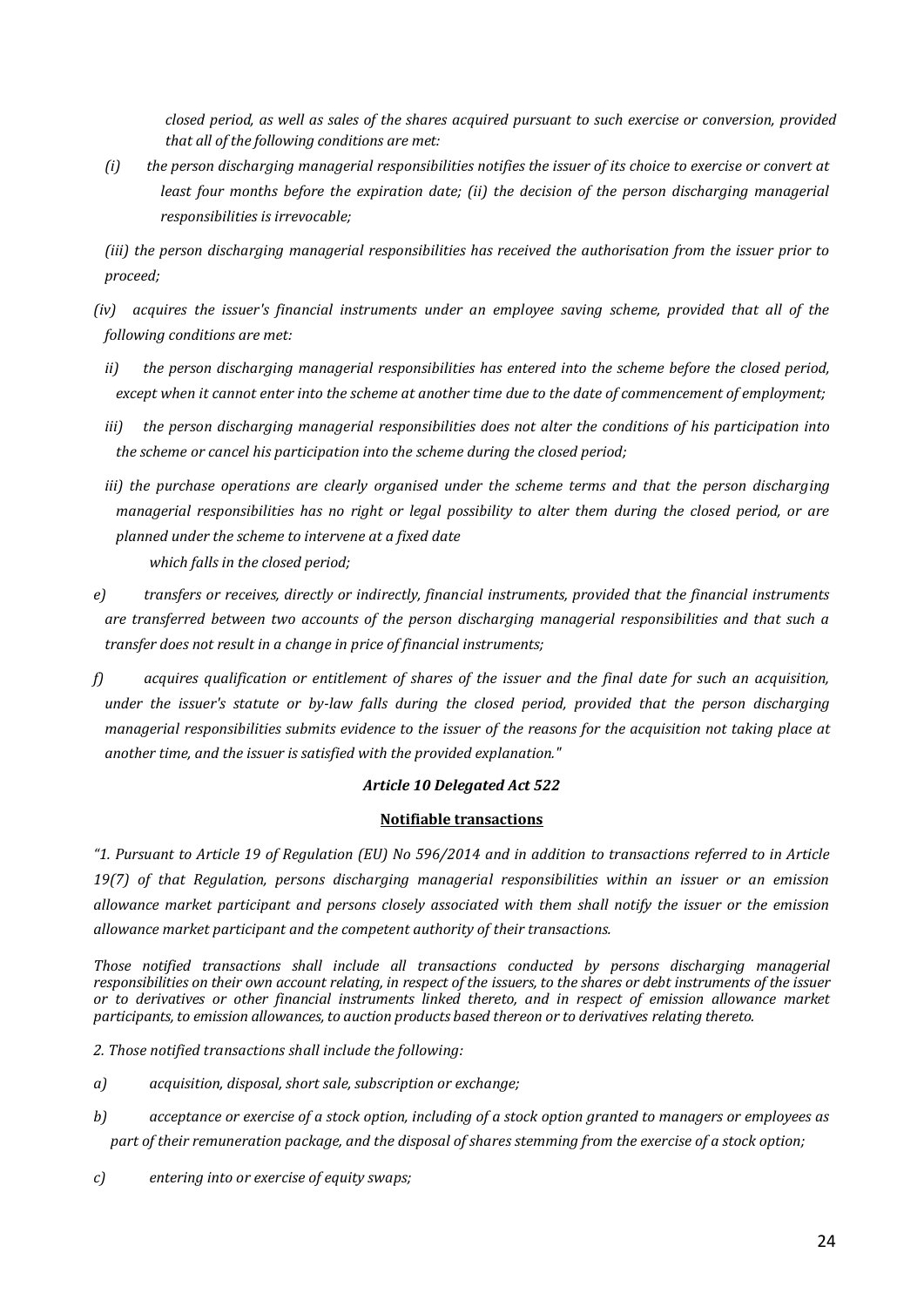- *d) transactions in or related to derivatives, including cash-settled transaction;*
- *e) entering into a contract for difference on a financial instrument of the concerned issuer or on emission allowances or auction products based thereon;*
- *f) acquisition, disposal or exercise of rights, including put and call options, and warrants;*
- *g) subscription to a capital increase or debt instrument issuance;*
- *h) transactions in derivatives and financial instruments linked to a debt instrument of the concerned issuer, including credit default swaps;*
- *i) conditional transactions upon the occurrence of the conditions and actual execution of the transactions;*
- *j) automatic or non-automatic conversion of a financial instrument into another financial instrument, including the exchange of convertible bonds to shares;*
- *k) gifts and donations made or received, and inheritance received;*
- *l) transactions executed in index-related products, baskets and derivatives, insofar as required by Article 19 of Regulation (EU) No 596/2014;*
- *m) transactions executed in shares or units of investment funds, including alternative investment funds (AIFs) referred to in Article 1 of Directive 2011/61/EU of the European Parliament and of the Council (4), insofar as required by Article 19 of Regulation (EU) No 596/2014;*
- *n) transactions executed by manager of an AIF in which the person discharging managerial responsibilities or a person closely associated with such a person has invested, insofar as required by Article 19 of Regulation (EU) No 596/2014;*
- *o) transactions executed by a third party under an individual portfolio or asset management mandate on behalf or for the benefit of a person discharging managerial responsibilities or a person closely associated with such a person;*
- *p) shares or debt instruments of the issuer or derivatives or other financial instruments linked thereto.*

**\* \* \***

### *Article 1 ITS 523*

#### **Definitions**

*"For the purposes of this Regulation, the following definition shall apply: 'electronic means' are means of electronic equipment for the processing (including digital compression), storage and transmission of data, employing wires,* 

*radio, optical technologies, or any other electromagnetic means."*

#### *Article 2 ITS 523*

### **Format and template for the notification**

*"1. Persons discharging managerial responsibilities and persons closely associated with them shall ensure that the template for notifications set out in the Annex is used for the submission of the notifications of the transactions referred to in Article 19(1) of Regulation (EU) No 596/2014.*

*2. Persons discharging managerial responsibilities and persons closely associated with them shall ensure that electronic means are used for the transmission of the notifications referred to in paragraph 1. Those electronic*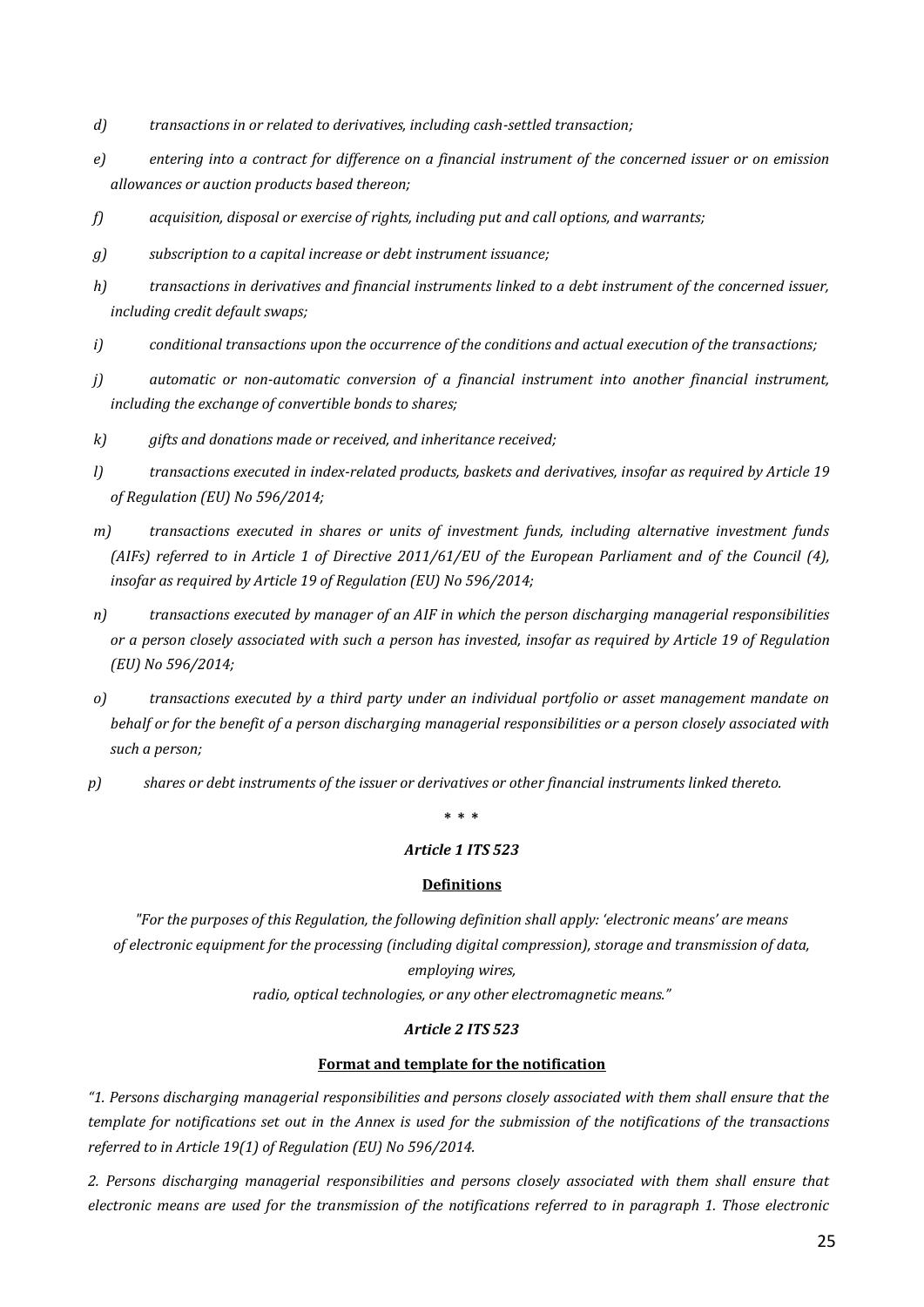*means shall ensure that completeness, integrity and confidentiality of the information are maintained during the transmission and provide certainty as to the source of the information transmitted.*

*3. Competent authorities shall specify and publish on their website the electronic means referred to in paragraph 2 with respect to the transmission to them."*

### *Article 3 ITS 523*

### **Entry into force**

*"This Regulation shall enter into force on the day following that of its publication in the Official Journal of the European Union. It shall apply from 3 July 2016."*

**\* \* \***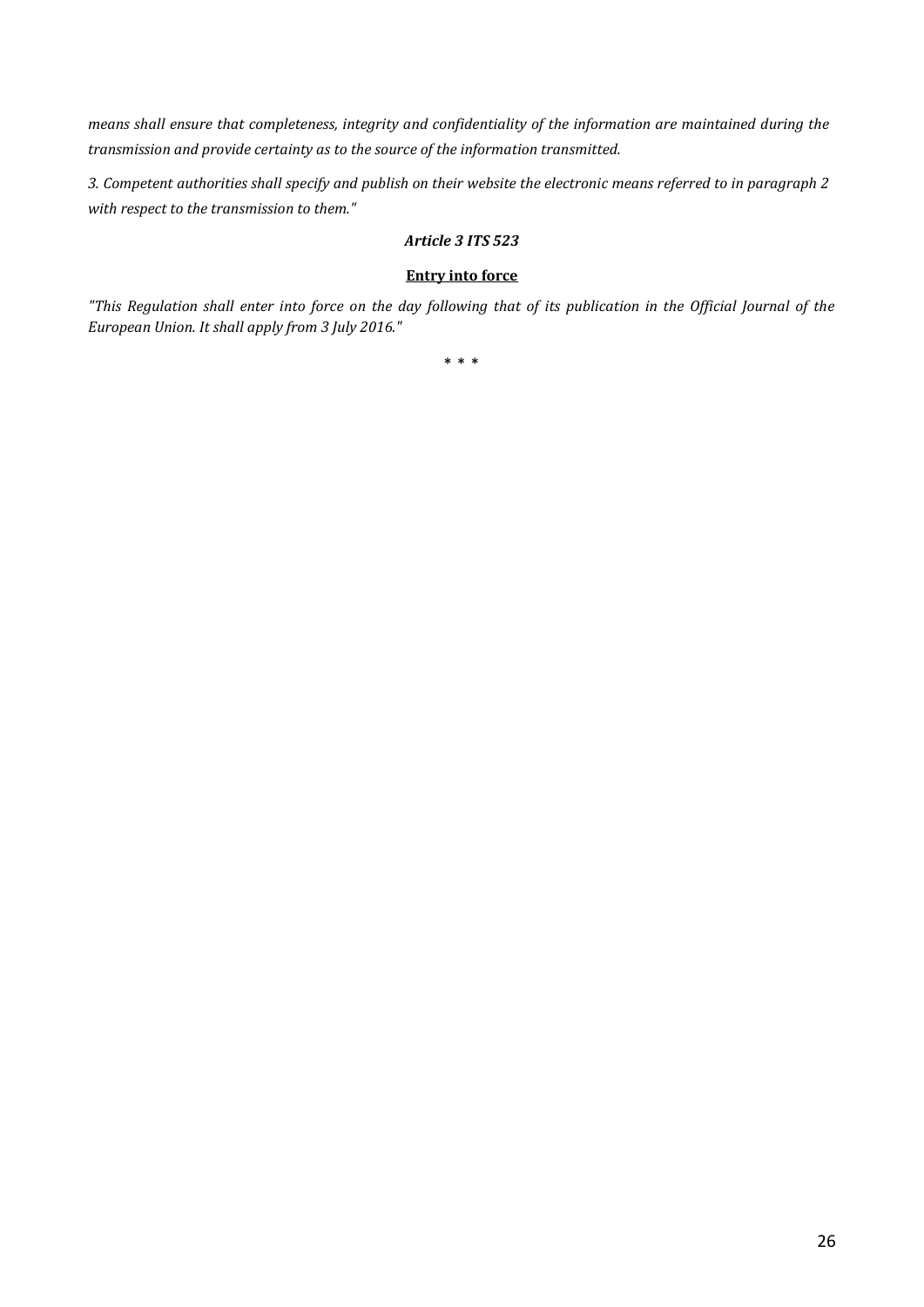# *Procedure for compliance with requirements on Internal Dealing*

### **ANNEX B**

#### **TEMPLATE OF LETTER OF TRANSMITTAL**

\* \* \*

#### [*on Company-headed paper*]

Dear [●] [*address*] *[state one of the delivery/transmittal modalities as per Art. 10.2 of the Procedure]*

#### **Re: Transmittal of the procedure for compliance with requirements on Internal Dealing**

We hereby inform you that Giglio Group S.p.A. (the "**Company**") has adopted the "Procedure for compliance with requirements on Internal Dealing" (the "**Procedure**") in implementing the provision included in Art. 19 of the Regulation (EU) no. 596/2014 of the European Parliament and of the Council of the European Union of 16 April 2014 concerning market abuses (Market Abuse Regulation - MAR) as integrated by Art. 7 and subsequent of Delegated Regulation (EU) 2016/522 of the European Commission of 17 December 2015 and of the implementing Regulation (EU) 2016/523 of the European Commission of 10 March 2016.

The Procedure shall enter into force effectively starting from the commencement date of trading of the Ordinary Shares of the Company on the Electronic Stock Market (Mercato Telematico Azionario, MTA) eventually on the STAR segment of Borsa Italiana S.p.A., which took place on 20 March 2018. As set forth in Art. 5 of this Procedure, the Officer is the Investor Relator.

We invite you to read the regulation provided in the annex to this notification (*Regulatory Appendix*) related to the legal and regulatory obligations arising from the Procedure, as well as to the applicable penalties in the event of a breach of this Procedure and of the eventual amendments and integrations; the regulation can be easily accessed from the Consob *websiteat[www.consob.it.](http://www.consob.it/)* We inform you that due to your role, you are bound by a confidentiality obligation with regard to the insider information that you may learn in the exercise of your activity, and that you are subject to a prohibition against insider dealing. By way of acceptance, please send a copy of this notification, duly undersigned, within 3 business days from its receipt, together with a copy of this Procedure, singed in every page as a sign of full acceptance via one of the following modalities:

- $\triangleright$  via certified mail with proof of receipt at the address: Giglio Group S.p.A. Piazza Diaz n. 6 20123, Milan;
- $\triangleright$  via fax at: +39 02 83974207
- $\triangleright$  via e-mail at the address: ir @giglio.org;
- ➢ via certified e-mail at the address: [giglio@arubapec.org.](mailto:giglio@arubapec.org)

#### \_\_\_\_\_\_\_\_\_\_\_\_\_\_\_\_\_\_\_\_\_ [*place, date*] **Giglio Group S.p.A.**

\_\_\_\_\_\_\_\_\_\_\_\_\_\_\_\_\_\_\_\_\_\_\_ (*as Officer*)

Annexes:

- regulatory appendix;
- copy of the Procedure to be kept by the Relevant Person;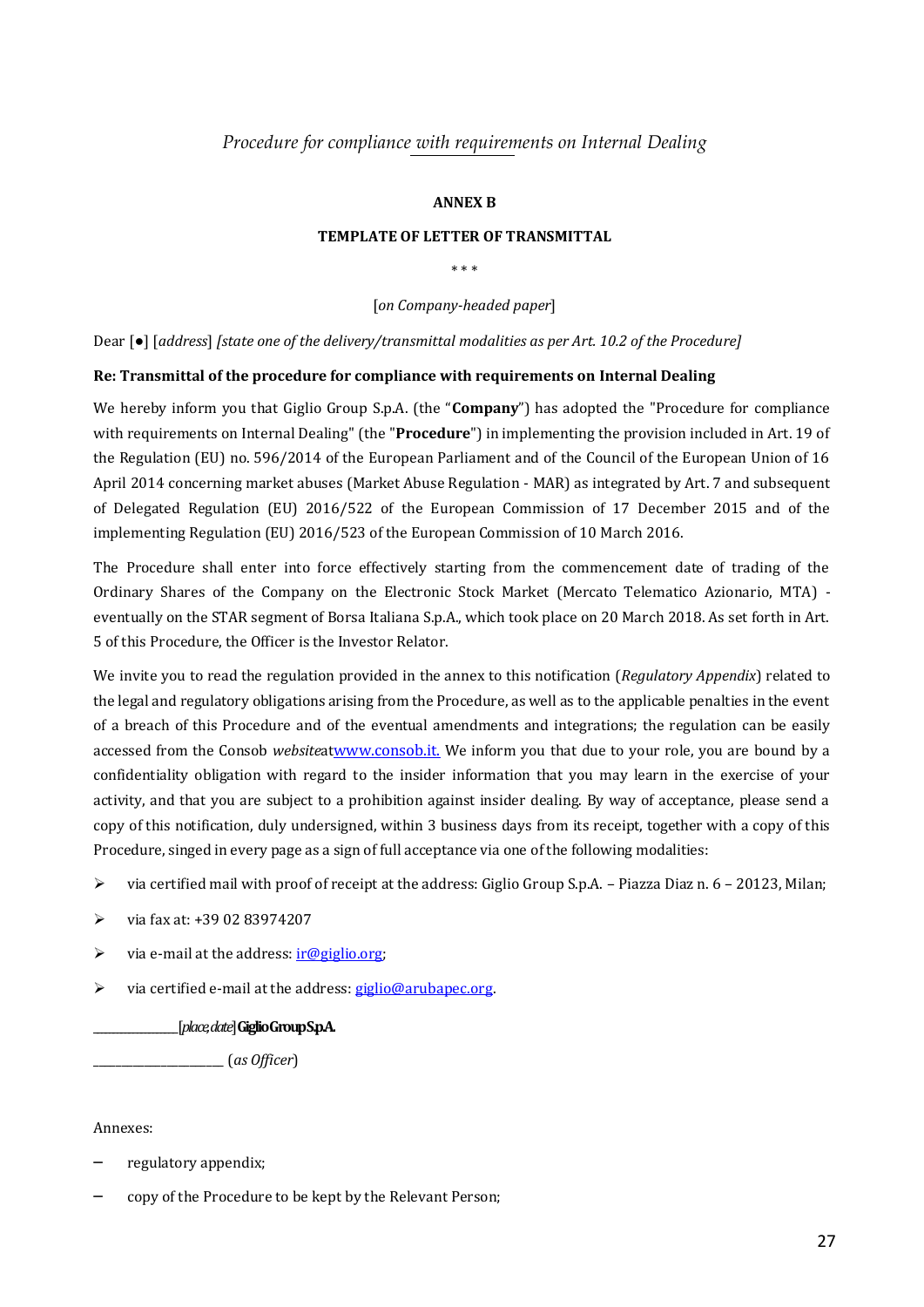– copy of the Procedure to be sent back to the Officer signed in its every page.

For full acceptance:

\_\_\_\_\_\_\_\_\_\_\_\_\_\_\_\_\_\_\_\_\_\_\_\_\_\_\_\_\_ (*as Relevant Person)*

*\_\_\_\_\_\_\_\_\_\_\_\_\_\_\_\_\_\_\_\_\_\_\_ (place and date)*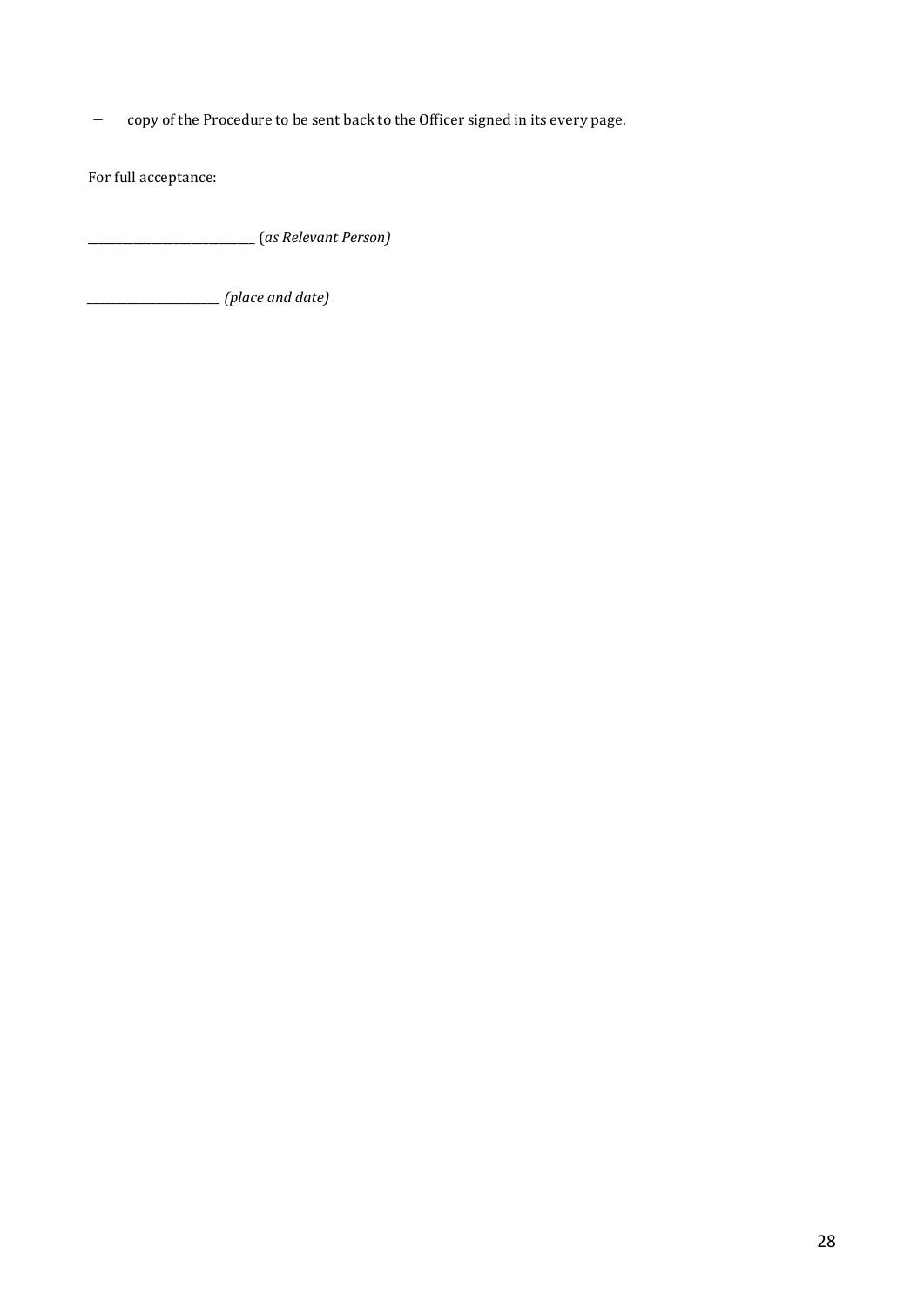# *Procedure for compliance with requirements on Internal Dealing*

### **ANNEX C**

### **TEMPLATE OF LETTER OF ACCEPTANCE**

#### Esteemed

### **Giglio Group S.p.A.**

Piazza Diaz 6

Milan

*To the attention of the Officer pursuant to the Internal Dealing Procedure*

### The Undersigned

- having acknowledged that I have been included among the "Relevant Persons" within the meaning of the Procedure on insider dealing (the "**Procedure**") adopted by Giglio Group S.p.A. (the "**Company**") pursuant to Art. 19 of the Regulation (EU) no. 596/2014 of the European Parliament and of the Council of the European Union of 16 April 2014 concerning market abuses (Market Abuse Regulation - MAR) as integrated by Art. 7 and subsequent of Delegated Regulation (EU) 2016/522 of the European Commission of 17 December 2015 and of the implementing Regulation (EU) 2016/523 of the European Commission of 10 March 2016;
- having certified that I have received, read and understood the Procedure;
- being aware of the legal obligations provided by the Procedure and by the aforementioned legal and regulatory provisions, as well as of the penalties provided for in the event of non-compliance with these obligations;

#### **ALL THE ABOVE BEING STATED**

- (v) hereby declares to know and accept the provisions of the Procedure and to commit, here applicable, to comply with such provisions. A copy of the Procedure signed in its every page as sign of full acceptance is annexed to this Letter of Acceptance;
- (vi) gives the following personal contact details for the purpose of this Procedure; phone number [*●*], fax number [*●*], e-mail address [*●*] and certified e-mail address [*●*];
- (vii) states the names of my Closely Linked Persons, as identified pursuant to Art. 2.3 of the Procedure, listed in Annex "A" of this Letter of Acceptance;
- (viii) undertakes to notify the Officer pursuant to Art. 5 of this Procedure of the Transactions as defined by Art. 6 of this Procedure with the modalities and terms set forth in Art. 7 of the same Procedure, under penalty of rejection of said notification with subsequent exemption of the Company from any responsibility and notification obligation towards the public or Consob pursuant to Art. 8 and 9 of this Procedure;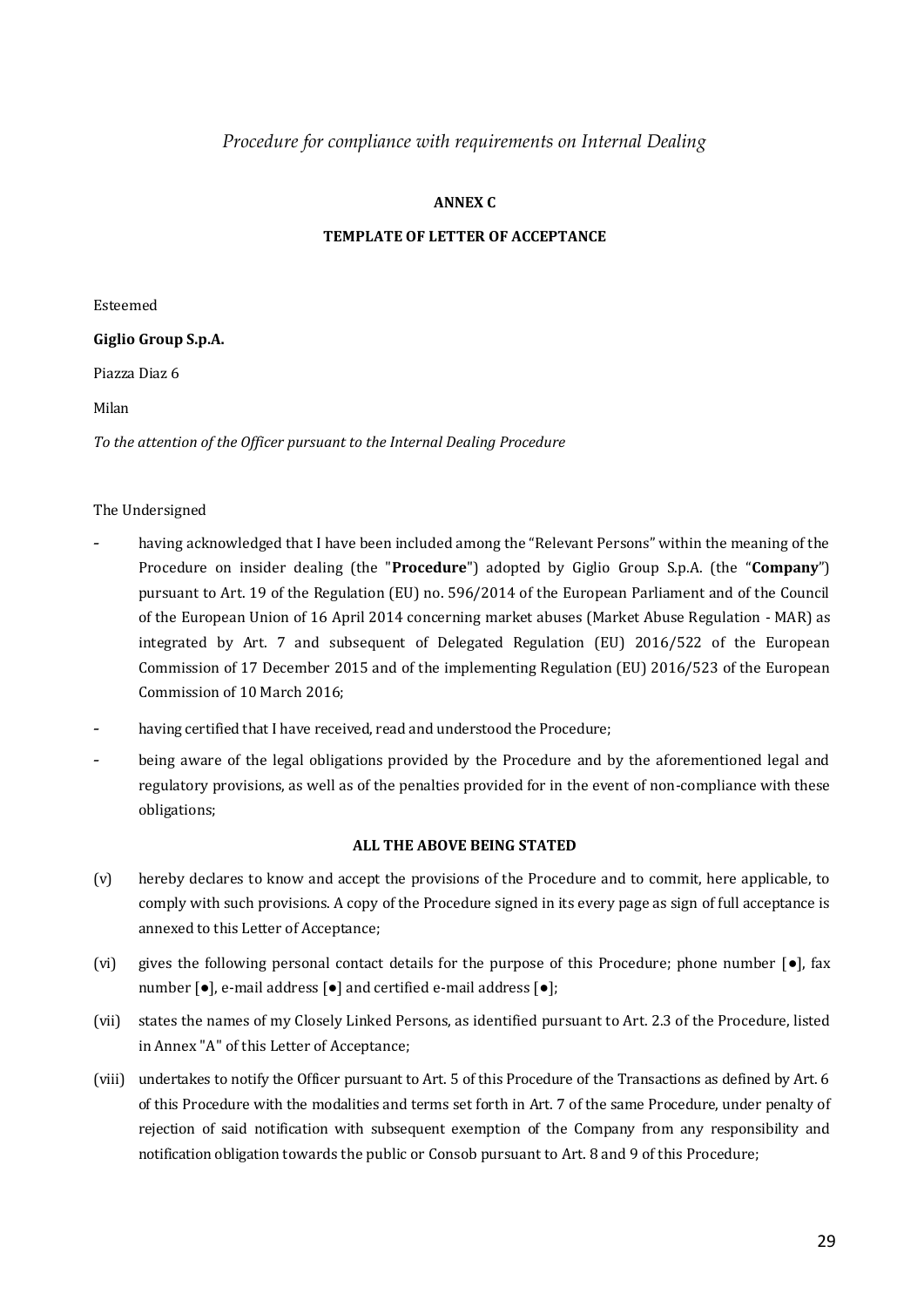30

(ix) on his/her own behalf and under his/her responsibility, entrusts the Company with the mandatory disclosures to the public and Consob within the terms and modalities of this Procedure.

Annexes:

- copy of the Procedure signed in its every page as sign of full acceptance by the Relevant Person and the Relevant Shareholder;
- Relevant Person's and Relevant Shareholder's Closely Linked Persons.

(place and date) (signature)

Pursuant to Legislative Decree 196/2003, the Undersigned grants his/her consent for the processing of personal data contained in this template by the Company for the purposes of the disclosure provided by Art. 11 of this Procedure and shall do whatever he/she can to gain the consent for the processing of personal data from the Relevant Persons' Closely Linked Persons as per Art. 3. The Relevant Person shall have the rights provided for in Art. 7 of Legislative Decree 196/2003.

(place and date) (signature)

# **Annex 1 to the Letter of Acceptance**

Names of the Relevant Persons' Closely Linked Persons as identified pursuant to Art. 2.3 of the Procedure:

|                                                         | <b>Name and Surname</b> | <b>Relation with the Relevant</b><br>Person |
|---------------------------------------------------------|-------------------------|---------------------------------------------|
| <b>Spouse</b>                                           |                         |                                             |
| Partner treated in the same<br>way as the spouse by the |                         |                                             |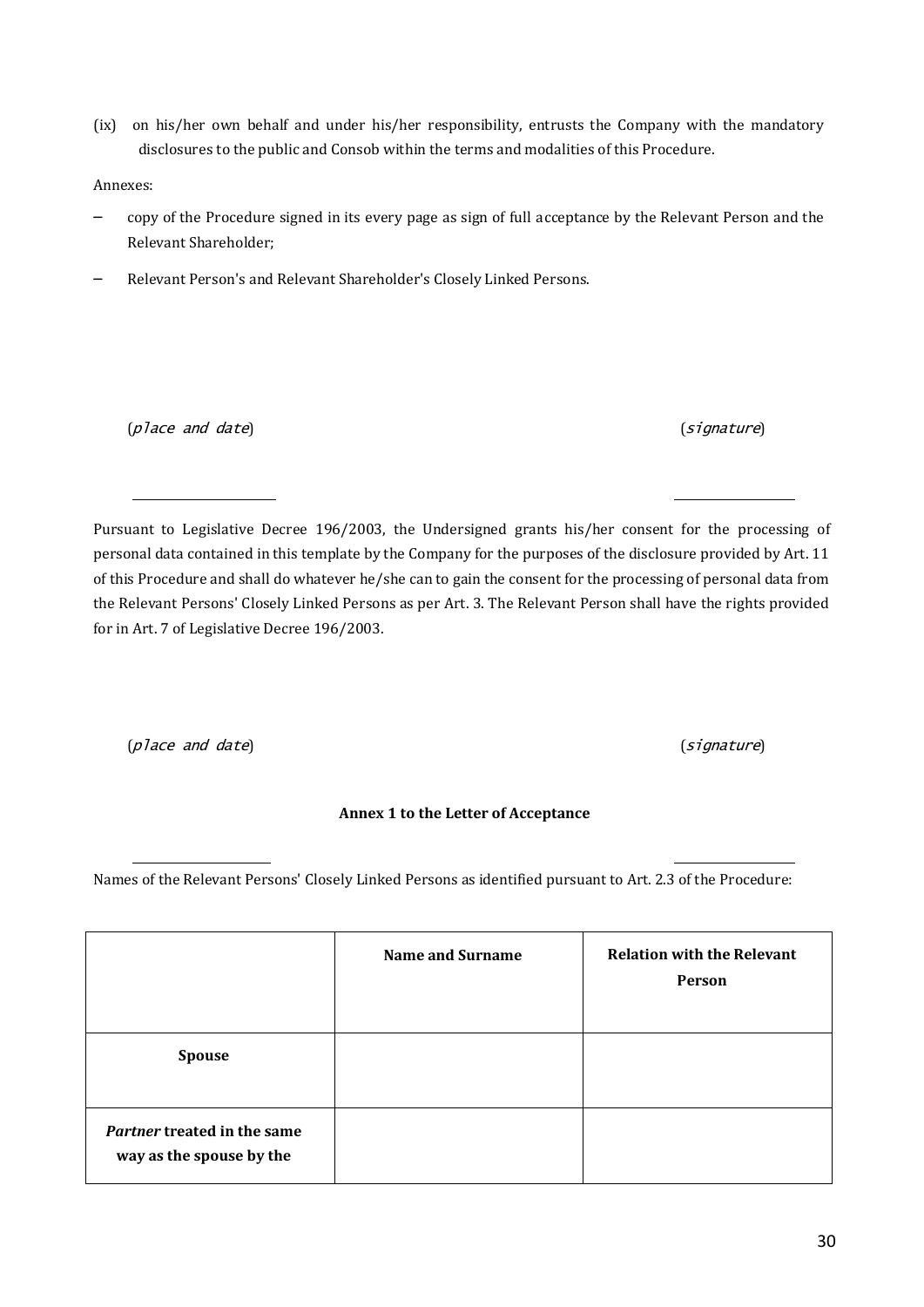| <b>Italian Law</b>                                |  |
|---------------------------------------------------|--|
| Dependent children pursuant<br>to the Italian Law |  |
| <b>Cohabiting parent</b>                          |  |
| <b>Cohabiting relative</b>                        |  |
| Similar cohabitant                                |  |
| Legal person, trust or<br>partnership             |  |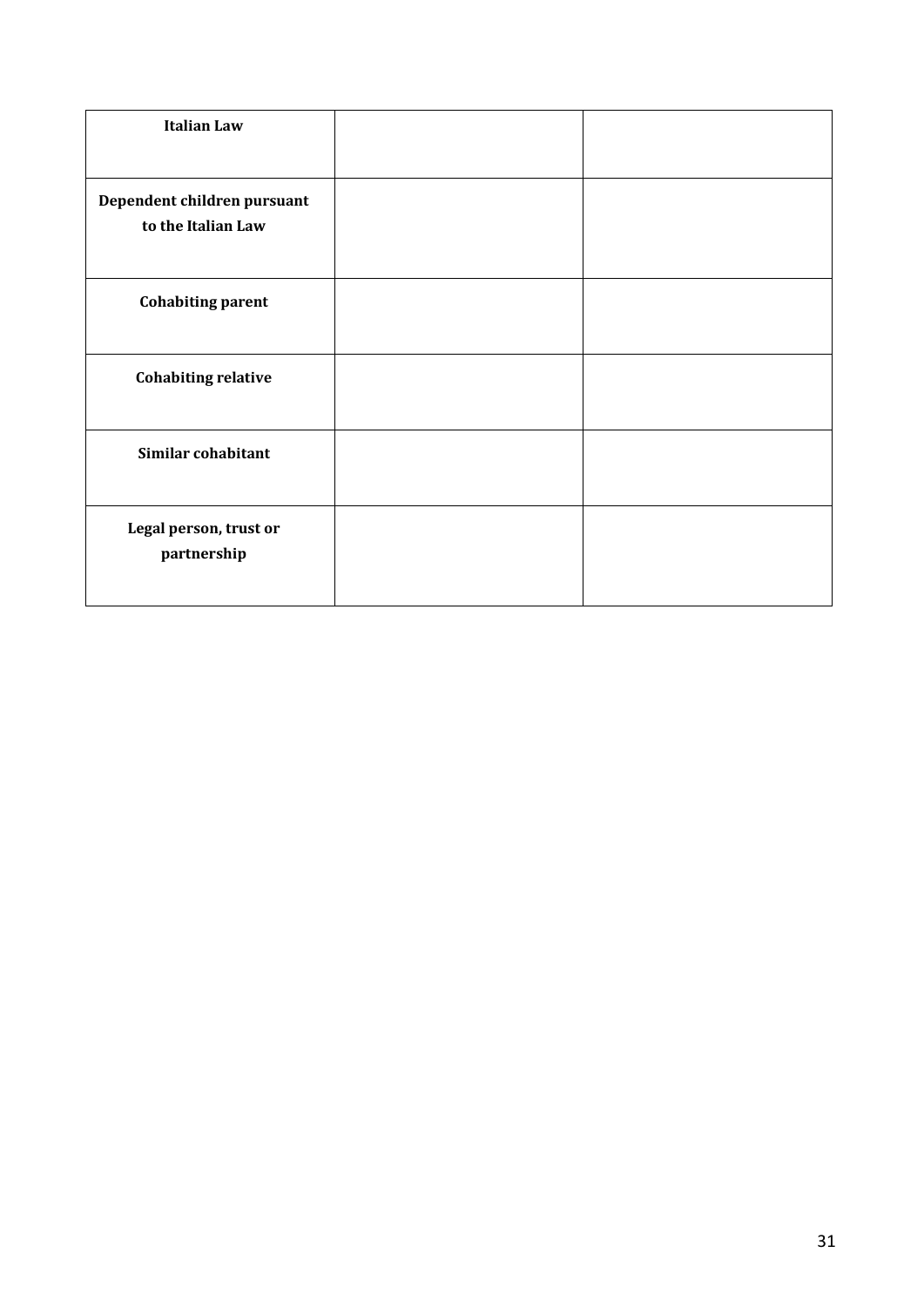# *Procedure for compliance with requirements on Internal Dealing*

### **ANNEX D**

### **TEMPLATE FOR NOTIFICATIONS AND PUBLIC DISCLOSURE OF RELEVANT PERSONS**

### **Template for notification and public disclosure of transactions by persons discharging managerial responsibilities and persons closely associated with them**

| $\mathbf{1}$       | Details of the person discharging managerial responsibilities/person closely associated                          |                                                                                                                                                                                                                                                                                                                                                                              |  |
|--------------------|------------------------------------------------------------------------------------------------------------------|------------------------------------------------------------------------------------------------------------------------------------------------------------------------------------------------------------------------------------------------------------------------------------------------------------------------------------------------------------------------------|--|
| $a)$ <sup>1</sup>  | Name                                                                                                             | For natural persons<br>Name:<br>Surname:<br>For legal persons<br>Full name:                                                                                                                                                                                                                                                                                                  |  |
| $\mathbf{2}$       | <b>Reason for the notification</b>                                                                               |                                                                                                                                                                                                                                                                                                                                                                              |  |
| $a$ <sup>2</sup>   | Position/status                                                                                                  | For persons discharging managerial responsibilities:<br>Position occupied:<br>For persons closely associated:<br>An indication that the notification concerns a person closely<br>associated with a person discharging managerial responsibilities:<br>Name and position of the relevant person discharging managerial<br>responsibilities<br>Name:<br>Surname:<br>Position: |  |
| $b)$ <sup>3</sup>  | Initial<br>notification/Amendment                                                                                | Initial notification<br>Amendment of previous notification<br>Reason for amendment:                                                                                                                                                                                                                                                                                          |  |
| 3                  | Details of the issuer, emission allowance market participant, auction platform, auctioneer<br>or auction monitor |                                                                                                                                                                                                                                                                                                                                                                              |  |
| $a)^4$             | Name                                                                                                             |                                                                                                                                                                                                                                                                                                                                                                              |  |
| $b$ ) <sup>5</sup> | <b>LEI</b>                                                                                                       |                                                                                                                                                                                                                                                                                                                                                                              |  |

<sup>1</sup> Data related to the individual carrying out the transaction

*<sup>[</sup>For natural persons: the first name and the last name(s).]* 

 *<sup>[</sup>For legal persons: full name including legal form as provided for in the register where it is incorporated, if applicable.]*

<sup>2</sup> *[For persons discharging managerial responsibilities: the position occupied within the issuer, emission allowances market participant/auction platform/auctioneer/auction monitor should be indicated, e.g. CEO, CFO.] [For persons closely associated,*

<sup>—</sup> *An indication that the notification concerns a person closely associated with a person discharging managerial responsibilities;* 

<sup>—</sup>*Name and position of the relevant person discharging managerial responsibilities.]*

<sup>3</sup> *[Indication that this is an initial notification or an amendment to prior notifications. In case of amendment, explain the error that this notification is amending.]*

<sup>4</sup> *[Full name of the entity.]*

<sup>5</sup> *[Legal Entity Identifier code in accordance with ISO 17442 LEI code.]*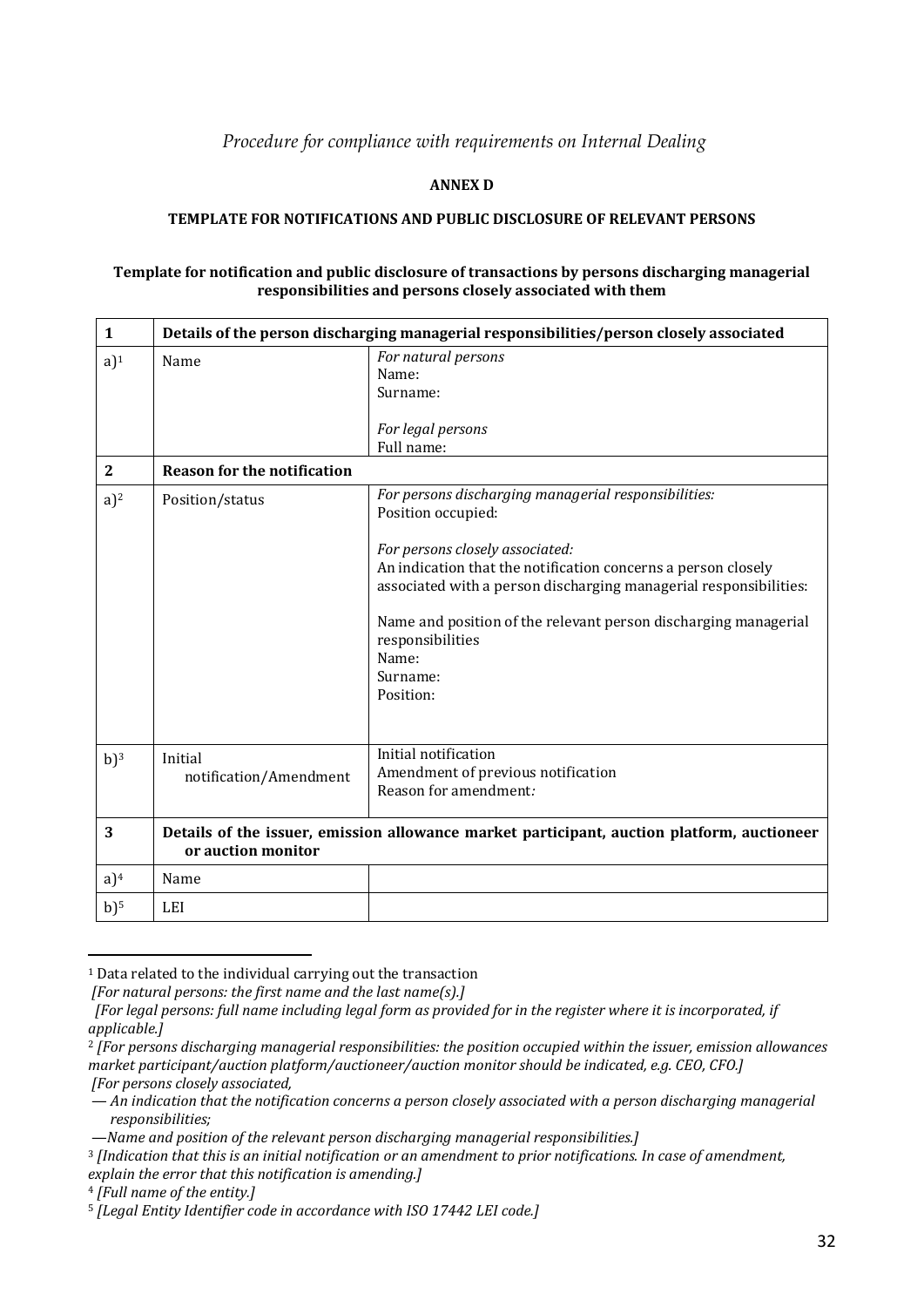| 4                  | Details of the transaction(s): section to be repeated for (i) each type of instrument; (ii) each<br>type of transaction; (iii) each date; and (iv) each place where transactions have been<br>conducted |                                                                    |                           |
|--------------------|---------------------------------------------------------------------------------------------------------------------------------------------------------------------------------------------------------|--------------------------------------------------------------------|---------------------------|
| $a)$ <sup>6</sup>  | Description of the financial<br>instrument,<br>type of instrument                                                                                                                                       |                                                                    |                           |
|                    | Identification code                                                                                                                                                                                     |                                                                    |                           |
| $b$ ) <sup>7</sup> | Nature of the transaction                                                                                                                                                                               | Transaction linked to the exercise<br>of a share option programme; |                           |
| $c$ ) <sup>8</sup> | Price(s) and volume(s)                                                                                                                                                                                  | Price(s)                                                           | Volume $(s)$ <sup>9</sup> |
| $(d)^{10}$         | Aggregated information:                                                                                                                                                                                 |                                                                    |                           |

<sup>6</sup> *[—Indication as to the nature of the instrument:* 

*— Instrument identification code as defined under Commission Delegated Regulation supplementing Regulation (EU) No 600/2014 of the European Parliament and of the Council with regard to regulatory technical standards for the reporting of transactions to competent authorities adopted under Article 26 of Regulation (EU) No 600/2014.]* <sup>7</sup> *[Description of the transaction type using, where applicable, the type of transaction identified in Article 10 of the Commission Delegated Regulation (EU) 2016/522 (1) adopted under Article 19(14) of Regulation (EU) No 596/2014 or a specific example set out in Article 19(7) of Regulation (EU) No 596/2014.* 

*Pursuant to Article 19(6)(e) of Regulation (EU) No 596/2014, it shall be indicated whether the transaction is linked to the exercise of a share option programme.]*

(1) *Commission Delegated Regulation (EU) 2016/522 of 17 December 2015 supplementing Regulation (EU) No 596/2014 of the European Parliament and of the Council as regards an exemption for certain third countries public bodies and central banks, the indicators of market manipulation, the disclosure thresholds, the competent authority for notifications of delays, the permission for trading during closed periods and types of notifiable managers' transactions (see page 1 of this Official Journal).*

<sup>8</sup> *[Where more than one transaction of the same nature (purchases, sales, lendings, borrows, …) on the same financial instrument or emission allowance are executed on the same day and on the same place of transaction, prices and volumes of these transactions shall be reported in this field, in a two columns form as presented above, inserting as many lines as needed.* 

*Using the data standards for price and quantity, including where applicable the price currency and the quantity currency, as defined under Commission Delegated Regulation supplementing Regulation (EU) No 600/2014 of the European Parliament and of the Council with regard to regulatory technical standards for the reporting of transactions to competent authorities adopted under Article 26 of Regulation (EU) No 600/2014.]* <sup>9</sup> Insert all necessary lines (see previous note).

<sup>10</sup> *[The volumes of multiple transactions are aggregated when these transactions:* 

*<sup>—</sup> a share, a debt instrument, a derivative or a financial instrument linked to a share or a debt instrument;*  — *an emission allowance, an auction product based on an emission allowance or a derivative relating to an emission allowance.*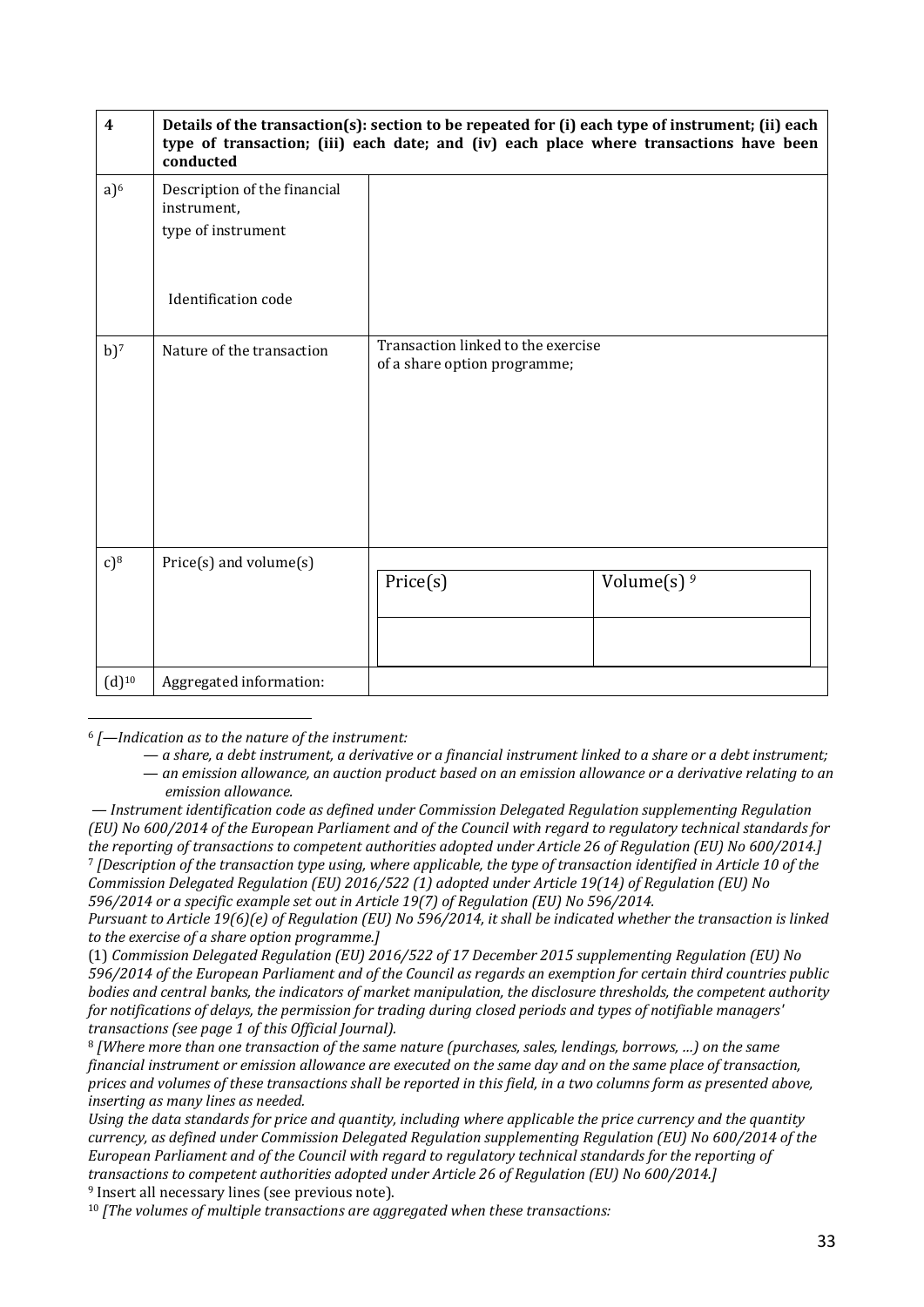|                    | - Aggregated volume<br>— Price |                                                                              |
|--------------------|--------------------------------|------------------------------------------------------------------------------|
| $e)$ <sup>11</sup> | Date of the transaction        |                                                                              |
| $f$ <sup>12</sup>  | Place of the transaction       | Name of trading venue:<br>Identification code;<br>«Outside a trading venue»: |

— *relate to the same financial instrument or emission allowance;* 

— *are of the same nature;* 

— *are executed on the same day; and*

— *are executed on the same place of transaction.* 

*Using the data standard for quantity, including where applicable the quantity currency, as defined under Commission Delegated Regulation supplementing Regulation (EU) No 600/2014 of the European Parliament and of the Council with regard to regulatory technical standards for the reporting of transactions to competent authorities adopted under Article 26 of Regulation (EU) No 600/2014.]*

*[Price information:* 

— *In case of a single transaction, the price of the single transaction;*

— *In case the volumes of multiple transactions are aggregated: the weighted average price of the aggregated transactions. Using the data standard for price, including where applicable the price currency, as defined under Commission Delegated Regulation supplementing Regulation (EU) No 600/2014 of the European Parliament and of the Council with regard to regulatory technical standards for the reporting of transactions to competent authorities adopted under Article 26 of Regulation (EU) No 600/2014.]*

<sup>11</sup> *[Date of the particular day of execution of the notified transaction.* 

*Using the ISO 8601 date format: YYYY-MM-DD; UTC time.]*

<sup>12</sup> *[Name and code to identify the MiFID trading venue, the systematic internaliser or the organised trading platform outside of the Union where the transaction was executed as defined under Commission Delegated Regulation supplementing Regulation (EU) No 600/2014 of the European Parliament and of the Council with regard to regulatory technical standards for the reporting of transactions to competent authorities adopted under Article 26 of Regulation (EU) No 600/2014, or* 

*if the transaction was not executed on any of the above mentioned venues, please mention 'outside a trading venue'.]*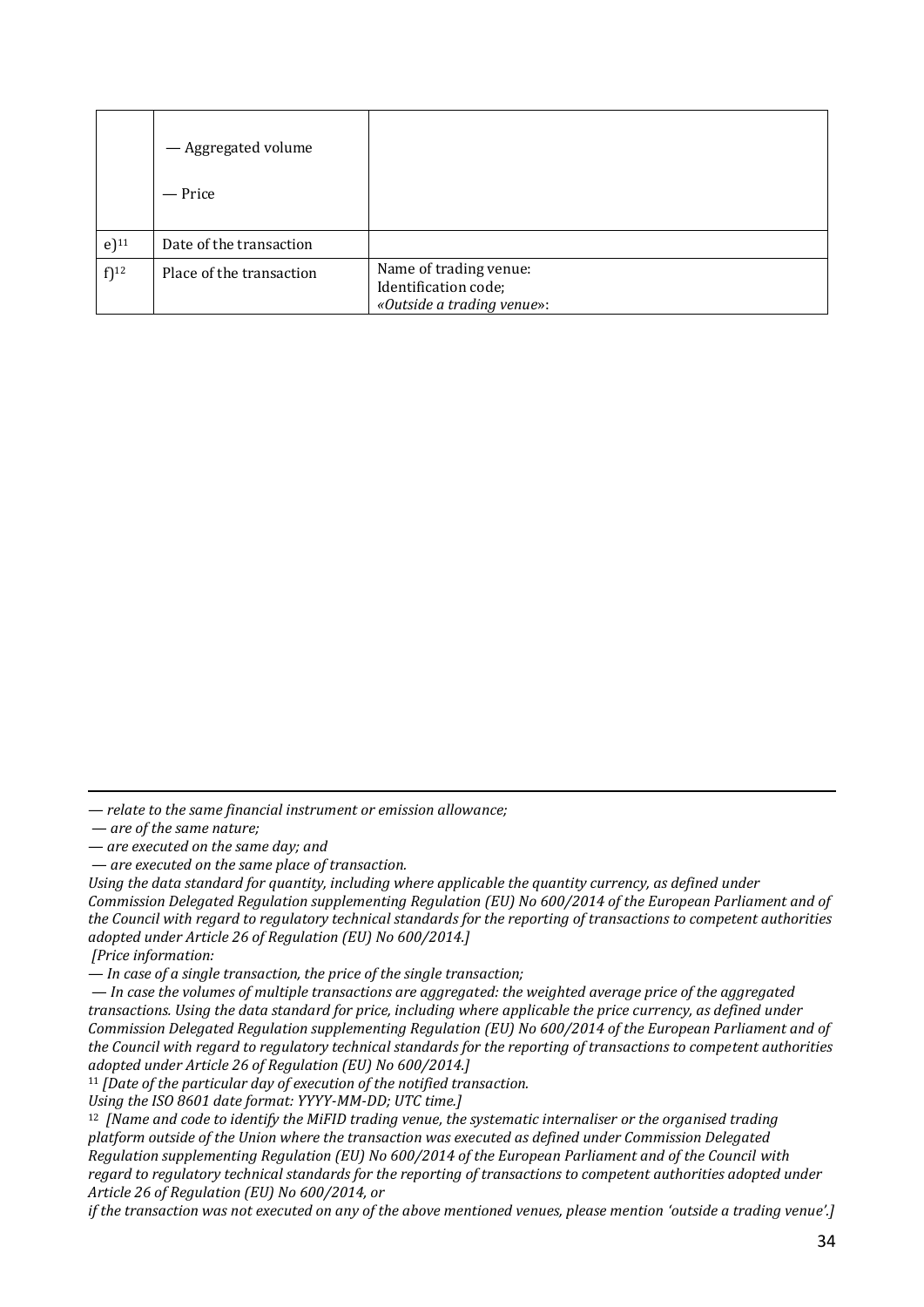# *Procedure for compliance with requirements on Internal Dealing*

### **ANNEX E**

#### **Instructions for Consob notification and public disclosure of information regarding the transactions carried out by any individual holding an amount of shares equal to at least 10% of the share capital of the Company, as well as by any other individual controlling the listed issuer (Relevant Shareholders)**

1. The following scheme, including information related to transactions carried out by Relevant Persons or by their Closely Linked Persons, must be used;

- a) by Relevant Shareholders for his/her notification to the listed issuer, where agreed between the two;
- b) by Relevant Shareholders or by the listed issuer, where agreed between the two, for his/her notification to Consob;
- c) by Relevant Shareholders for the disclosure to the public or by the listed issuer, for the same disclosure, where agreed with the Relevant Persons;
- d) by the listed issuer for the notification of the authorised storage mechanism, where agreed for the disclosure set forth in letter c).

2. Notifications mentioned in point 1, letter a) shall be carried out with modalities established by the listed issuer that will ensure the immediate receipt of the information such as fax, e-mail or other electronic means.

3. Consob notifications mentioned in point 1, letter b) shall be carried out with one of the two following modalities:

a) via fax at number 06.84.77.757 or via certified e-mail at [consob@pec.consob.it](mailto:consob@pec.consob.it) (if the sender is subject to the obligation of owning a certified e-mail) or via e-mail at [protocollo@consob.it](mailto:protocollo@consob.it) or other modalities established by Consob with consequent provision that will be made available to the public through disclosure on its website;

or

b) via the procedure used by the listed issuer pursuant to Art. 65-septies for storing information, with the agreement of the listed issuer.

4. Public disclosure mentioned in point 1, letter c) shall be carried out by the Relevant Persons through the transmission of the following scheme to two press agencies, or through the use of an SDIR, or still, if carried out by the listed issuer on behalf of the Persons, where a specific proxy has been conferred to the Officer, through the transmission of the aforementioned scheme in a PDF format with the modalities set forth in Part III, Title II, Chapter I.

5. The notifications of the authorised storage mechanism mentioned in point 1, letter d( shall be carried out through the transmission of the following scheme in XML format, available on the Consob website, with the modalities set forth in Title II, Chapter I.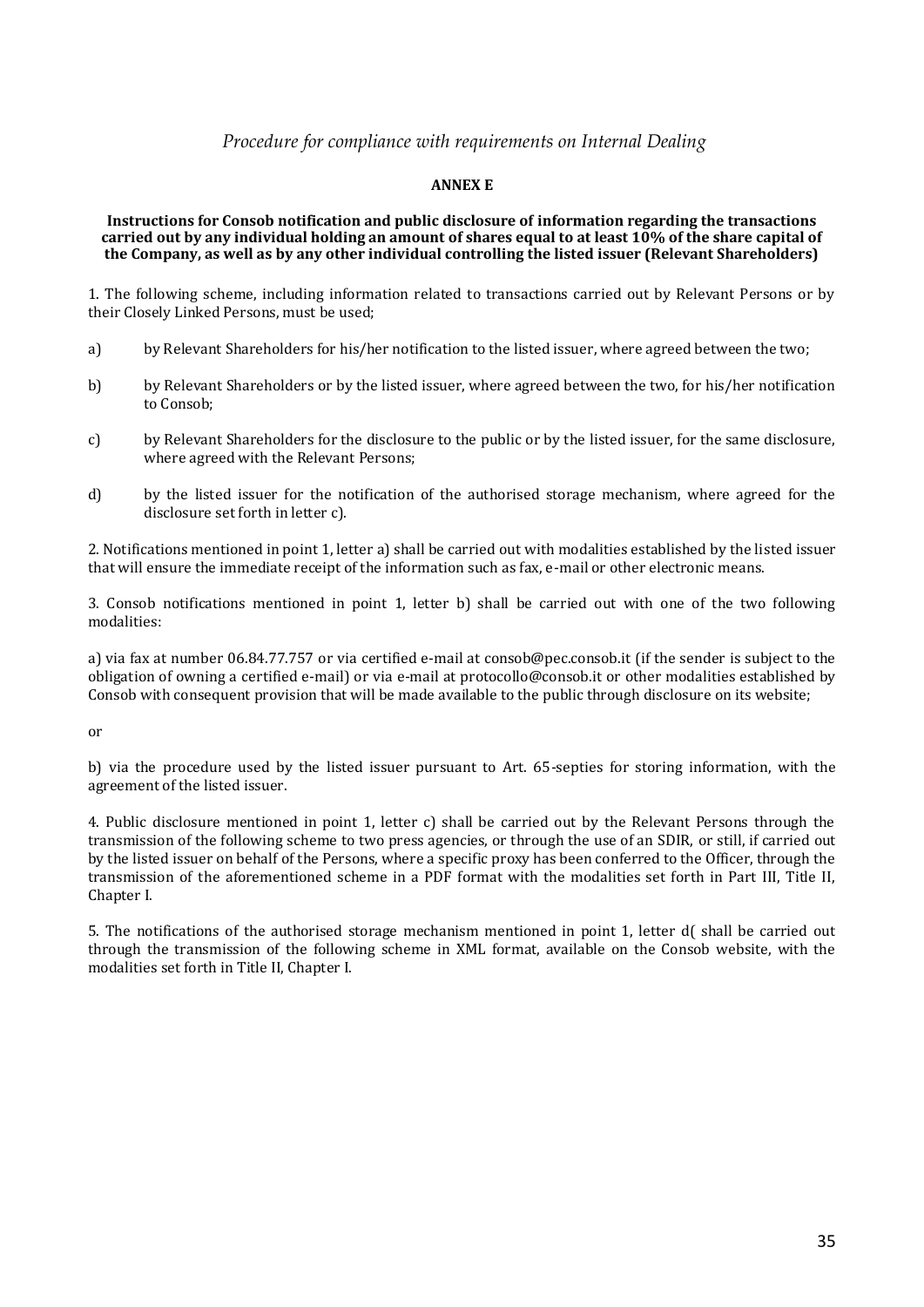## **Template for public notification and disclosure of transactions carried out by any individual holding an amount of shares equal to at least 10% of the share capital of the Company, as well as by any other individual controlling the listed issuer**

| $\mathbf{1}$       | Data of the individual holding an amount of shares equal to at least 10% of the share capital<br>of the Company, of the individual controlling the listed issuer or of his/her closely linked<br>person |                                                                                                                                    |  |  |
|--------------------|---------------------------------------------------------------------------------------------------------------------------------------------------------------------------------------------------------|------------------------------------------------------------------------------------------------------------------------------------|--|--|
|                    |                                                                                                                                                                                                         |                                                                                                                                    |  |  |
| $a)$ <sup>13</sup> | Name                                                                                                                                                                                                    | For natural persons;                                                                                                               |  |  |
|                    |                                                                                                                                                                                                         | Name:                                                                                                                              |  |  |
|                    |                                                                                                                                                                                                         | Surname:                                                                                                                           |  |  |
|                    |                                                                                                                                                                                                         |                                                                                                                                    |  |  |
|                    |                                                                                                                                                                                                         | For legal persons;                                                                                                                 |  |  |
|                    |                                                                                                                                                                                                         | Full name:                                                                                                                         |  |  |
| $\boldsymbol{2}$   | <b>Reason for the notification</b>                                                                                                                                                                      |                                                                                                                                    |  |  |
| a)                 | Reason for the notification                                                                                                                                                                             | Individual holding an amount of shares equal to at least 10% of the<br>share capital of the listed issuer;                         |  |  |
|                    |                                                                                                                                                                                                         | Individual controlling the listed issuer;                                                                                          |  |  |
|                    |                                                                                                                                                                                                         | Closely Linked Person                                                                                                              |  |  |
|                    |                                                                                                                                                                                                         | An indication that the notification concerns a person closely<br>associated with a person discharging managerial responsibilities: |  |  |
|                    |                                                                                                                                                                                                         | For natural persons;                                                                                                               |  |  |
|                    |                                                                                                                                                                                                         | Name:                                                                                                                              |  |  |
|                    |                                                                                                                                                                                                         | Surname:                                                                                                                           |  |  |
|                    |                                                                                                                                                                                                         |                                                                                                                                    |  |  |
|                    |                                                                                                                                                                                                         | For legal persons;                                                                                                                 |  |  |
|                    |                                                                                                                                                                                                         | Full name:                                                                                                                         |  |  |
| $b)$ <sup>14</sup> | Initial                                                                                                                                                                                                 |                                                                                                                                    |  |  |
|                    | notification/Amendment                                                                                                                                                                                  | Initial notification;                                                                                                              |  |  |
|                    |                                                                                                                                                                                                         | Amendment of previous notification                                                                                                 |  |  |
|                    |                                                                                                                                                                                                         | Reason for amendment:                                                                                                              |  |  |
| 3                  | <b>Issuer data</b>                                                                                                                                                                                      |                                                                                                                                    |  |  |
| $a)$ <sup>15</sup> | Name                                                                                                                                                                                                    |                                                                                                                                    |  |  |
| $b)$ <sup>16</sup> | LEI                                                                                                                                                                                                     |                                                                                                                                    |  |  |
|                    |                                                                                                                                                                                                         |                                                                                                                                    |  |  |

<sup>13</sup> *Data related to the individual carrying out the transaction*

*<sup>[</sup>For natural persons: the first name and the last name(s).]* 

*<sup>[</sup>For legal persons: full name including legal form as provided for in the register where it is incorporated, if applicable.]*

<sup>&</sup>lt;sup>14</sup> *[Indication that this is an initial notification or an amendment to prior notifications. In case of amendment, explain the error that this notification is amending.]*

<sup>15</sup> *[Full name of the entity.]*

<sup>16</sup> *[Legal Entity Identifier code in accordance with ISO 17442 LEI code.]*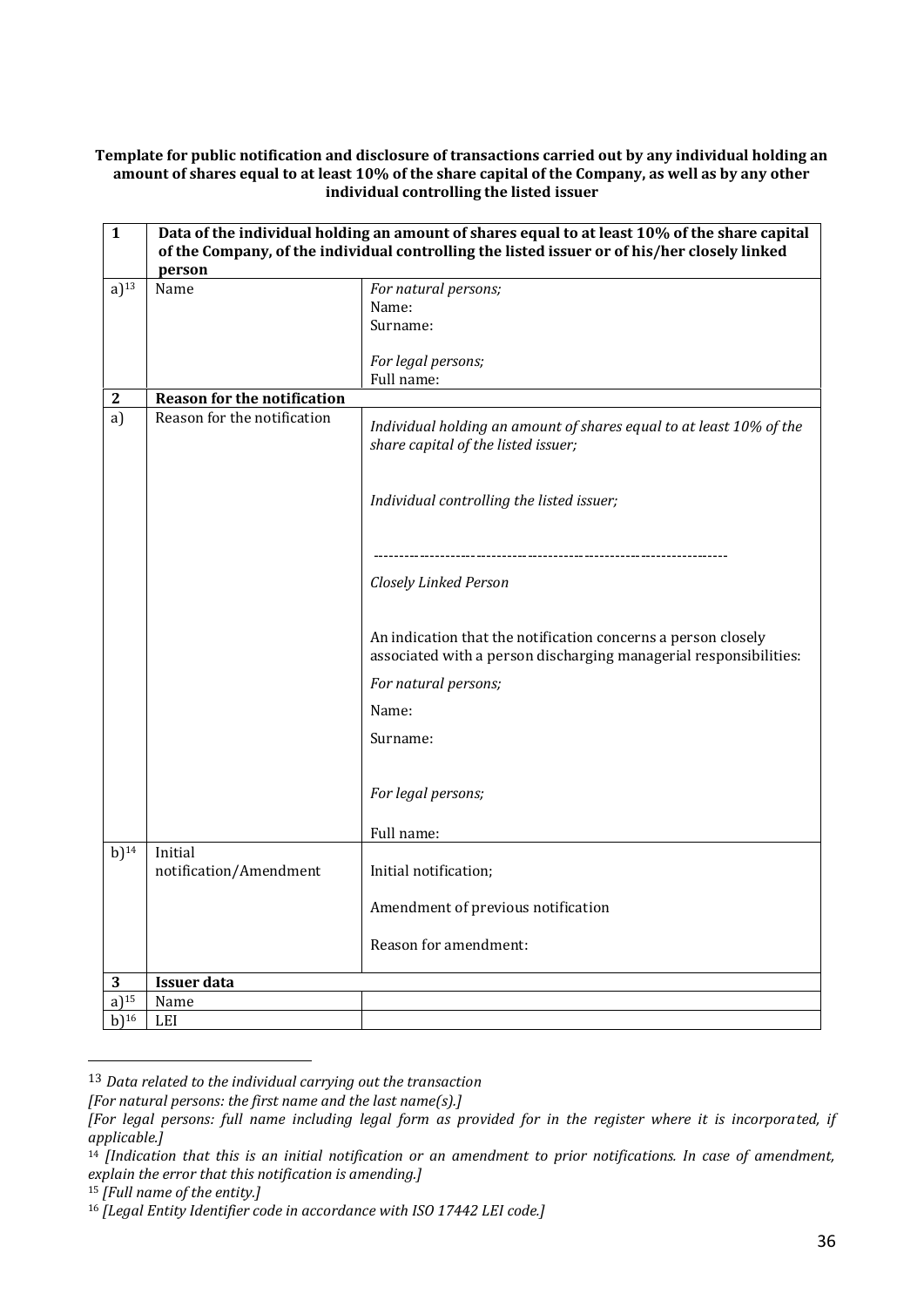| type of transaction; (iii) each date; and (iv) each place where transactions have been<br>conducted<br>Description of the financial<br>a)<br>instrument,<br>type of instrument |  |
|--------------------------------------------------------------------------------------------------------------------------------------------------------------------------------|--|
|                                                                                                                                                                                |  |
|                                                                                                                                                                                |  |
|                                                                                                                                                                                |  |
|                                                                                                                                                                                |  |
|                                                                                                                                                                                |  |
|                                                                                                                                                                                |  |
|                                                                                                                                                                                |  |
|                                                                                                                                                                                |  |
| Identification code                                                                                                                                                            |  |
|                                                                                                                                                                                |  |
|                                                                                                                                                                                |  |
| $b)$ <sup>17</sup><br>Nature of the transaction                                                                                                                                |  |
|                                                                                                                                                                                |  |
|                                                                                                                                                                                |  |
|                                                                                                                                                                                |  |
| $c)$ <sup>18</sup><br>$Price(s)$ and volume $(s)$                                                                                                                              |  |
| Price(s)<br>Volume(s)                                                                                                                                                          |  |
|                                                                                                                                                                                |  |
|                                                                                                                                                                                |  |
|                                                                                                                                                                                |  |
| Date of the transaction<br>(d)<br>19                                                                                                                                           |  |
|                                                                                                                                                                                |  |
| Place of the transaction<br>e)<br>Name of trading venue:                                                                                                                       |  |
| Identification code;                                                                                                                                                           |  |

<sup>17</sup> *[Acquisition, transfer, subscription or exchange.]*

<sup>18</sup> *[Where more than one transaction of the same nature is executed on the same day and on the same place of transaction, prices and volumes of these transactions shall be reported in this field.]* 

<sup>19</sup> *[Date of the particular day of execution of the notified transaction. Using the ISO 8601 date format: YYYY-MM-DD; UTC time.]*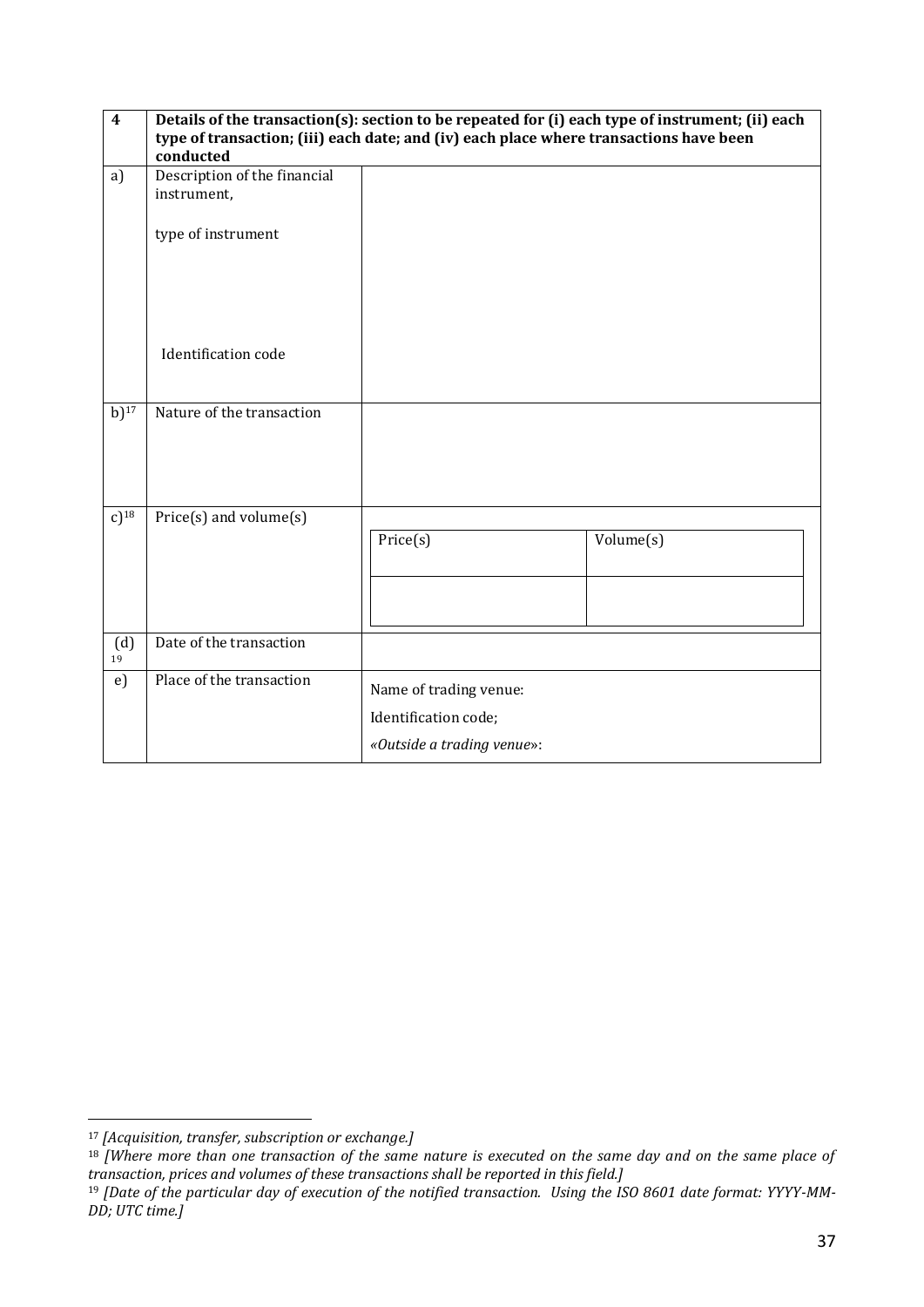# *Procedure for compliance with requirements on Internal Dealing*

### **ANNEX F**

#### **LIST OF TRANSACTION WHICH JUSTIFY THE PERMISSION FOR TRADING DURING THE BLACK-OUT PERIOD Commission Delegated Regulation (EU) 2016/522 of 17 December 2015 ("Delegated Act 522")** *Article 9, MAR*  **Characteristics of the trading during a black-out period**

*"The issuer shall have the right to permit the person discharging managerial responsibilities within the issuer to trade on its own account or for the account of a third party during a closed period, including but not limited to circumstances where that person discharging managerial responsibilities:*

- *a) had been awarded or granted financial instruments under an employee scheme, provided that the following conditions are met:*
	- *i)* the employee scheme and its terms have been previously approved by the issuer in accordance with national law and the terms of the employee scheme specify the timing of the award or the grant and the amount of *financial instruments awarded or granted, or the basis on which such an amount is calculated and given that no discretion can be exercised;*
	- *ii)* the person discharging managerial responsibilities does not have any discretion as to the acceptance of the *financial instruments awarded or granted;*
- *had been awarded or granted financial instruments under an employee scheme that takes place in the closed period provided that a pre-planned and organized approach is followed regarding the conditions, the periodicity, the time of the award, the group of entitled persons to whom the financial instruments are granted and the amount of financial instruments to be awarded, the award or grant of financial instruments takes place under a defined framework under which any inside information cannot influence the award or grant of financial instruments;*
- *c) exercises options or warrants or conversion of convertible bonds assigned to him under an employee scheme when the expiration date of such options, warrants or convertible bonds falls within a closed period, as well as sales of the shares acquired pursuant to such exercise or conversion, provided that all of the following conditions are met:*
	- *i) the person discharging managerial responsibilities notifies the issuer of its choice to exercise or convert at least four months before the expiration date;*
	- *ii) the decision of the person discharging managerial responsibilities is irrevocable;*
	- *iii) the person discharging managerial responsibilities has received the authorisation from the issuer prior to proceed;*
- *d) acquires the issuer's financial instruments under an employee saving scheme, provided that all of the following conditions are met:*
	- *i*) the person discharging managerial responsibilities has entered into the scheme before the closed period, *except when it cannot enter into the scheme at another time due to the date of commencement of employment;*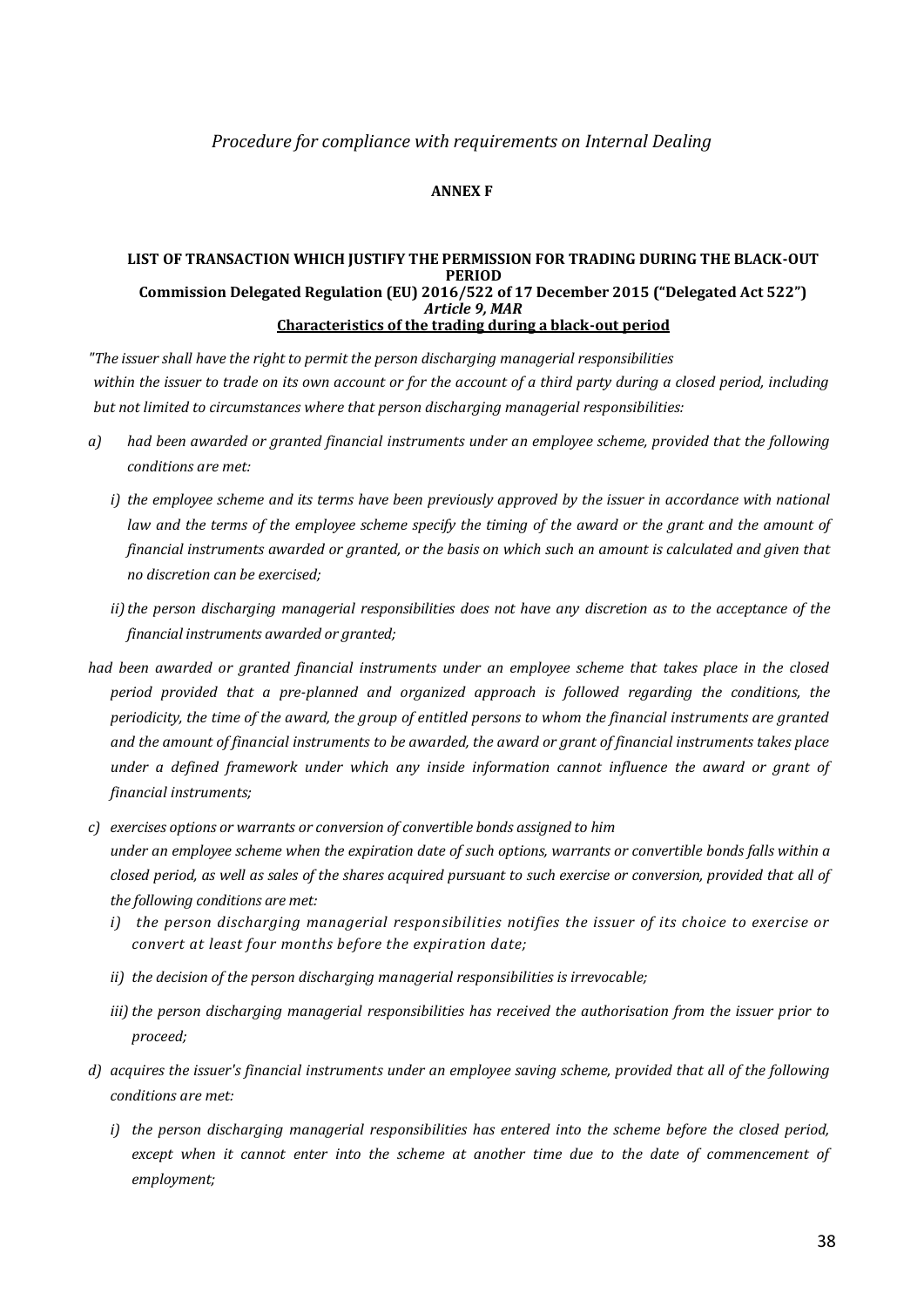*ii) the person discharging managerial responsibilities does not alter the conditions of his participation into the scheme or cancel his participation into the scheme during the closed period;*

- *iii) the purchase operations are clearly organised under the scheme terms and that the person discharging managerial responsibilities has no right or legal possibility to alter them during the closed period, or are planned under the scheme to intervene at a fixed date which falls in the black-out period;*
- *e) transfers or receives, directly or indirectly, financial instruments, provided that the financial instruments are transferred between two accounts of the person discharging managerial responsibilities and that such a transfer does not result in a change in price of financial instruments;*
- *f) acquires qualification or entitlement of shares of the issuer and the final date for such an acquisition, under the issuer's statute or by-law falls during the closed period, provided that the person discharging managerial responsibilities submits evidence to the issuer of the reasons for the acquisition not taking place at another time, and the issuer is satisfied with the provided explanation."*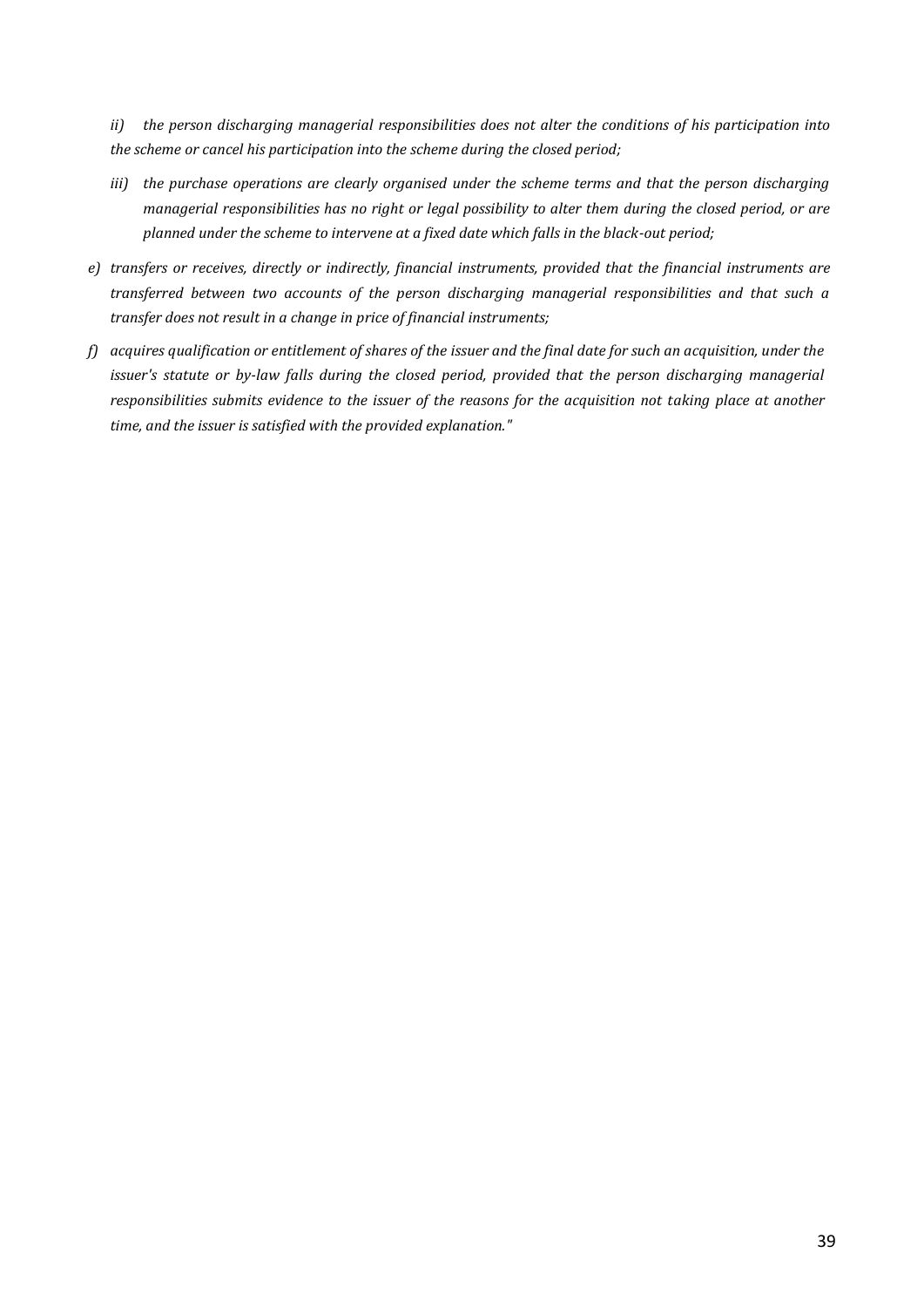# *Procedure for compliance with requirements on Internal Dealing*

### **ANNEX G TEMPLATE OF PROXY FOR RELEVANT SHAREHOLDERS**

Esteemed Giglio Group S.p.A. Piazza Diaz, 6 - 20123 Milan.

*To the attention of the Officer pursuant to the Internal Dealing Procedure* 

The Undersigned \_\_\_\_\_\_\_\_\_\_\_\_\_\_\_\_\_\_\_\_\_\_\_\_\_\_\_\_\_\_\_\_\_\_\_\_\_\_\_\_\_, in his/her quality of Relevant Shareholder of Giglio Group S.p.A. (the "**Company**") pursuant to the Procedure for compliance with requirements on Internal Dealing (the "**Procedure**") adopted by the Company pursuant to Art. 19 of the Regulation (EU) no. 596/2014 of the European Parliament and of the Council of the European Union of 16 April 2014 concerning market abuses (Market Abuse Regulation - MAR) and relative implementation provisions, as well as in accordance with the applicable provisions of Legislative Decree no. 58/1998 and relative implementation provisions, by signing this proxy assigns to the Company the power to carry out -on his/her behalf and under his/her exclusive responsibility- the mandatory disclosures to the public and to Consob with the terms and the modalities set forth in this Procedure.

For this purposes the names of the Relevant Shareholder's Closely Linked Persons as identified pursuant to Art. 2.5 of the Procedure are hereby listed.

The Undersigned likewise acknowledges that, in the event of non-compliance with the provisions of this Procedure regarding the modality and/or the terms of the notifications due pursuant to this Procedure, the Company shall be released from any liability and from any disclosure responsibility and obligation to the public and to Consob.

\_\_\_\_\_\_\_\_\_\_\_\_\_\_\_\_\_ (*place and date*)

\_\_\_\_\_\_\_\_\_\_\_\_\_\_\_\_\_\_\_\_\_\_ (*signature*)

For the purposed of Legislative Decree 196/2003, the Undersigned grants his/her consent for the processing of personal data contained in this template by the Company for the purposes of the disclosure provided by Art. 11 of this Procedure and shall do whatever he/she can to gain the consent for the processing of personal data from the Relevant Shareholders' Closely Linked Persons. The Relevant Shareholder shall have the rights provided for in Art. 7 of Legislative Decree no. 196/2003.

\_\_\_\_\_\_\_\_\_\_\_\_\_\_\_\_\_\_\_\_\_\_\_\_ (*place and date*)

\_\_\_\_\_\_\_\_\_\_\_\_\_\_\_\_\_\_\_\_\_\_ (*signature*)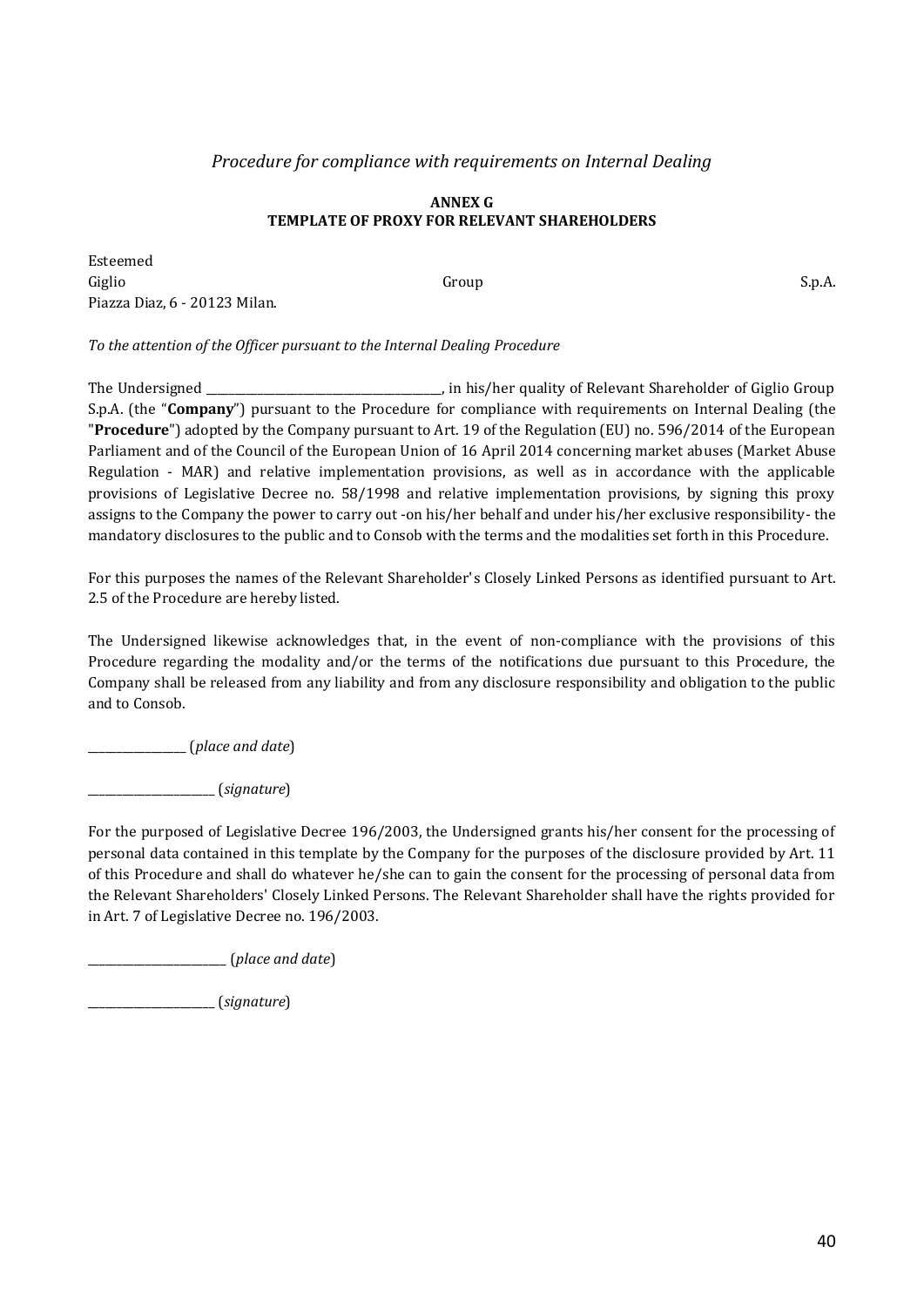# **ANNEX 1 to the Relevant Shareholder Proxy**

## *To be filled by the Relevant Shareholder*

Names of the Relevant Shareholders' Closely Linked Persons as identified pursuant to Art. 2.5 of the Procedure:

|                          | Name and         | Place and date of        | Tax code     | Residence              |
|--------------------------|------------------|--------------------------|--------------|------------------------|
| (a) the spouse not       | <b>Surname</b>   | birth                    |              |                        |
| legally separated,       |                  |                          |              |                        |
| the dependent            |                  |                          |              |                        |
| children, also of        |                  |                          |              |                        |
| the spouse, the          |                  |                          |              |                        |
| parents, the             |                  |                          |              |                        |
| relative and             |                  |                          |              |                        |
| similar relatives        |                  |                          |              |                        |
| of the Relevant          |                  |                          |              |                        |
| Shareholders, if         |                  |                          |              |                        |
| living in the same       |                  |                          |              |                        |
| house for more           |                  |                          |              |                        |
| than one year            |                  |                          |              |                        |
|                          | <b>Full name</b> | <b>Registered office</b> | Tax code/VAT | <b>Relation to the</b> |
|                          |                  |                          | number       | Relevant               |
|                          |                  |                          |              | Shareholder            |
| (b) the legal            |                  |                          |              |                        |
| persons, the             |                  |                          |              |                        |
| partnerships and         |                  |                          |              |                        |
| the trusts with          |                  |                          |              |                        |
| which the                |                  |                          |              |                        |
| Relevant                 |                  |                          |              |                        |
| Shareholder or           |                  |                          |              |                        |
| one of the               |                  |                          |              |                        |
| individuals              |                  |                          |              |                        |
| indicated in the         |                  |                          |              |                        |
| aforementioned           |                  |                          |              |                        |
| letter (a) are           |                  |                          |              |                        |
| responsible for          |                  |                          |              |                        |
| the key                  |                  |                          |              |                        |
| management               |                  |                          |              |                        |
| functions, alone         |                  |                          |              |                        |
| or jointly               |                  |                          |              |                        |
| (c) the legal            |                  |                          |              |                        |
| persons                  |                  |                          |              |                        |
| controlled               |                  |                          |              |                        |
| directly or              |                  |                          |              |                        |
| indirectly by the        |                  |                          |              |                        |
| <b>Relevant</b>          |                  |                          |              |                        |
| <b>Shareholder or by</b> |                  |                          |              |                        |
| one of the persons       |                  |                          |              |                        |
| indicated in the         |                  |                          |              |                        |
| aforementioned           |                  |                          |              |                        |
| letter (a)               |                  |                          |              |                        |
| (d) the legal            |                  |                          |              |                        |
| persons whose            |                  |                          |              |                        |
| economic                 |                  |                          |              |                        |
| interests are            |                  |                          |              |                        |
| substantially            |                  |                          |              |                        |
| equivalent to            |                  |                          |              |                        |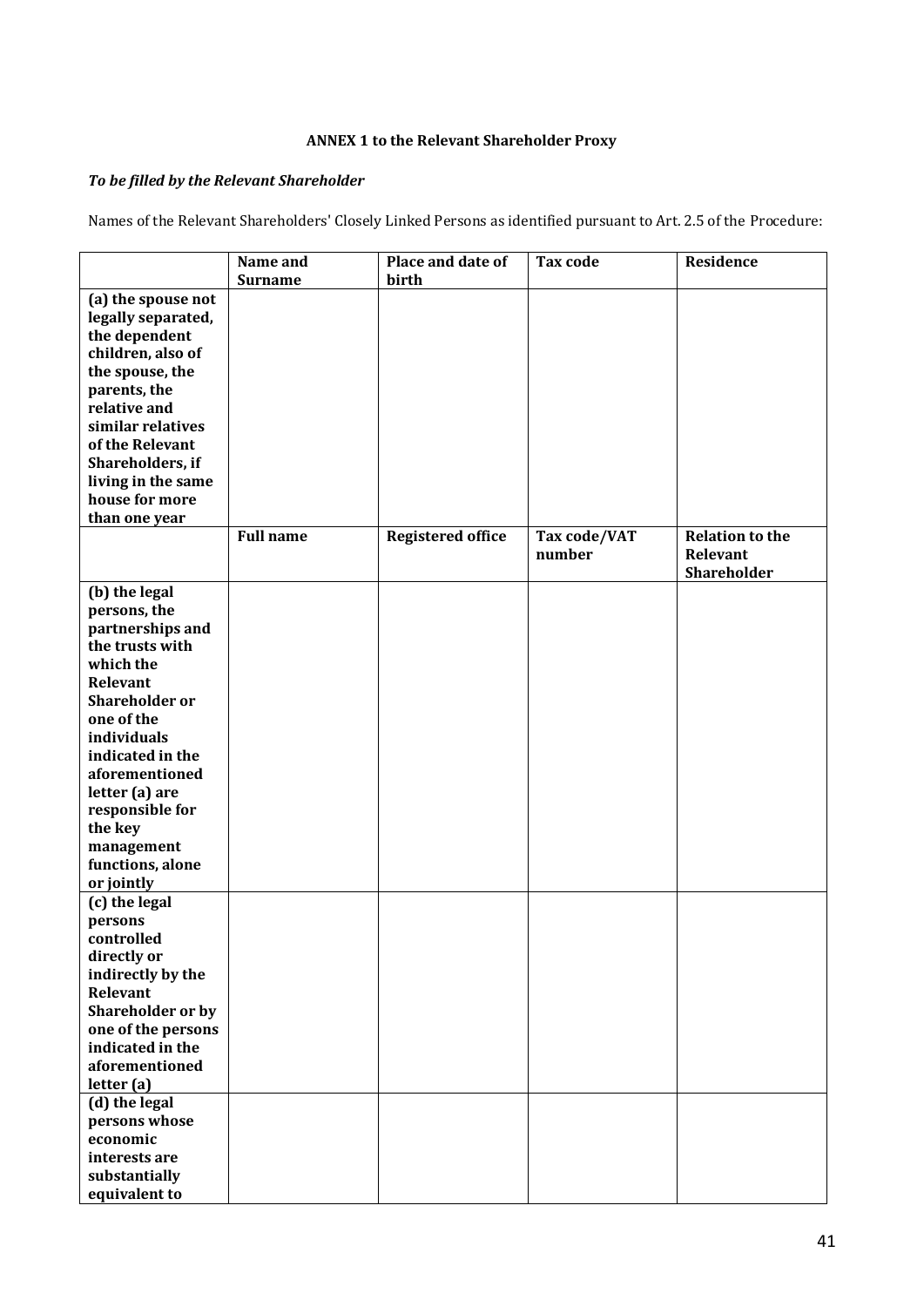| those of the             |  |  |
|--------------------------|--|--|
| Relevant                 |  |  |
| <b>Shareholder or of</b> |  |  |
| one of the persons       |  |  |
| indicated in the         |  |  |
| aforementioned           |  |  |
| letter(a)                |  |  |
| (e) the trusts           |  |  |
| established to the       |  |  |
| benefit of the           |  |  |
| Relevant                 |  |  |
| Shareholder or of        |  |  |
| one of the persons       |  |  |
| indicated in the         |  |  |
| aforementioned           |  |  |
| letter(a)                |  |  |